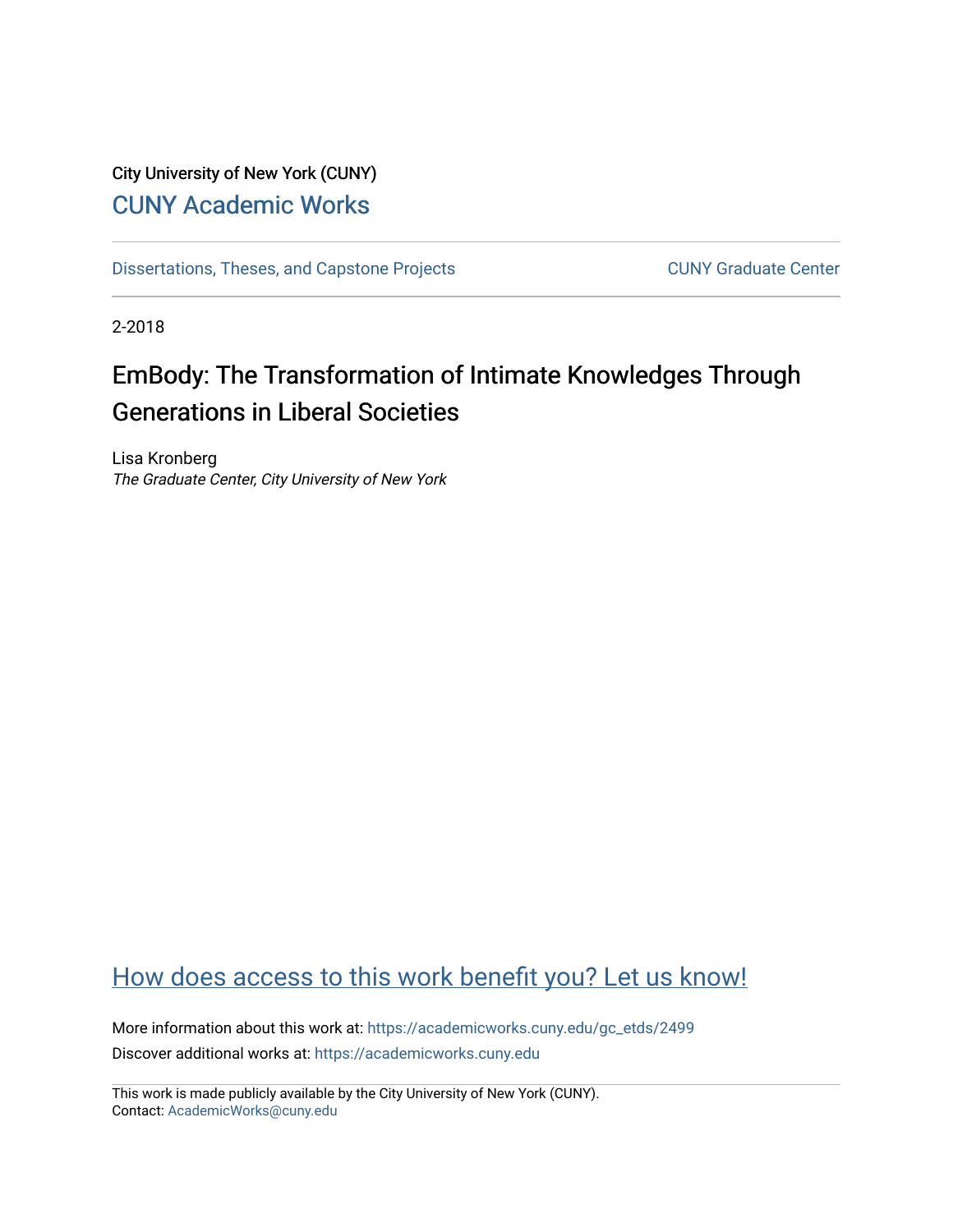### EM**BODY:**

## THE TRANSFORMATION OF INTIMATE KNOWLEDGES THROUGH GENERATIONS IN LIBERAL SOCIETIES

By

### LISA KRONBERG - CHITAYAT

A master's thesis submitted to the Graduate Faculty in Liberal Studies in partial fulfillment of the requirements for the degree of Master of Arts, The City University of New York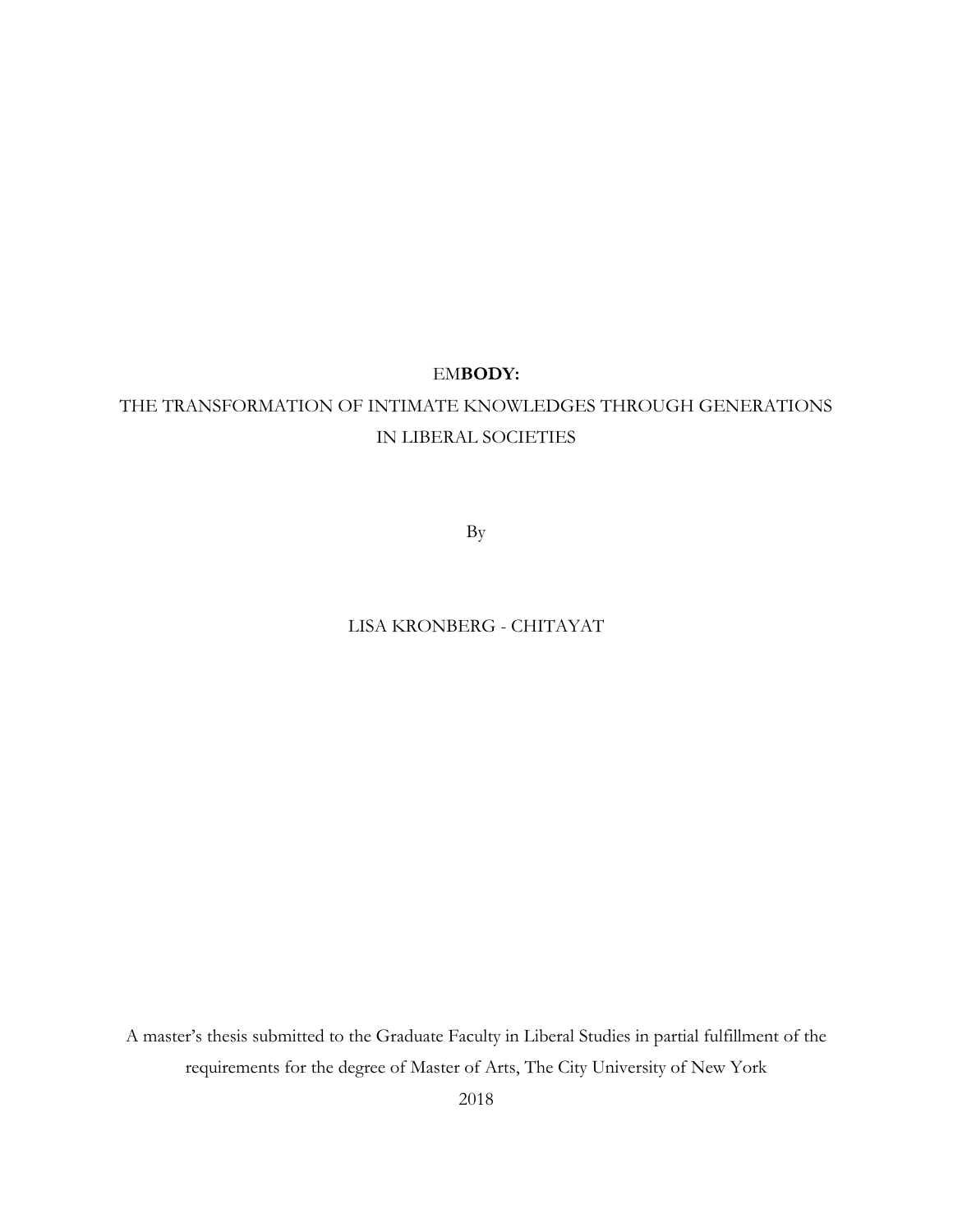## © 2018

### LISA KRONBERG - CHITAYAT

## All Rights Reserved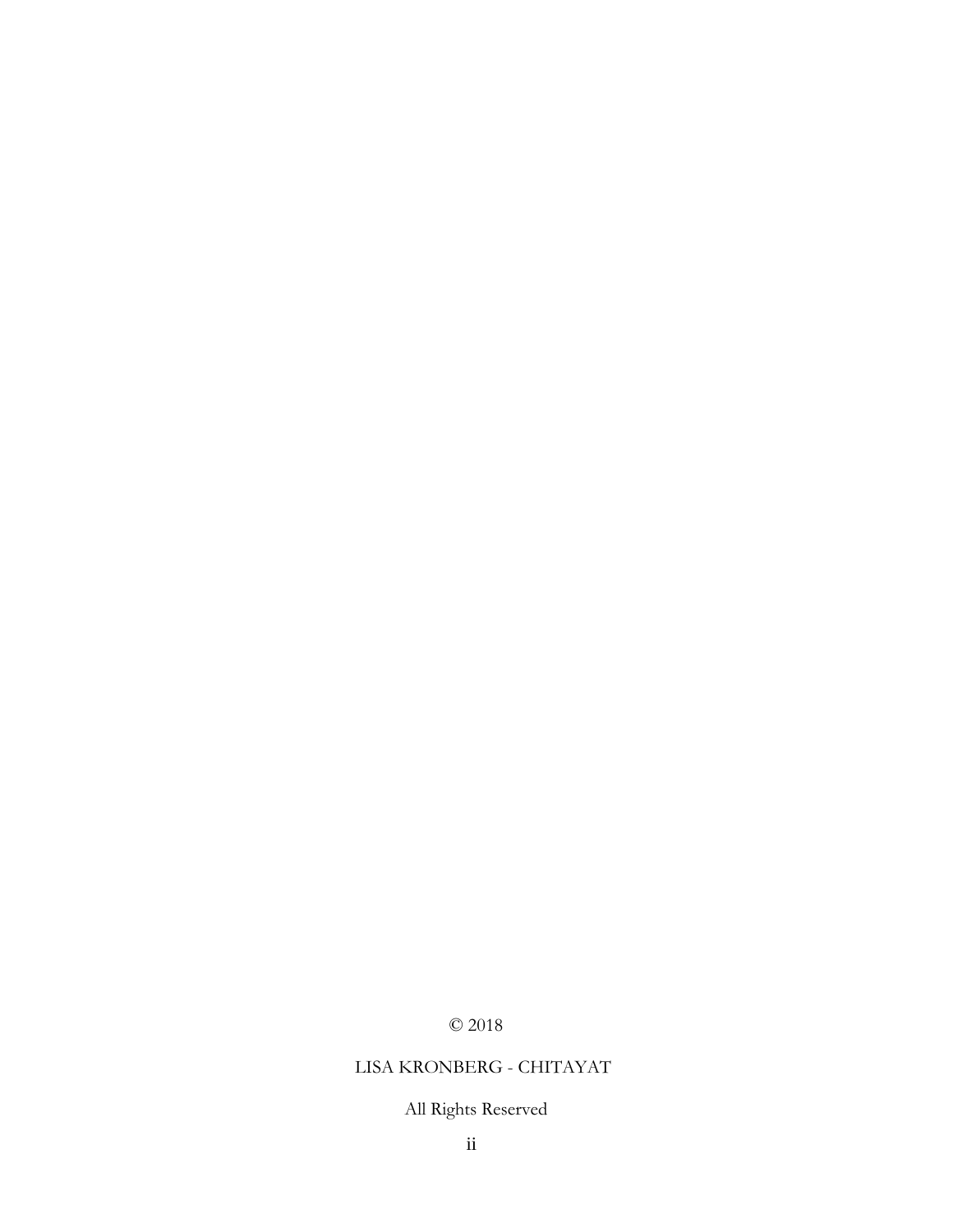### EmBody:

The Transformation of Intimate Knowledges Trough Generations in Liberal Societies

by

Lisa Kronberg - Chitayat

This manuscript has been read and accepted for the Graduate Faculty in Liberal Studies in satisfaction of the thesis requirement for the degree of Master of Arts.

Date Celina Su Thesis Advisor

Date Elizabeth Macaulay Lewis Executive Officer

THE CITY UNIVERSITY OF NEW YORK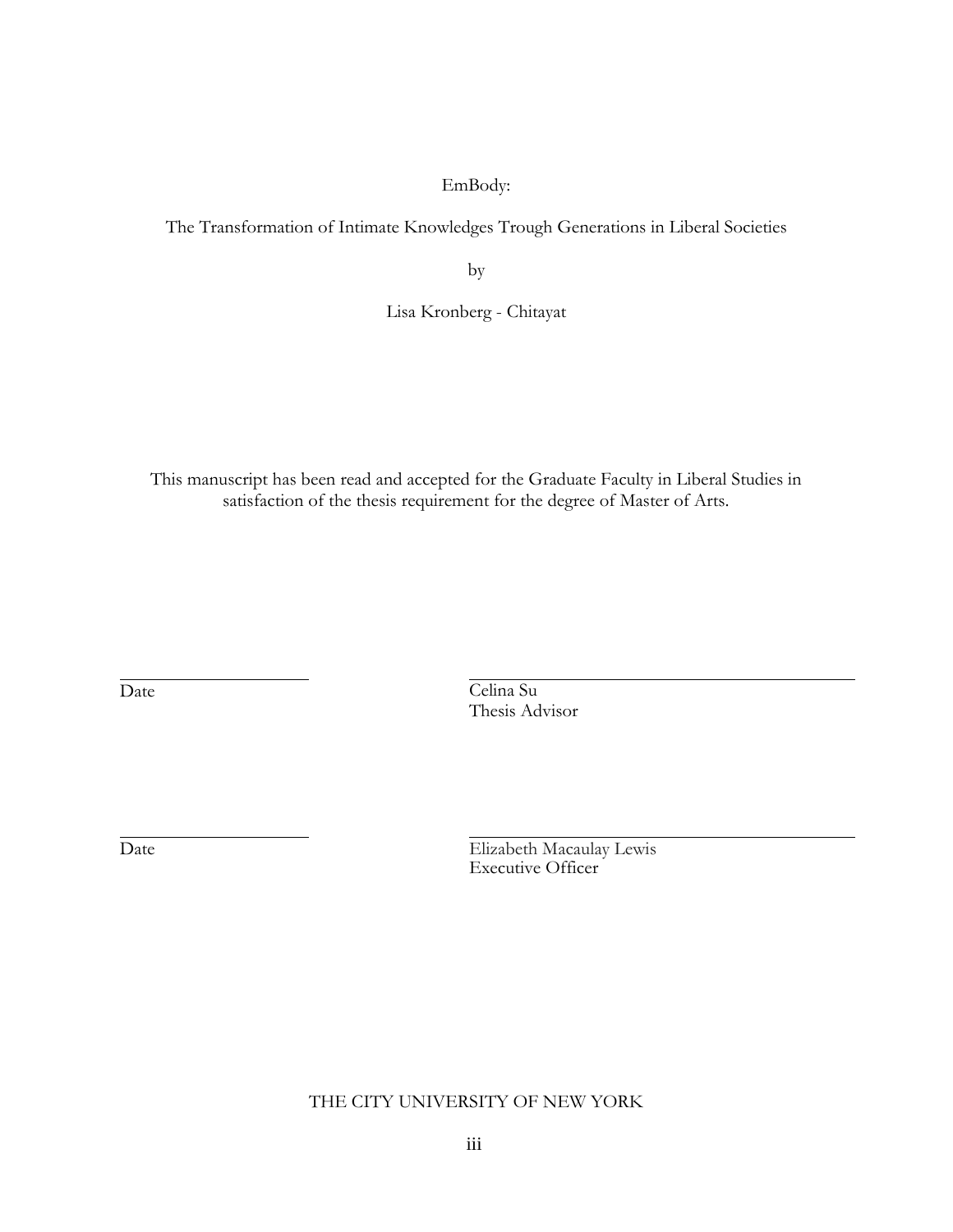#### ABSTRACT

#### EmBody:

#### The Transformation of Intimate Knowledges Trough Generations in Liberal Societies

by

#### Lisa Kronberg - Chitayat

Advisor: Celina Su

This thesis project aims to examine how intimate knowledges<sup>1</sup> are transferred and communicated between generations in Western, liberal societies. By 'Intimate knowledges' I mean to encompass diverse knowledge of emotional intelligence, sexual identity, and gender.

Intimate knowledges evolve with human life circle everywhere and at all times, but in Western popular discourse of today, are treated with confusion and repression; they thus emerge as a "loud display of simultaneously silent sexual desire." (Fine and McClelland, 2006) I explore this tension through a critical, feminist lens that sheds light on the ways in which political economy creates cultural norms that strips parents and educators of their ability to communicate intimate knowledge with their teenage children and students. However, parents are expected to specialize in the latest scientific research on 'safe' and 'healthy' sexuality.

With the understanding that "individuals makes choices, but institutional patterns shape the alternatives and make one choice more likely than another," (Epstein, 1988) my analysis assumes that cultural discourse is embedded in our identity in general, and our sexual identity in particular. Furthermore, I argue that, in this political moment in Western societies, capitalism has shaped the ways in which institutions like the family and the education system communicate—or fail to communicate—intimate knowledge.

The main questions I explore in this literature review are:

-How does political economy change the ways we communicate intimate knowledge between the generations?

- How can public policies implement comprehensive sex education programs within an individual based society?

- Can the feminist movement overcome the liberal split between opposing sexual violence and the pursuit of sexual freedom?

This study aims to enhance future study of intimate knowledges, and to promote gendered, marginalized and silenced knowledge. By understanding the value and necessity intimate knowledge holds for social, political and personal healing and progress.

<sup>&</sup>lt;sup>1</sup> "Intimate knowledges" is a phrase coined by Professor Celina Su, Gittell Chair in Urban Studies and Associate Professor of Political Science at the City University of New York, during our advisory conversations.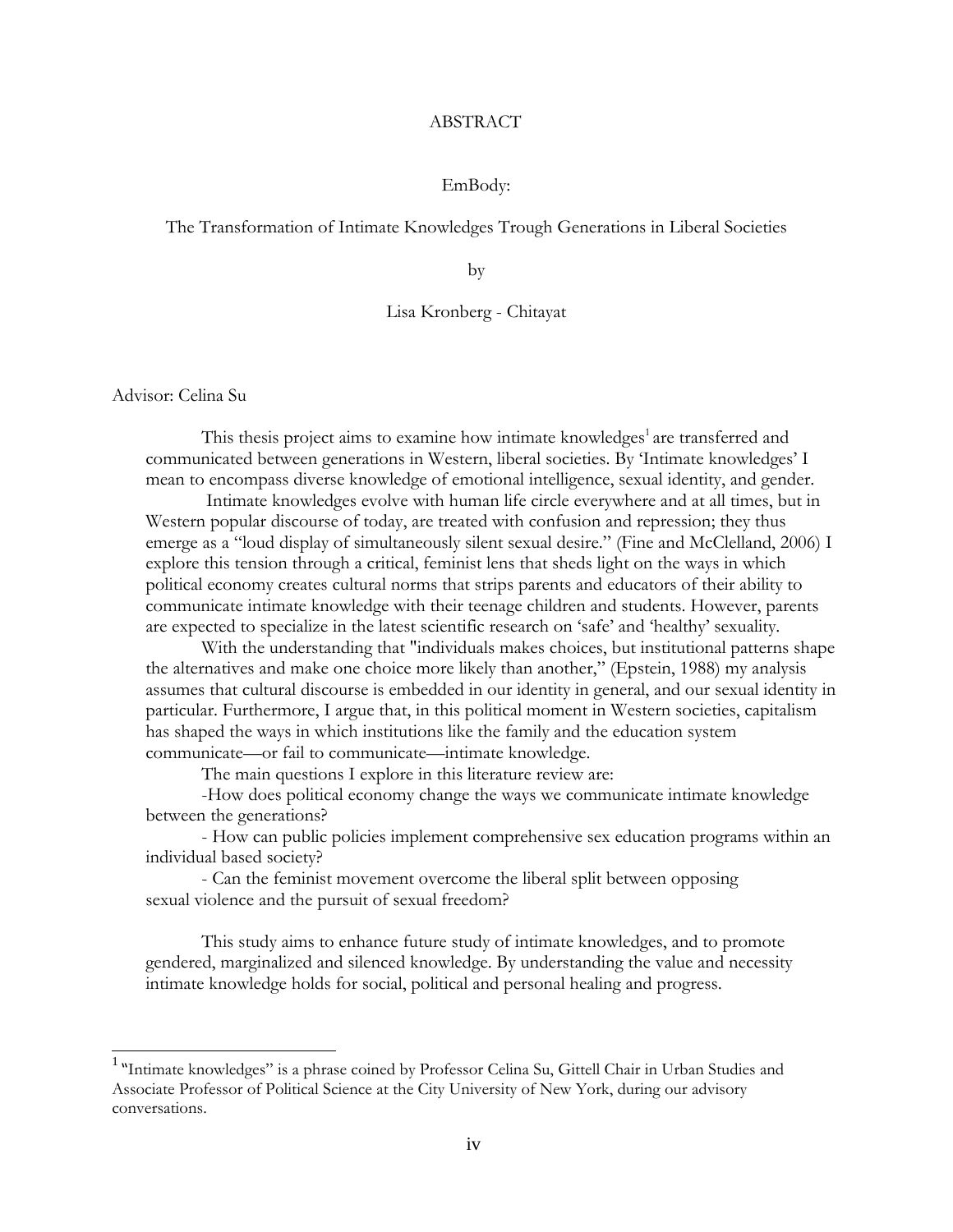Acknowledgments:

To my soul mate, Alon Chitayat who made me believe again. My partner who makes equality a matter of the heart, and intimate justice literal. Thank you for making this hard journey possible, funny and joyful.

I am grateful for my advisor Professor Celina Su, Chair in Urban Studies and an Associate Professor of Political Science at the City University of New York, who believed in me and this project. Thank you for helping me to accurately articulate my thoughts into a coherent argument. Thank you, too, for your professional wisdom, kindness, patience and for enduring my pace and life conditions that in times seemed to prevent the completion of this thesis project.

Thank you Michael McCanne, for English proofing and for your help with foreign language and grammar. Your comments were rigorous, compassionate and empowering.

This thesis project is a life long journey of inquiry and expanded awareness. I would like to thank the people supporting me in this journey.

First – to the strong women, leaders of my family, who taught me diverse and treasured intimate knowledges: My grandmother Ziona Levi, my mother Drora Leibowitz, my aunts: Helena Kronberg, Naomi Sahar and Yaffa Duany, my sister Moran Kronberg-Horesh and my cousins: Cecilia Kronberg – Whelan, Adi Sahar, Sharona Scialom, Chen Golan and Niva Duany.

Virginia Woolf claimed we lack a female heritage; that our mothers didn't leave us much to lean on, physically and intellectually (Woolf, 1929/2015). Today, we should acknowledge the Female heritage transmitted through generations and enhance its possibilities for healing, social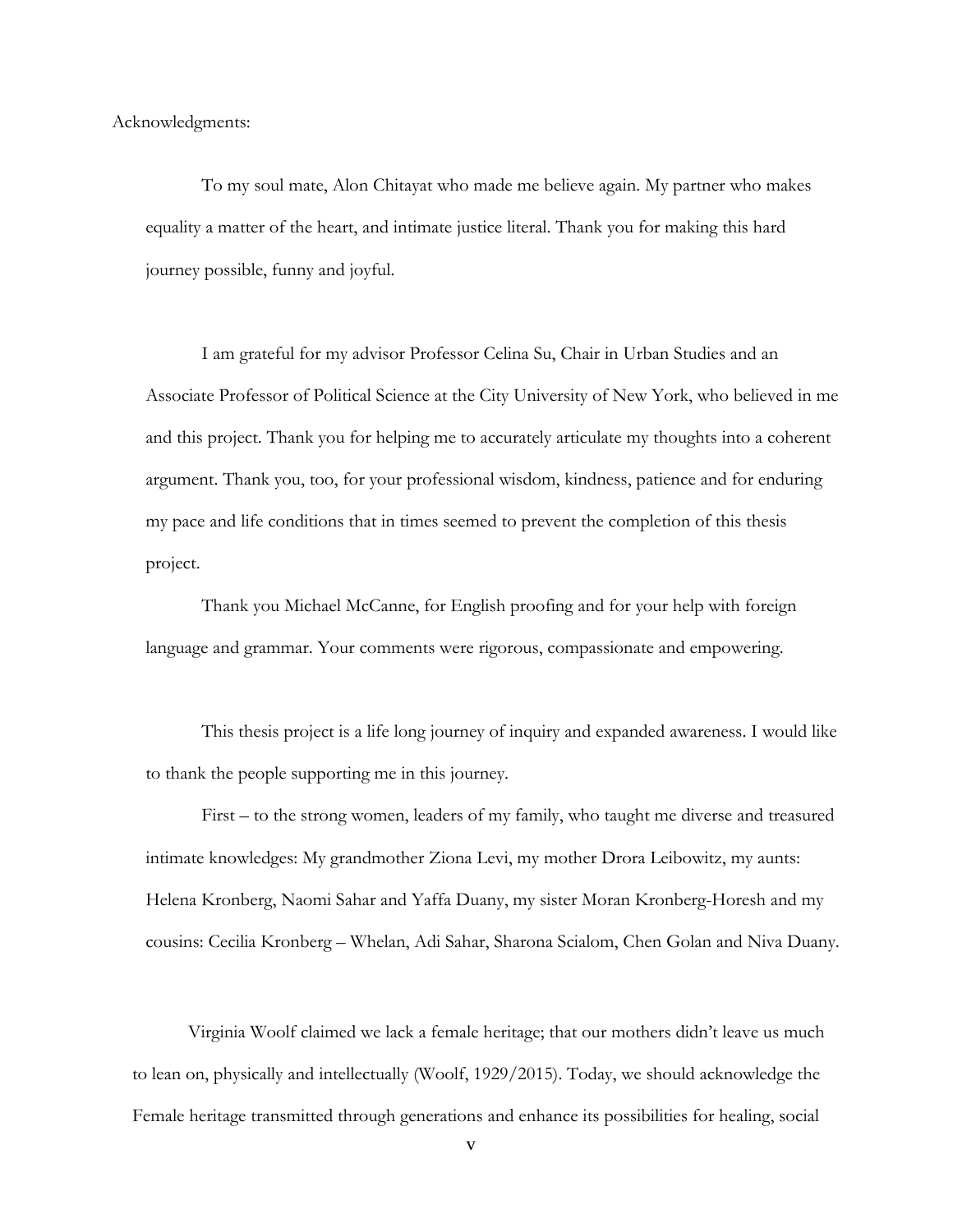change, innovation and creativity.

I would like to thank the women – educators - who empowered me professionally and as an academic scholar: women who inspired me with their wisdom, shared their knowledge, empowered and developed my political awareness and brought me closer to myself:

Zahava Barkani-Samocha, Keren Assaf, Ella Levenbach, Eliana Almog, Gili Pliskin, Adi Maoz, Channi Capon, Anita Nudelman, Rachel Brown, Nirit Gordon and Jean Halley.

Many thanks to the intimate knowledge exhibited by my community.

The list is extensive. I would like to thank those in my spiritual and physical village. With whom this thesis project and my life, are granted with limitless deep meaning and love.

To my sisters: Tehila Sharon-Livney, Naama Scendar, Naama Capon, Mor Mendel, Tali Rubin, Uljana Wolf, Aviva Michaelov, Mirit Kitany, Alona Wies, Ibtisam Ammoury, Romy Shapira, Davina Kavelson, Tali Malkin, Miriam Abed-Eldayem, Keren, Lila and Revital Chitayat and so many others.

I am grateful.

Special thanks to my brothers who teach me every day the power of family and give me hope for future male generations.

To Ilana and Gideon Chitayat, for the distance but close and warm support.

A deep gratitude for my American family: Steve Liebowitz, Yonatan Ger, Linda Amar and Audrey Gran- Weinberg who's been there for support, advice and more English proofing.

THANK YOU.

Lisa Kronberg Chitayat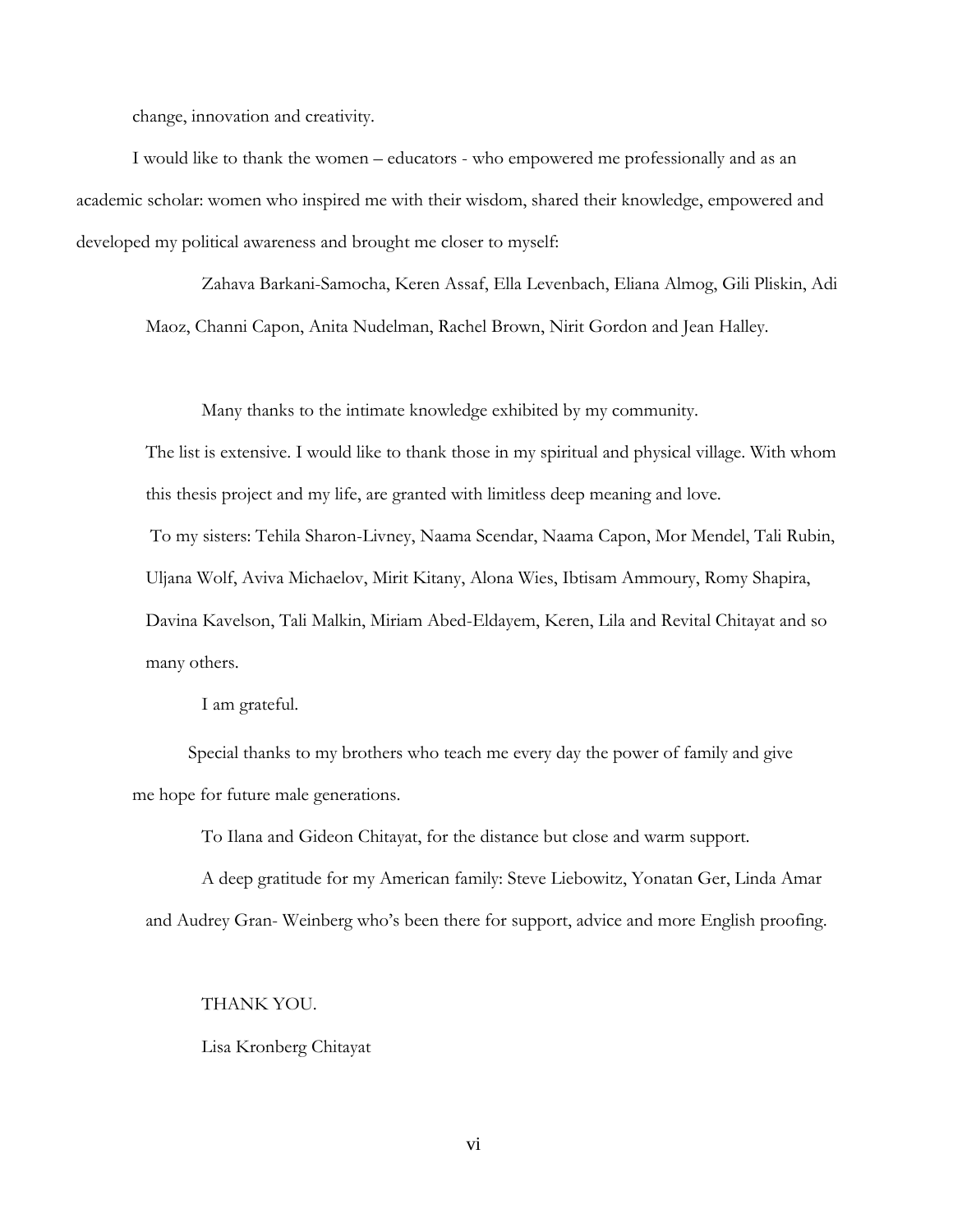## **Table of Contents:**

|    | 2. |     |  |
|----|----|-----|--|
|    |    | 2.1 |  |
|    |    |     |  |
|    |    |     |  |
| 3. |    |     |  |
|    |    |     |  |
|    |    |     |  |
|    |    |     |  |
|    |    |     |  |
|    |    |     |  |
|    |    |     |  |
|    |    |     |  |
|    |    |     |  |
|    |    |     |  |

|  | . |
|--|---|
|--|---|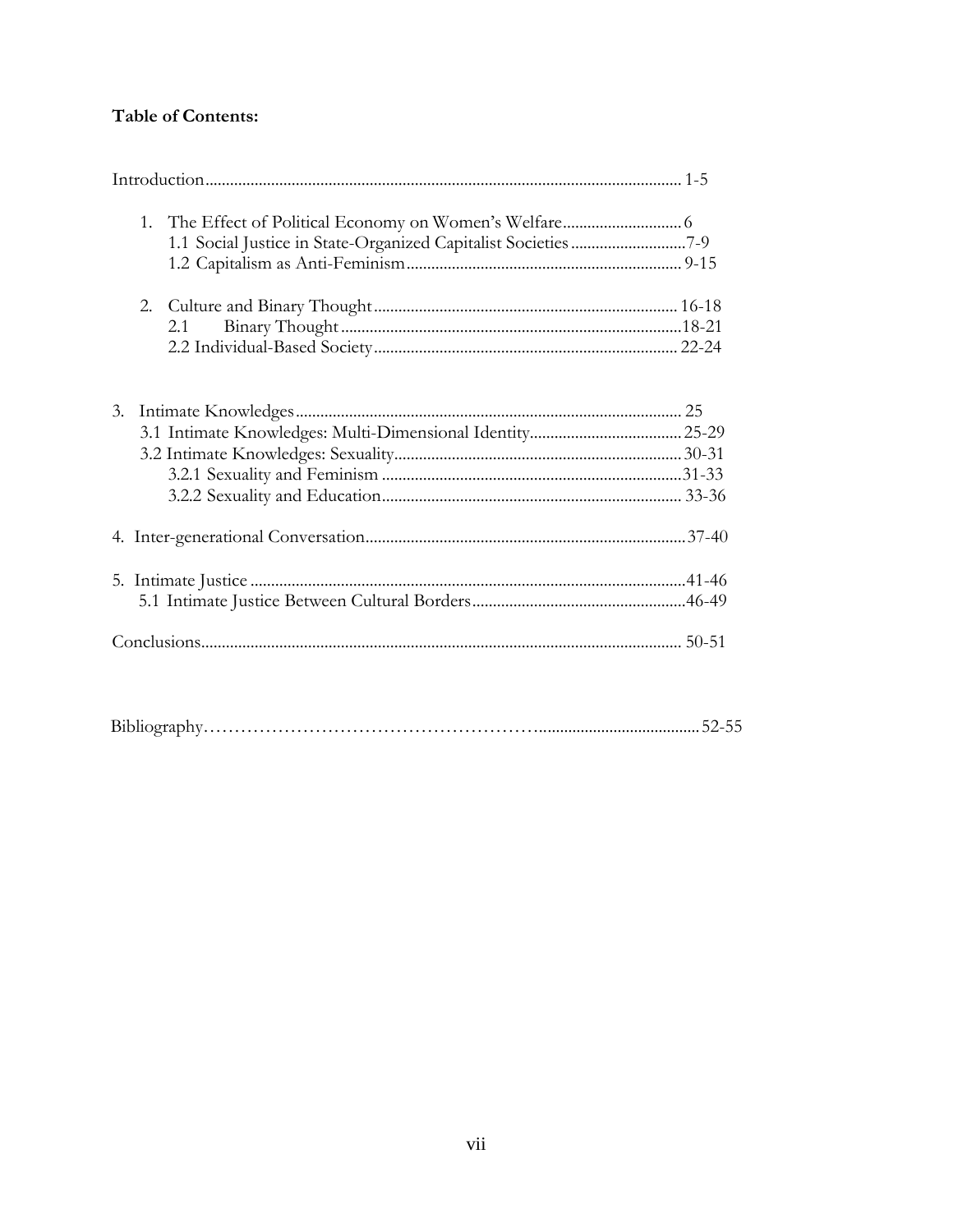#### <span id="page-8-0"></span>**Introduction:**

"No community will strive to preserve or transmit what it does not value, and heritage mirrors the values it chooses to transmit. Heritage identification, preservation and transmission are therefore the result of a choice." (Shaheed, F. et al. UNESCO, 2014).

Many scholars acknowledge the ways in which patriarchal domination and binary thought are passed down through generations. In my thesis, I examine this social practice through a feminist lens that analyses culture, including the actors, institutions and policies that enable a social practice of domination. I examine this to point to the lack of intimate conversations between the generations in North American society. I review these phenomena to further understand their meanings to intimate knowledges, through the work of contemporary feminist scholars such as Arlie Hochschild, Riane Eiser, Jean Halley, Mishuana Goeman, Paula Allen-Gunn and Nell Noddings, who are all US-based and place care and American capitalism at the center of their critique.

In what Riane Eisler (2013) calls a post-industrial era, the necessity of care, emotional intelligence, and the capacity to choose what is close to our heart are critical for surviving and saving our planet and humanity. As parents and community members step out of the role of educator, of passing intimate knowledges, other narratives and values are being passed on to children and youth. These narratives are often created by agents with interests that might run counter to our own needs, and future.

These agents may step into a void that the modern family experienced due to industrial revolution, and utilize it for profit. But public institutions, like schools, colleges, and courthouses, as well as private ones like the family and the community, can operate as bridges or boundaries for intimate intergenerational knowledge flow.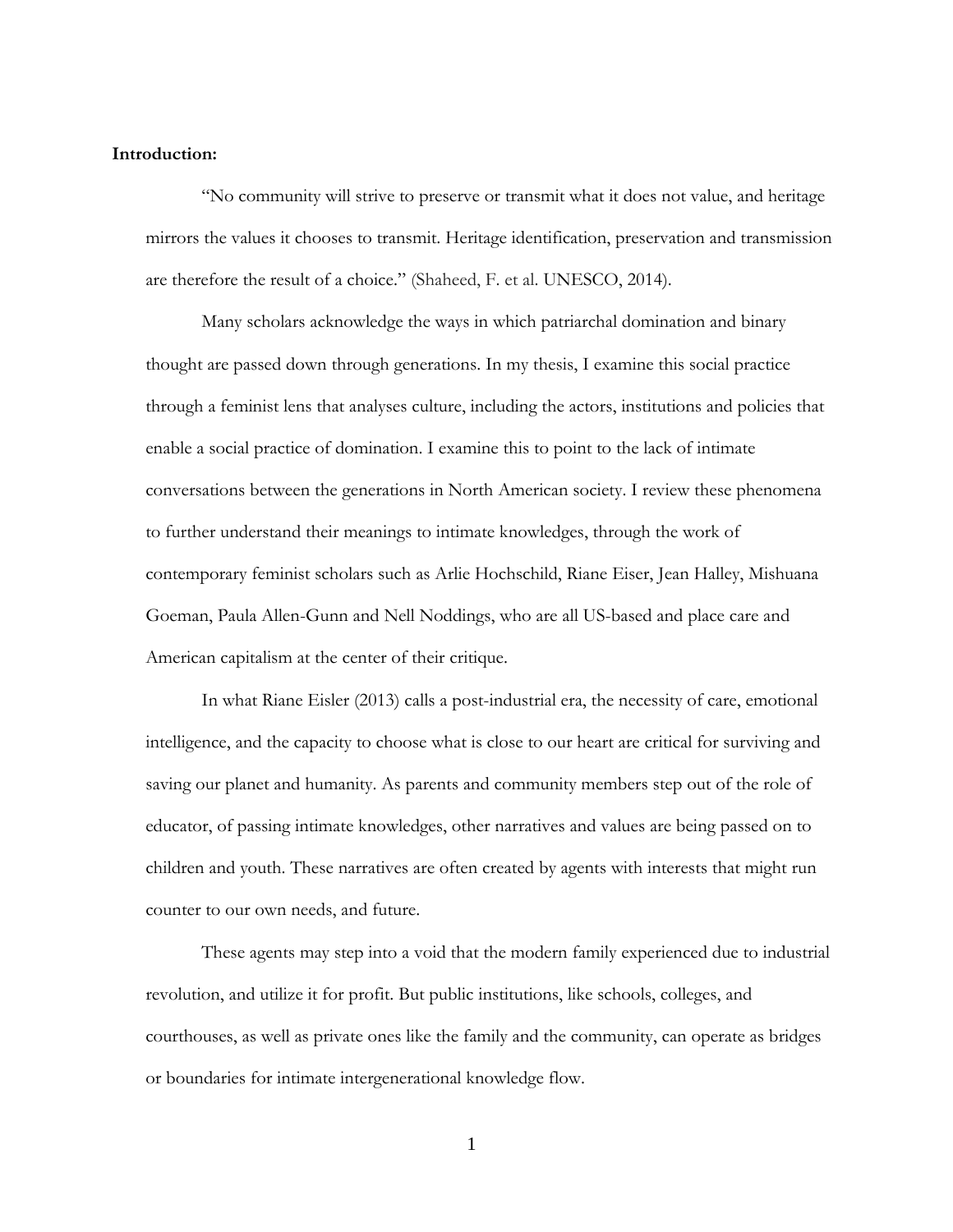This thesis is built with the logical structure of a reductive thread—from a macro perspective to a micro one; from reviewing current political and public discourse to reviewing critical research about current intimate and personal interactions in western societies. I place these various aspects within a feminist lens that applies the methodology of "the personal is political," a critical view on current patriarchal social structures and the ways in which cultural and social structures are part of our economic, political, personal, and intimate life all together. In order to illustrate a comprehensive thesis on the matter, I also integrate discussions and information about the ways in which the feminist movement itself has developed historically and conceptually.

These can be viewed as composing of two parts: the first two chapters deal with political economy and culture through a feminist lens, while the second part reflects on gendered power relations and educational policies through feminist epistemological theories and analyses, as well as the transfer and silencing of intimate knowledge in current western liberal societies.

The first chapter is a review of how political economy has shaped contemporary western society so that the social matrix has loosened its connections and isolated nuclear families amidst a sea of scientific expertise and social expectations. I draw on John Dryzek (1997) and Veronika Bennholdt-Thomsen's (1984) theories of capitalism's cultural, social, and ecological consequences, to claim that intimate knowledges in a capitalist economy are pushed into the private realm, and are given less direct social attention as part of the welfare sector. The sub-chapter aims to reveal the ways in which this political economy is constructed within a patriarchal structure. Using feminist critique, the chapter links capitalist structure andpatriarchal structure to reveal how they are intertwined. Drawing on feminist theorization of a political reality where women have stepped into the workplace and public realm, the chapter discusses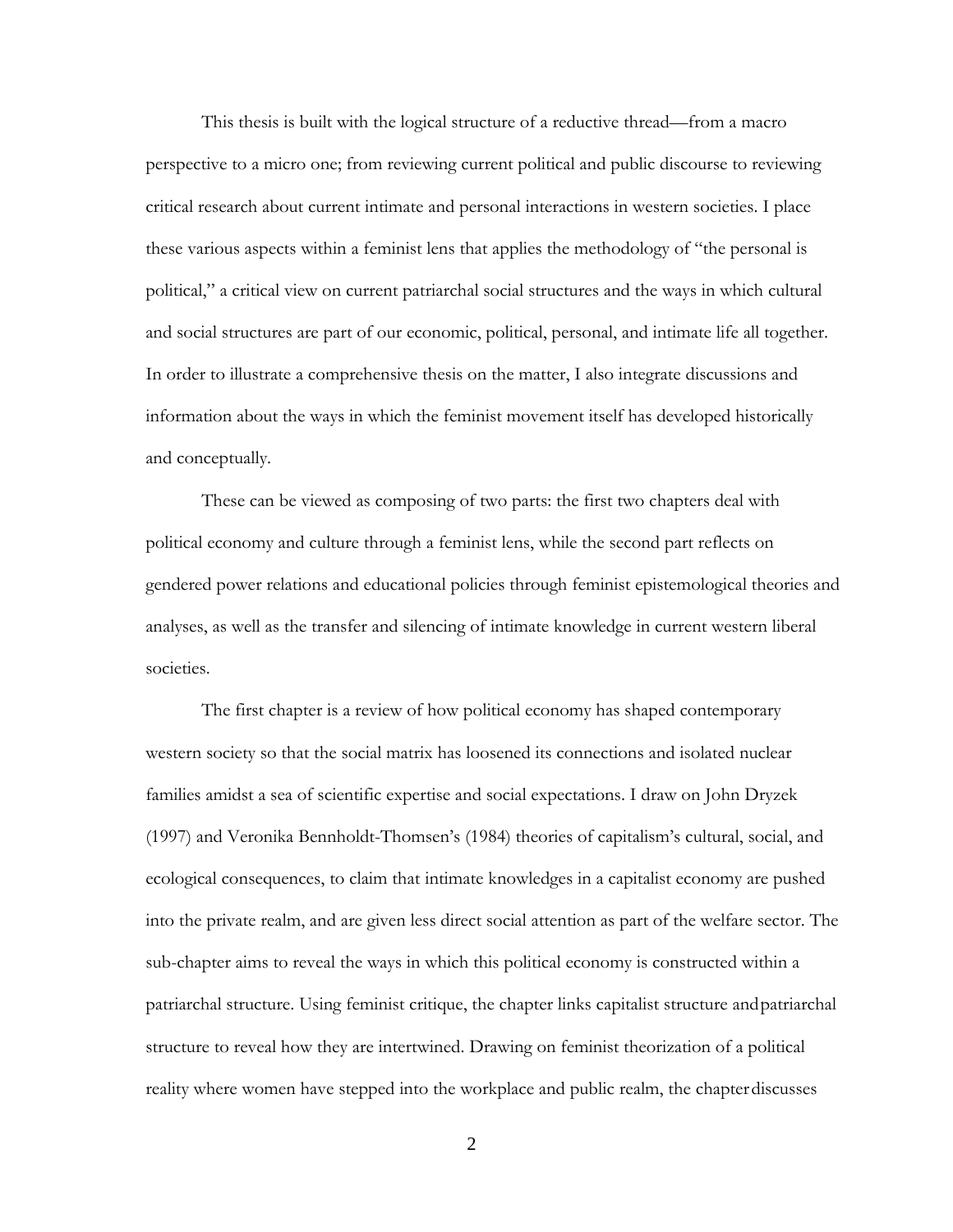the aftermath for the private realm in the form of household work, maternal labor, and care work (care for the needed, young children and elderly). Although the private realm is discussed widely in social analysis, public policies propositions and popular discourse (Foucault, 1999), relatively little has changed with modernity and even with the second wave feminist revolution. The private realm has remained very gendered and socially and economically undervalued. Arlie Hochschild's (2003) critical work on the commercialization of intimate life is integrated to show how "just as market conditions ripened the soil for capitalism, so a weakened family prepares the soil for a commercialized spirit of domestic life." (Hochschild, 2003, P. 13). The second chapter discusses aspects of binary thought and individualistic logic. Drawing on the feminist epistemological work of Jean Halley (2007), Reina Eisler (2013) and Markus, et.al. (1991), the chapter argues that mainstream ideology is constructed upon core beliefs of capitalist patriarchy: an ideology of binary thought and individual-based culture, and a valuation of the mind over the body, the independent and original over the interdependent, the strong over the weak, and the masculine over the feminine. These splits are central to western liberal cultures, and the chapter argues that it is another barrier for the flow of intimate knowledge through the generations, as intimate knowledge might run counter to these mainstream ideologies.

The next chapters delve deeper into the private realm, to intimate knowledges and social communications. Intersectional identity is posed by feminist scholars as an alternative perspective to binary thought. While reflecting on concepts of intimate knowledge like sexuality, identity and physical and emotional intelligence – intersectional epistemology constitutes a thread of thought through which alternative possibilities are articulated. Concepts like intersectionality, assemblage theory, cultural relationships, the hierarchy of knowledge and intimate justice are discussed and analyzed through the experiences of adolescents and the lack of intimate conversations between the generations in North American society, especially in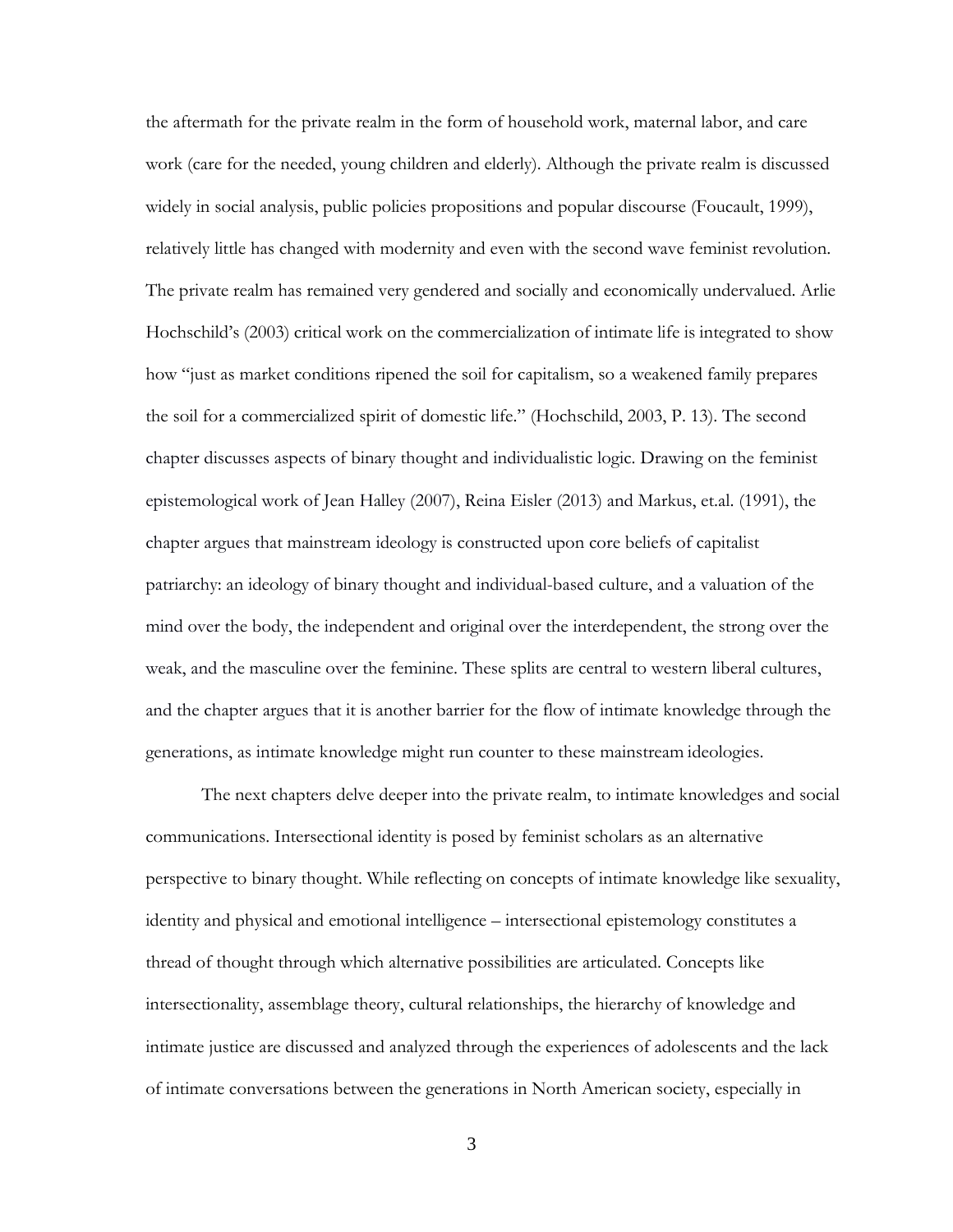public policies, high school curricula, and popular discourse. Drawing on the first two chapters, this section constructs a feminist theory of the intimate. The personal is reviewed through its social and political aspects. In this way, for example, sexuality "refers to sex acts and sexual identities, but it also encompasses a range of meanings associated with these acts and identities. The meanings that vary by social class, location, and gender identity may be more important than the acts themselves." (Pascoe, 2011, p.10) The third chapter also deals with sexuality and feminism to address a core tension in the feminist movement—the split between opposing sexual violence as a means of social control over vulnerable subjects (women, minority groups, children, and LGBTQ people), and the pursuit of sexual freedom.

We are now facing a split in feminist thought in the understanding and development of our intergenerational intimate knowledge. How we communicate intimate knowledge to our children while keeping them safe is a critical educational goal. Comprehensive sex education could be one answer to such tension. Contemporary educational curricula could operate as a tool that develops concrete ideas of opposing sexual violence while promoting sexual liberation. Such curricula should address issues of intimate knowledge, as a way to enhance healthy relationships, develop children and youth's self-esteem, help with decision making, promote and teach reciprocity and accepting differences.

Intimate knowledge is affiliated with the body, which in the binary of patriarchal thought, has long been affiliated with women. As female qualities are undervalued and underpaid, intimate knowledge, in the form of sexual education, is pushed outside core curricula and subjugated as private, 'extra-curricular' material.

This paper concludes with the theoretical discussion about the term 'intimate justice' coined by Sara McCelelland (2010). McCelelland's work touches fundamental issues of gender inequality, economic disparity, violence, bodily integrity, physical and mental health, self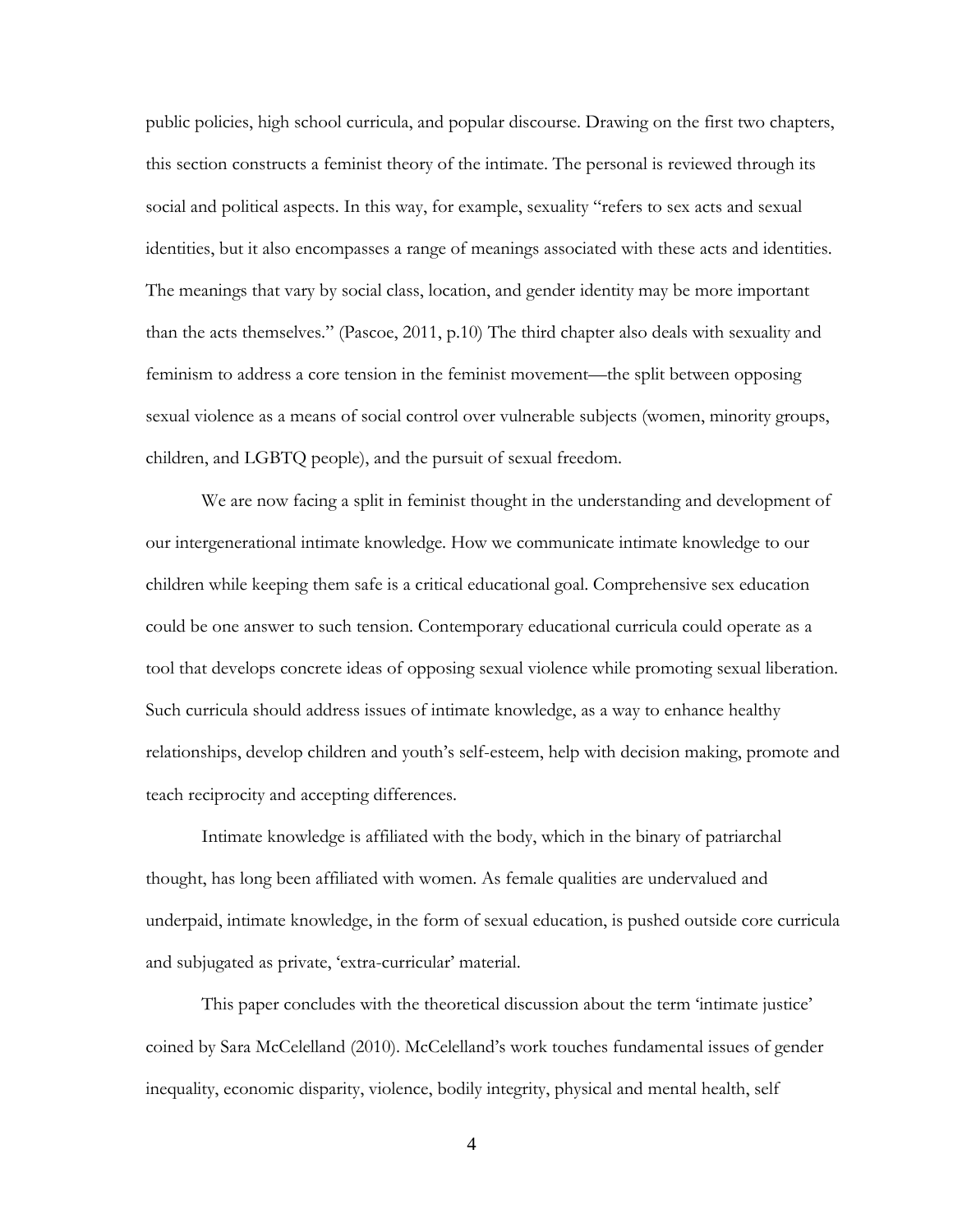efficiency, and power dynamics in our most personal relationships. These are all issues in which intergenerational conversations and the transfer of intimate knowledge might lead a platform for a real social change through intimate justice.

Through this review of material, I am trying to show that intimate knowledge, and its inquiry through sexual education, is embedded in a political economic ideology and that it can be more than an attempt to reduce and limit rates of adolescent pregnancies, diseases, and sexual activity. Rather, educators, parents, and students, across the gender spectrum, through enhancing intimate knowledge, might confront, suspend and even discard sexism, classism, and heterosexism inside and outside the classroom. The politicizing of these issues holds a democratic and feminist goal to which patriarchal capitalism stands as barrier.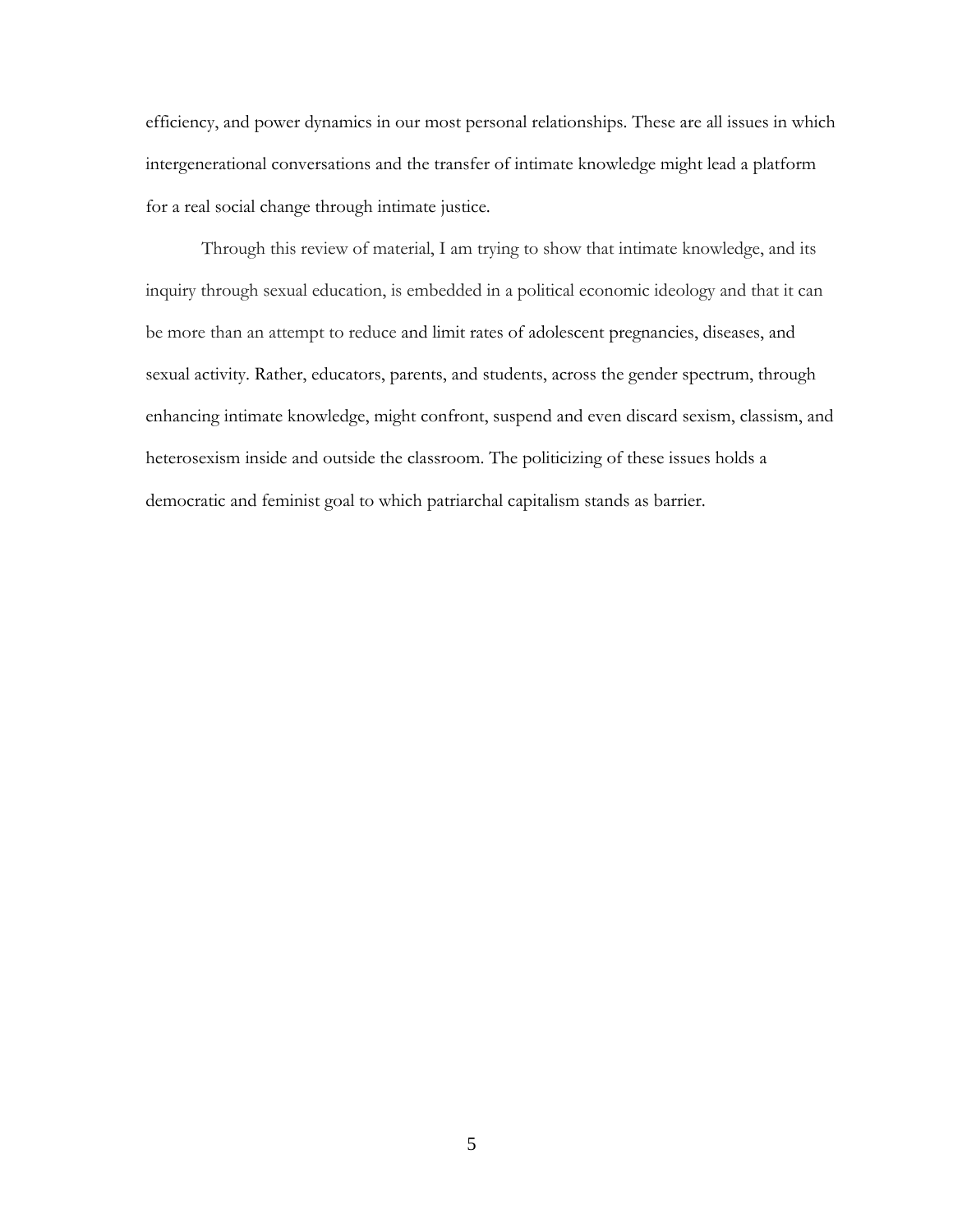#### **1. The Effect of Political Economy on Women's Welfare**

<span id="page-13-0"></span>"*Through new ways of thinking and new economic inventions we can pave the way for a future where all children have the opportunity to realize their potentials for consciousness, empathy, caring, and creativity—the capacities that make us fully human*." Riane Eisler (2013, p.63)

As societies, especially Western societies, have shifted from traditional to modern structures, the nuclear family is considered to be, more and more, a separate unit that functions on its own private needs, desires, and abilities. Community, state, and tribe/enlarged family have stepped out of the role of guiding and supporting the family at different scales throughout Western societies. Furthermore, the separation from enlarged family structures has created a single-entity form of nuclear family where the mother is expected to be the main and often sole caregiver for young children and the father is expected to be the sole provider i.e. the 'breadwinner' for the family (Forcey, 1994). For instance, research shows that even with the entering of women to the work market, women are still expected to be the main responsible figure of child care and household (Stertz et al., 2017, Gerson, 2017).

In this chapter, I would like to discuss the political background to these historical processes, and to trace the ways in which these processes have affected modern societies' intimate communication. Specifically, I mean the ability of a "modern" family to discuss emotional and sexual issues and employ reciprocal communication of care, sexuality and physical-emotional health, which ought to be as developed and important as the technological and financial realms in our societies.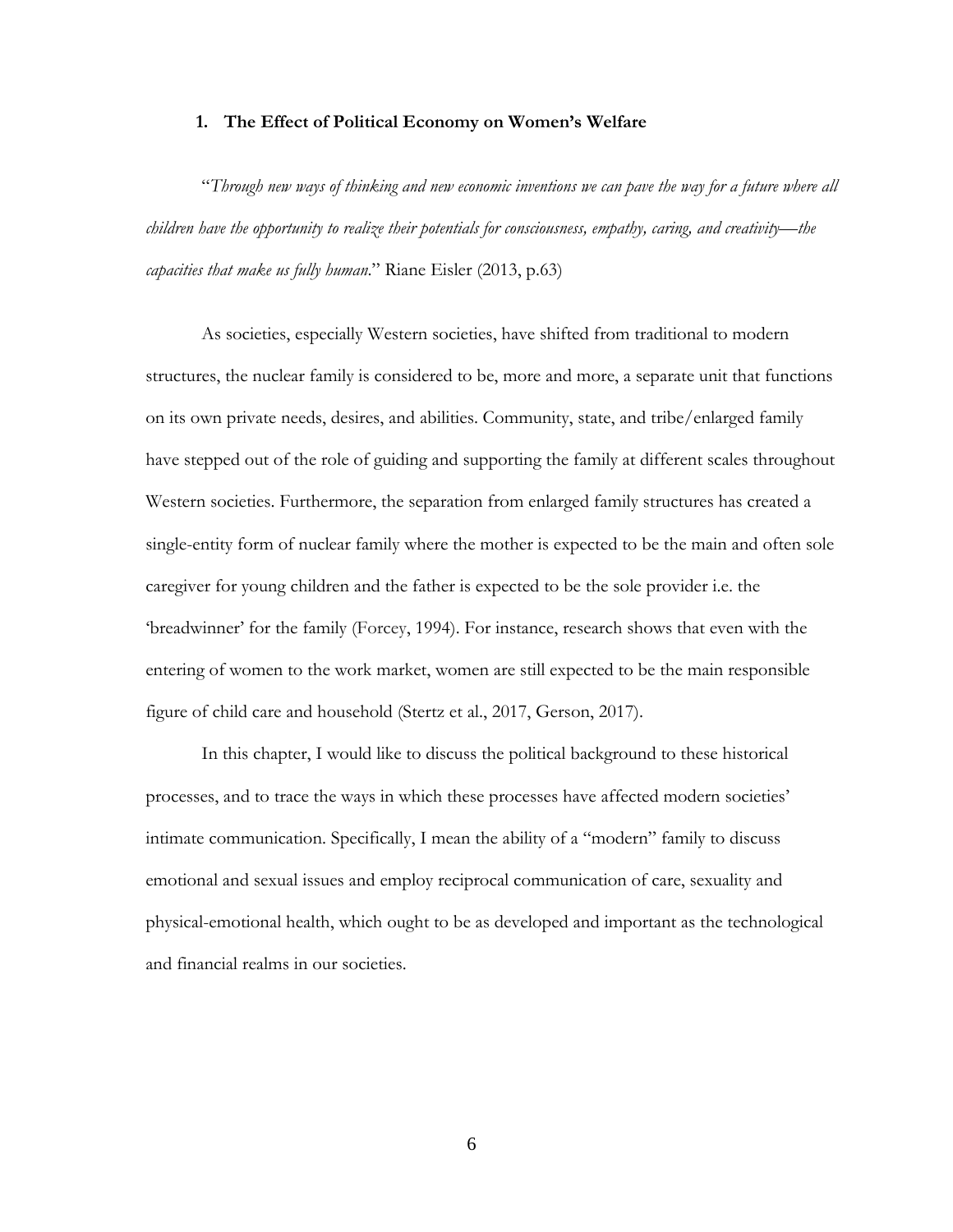#### **1.1 Social Justice in State-Organized Capitalist Societies**

<span id="page-14-0"></span>Using a political lens, I wish to illustrate the connections between social structure, culture, and the material reality of modern families.

As many authors rethink the modern democratic state, we now envision different kinds of democracies on a spectrum of political and economic structures, not as a mere distinction between democracies and non-democracies, but also in historical, cultural, and geographic terms. The wide definition of 'democracy' is shaped by local conditions. Thus, it is necessary to halt and explain its context in my thesis. First, I would like to express the differences between democracy and capitalism, as brought by the political philosopher John Dryzek.

In the book "Democracy in Capitalist Times" (1997) John Dryzek discusses the connection between political and economic structures. He also investigates the various reasons capitalist democracy continues to dominate and "defeat" other political economic structures, and reveals the politically flexible structure of capitalism itself. Dryzek claims that capitalism does not need a particular kind of political structure beyond a state to carry out essential functions, and though the combination of capitalist development and liberal democracy are historically linked, capitalism has flourished in authoritarian political structures as well (like in Southern Europe, East Asia, and Latin America).

Dryzek defines the capitalist market as a constraining mechanism and claims that, "any states that exist in a capitalist market are restricted both in terms of what they can **do** in the way of public policies and what they can **be** in terms of political organization." (Dryzek, 1997, p. 25) This means that the inherent mechanism of capital is the drive for profit, and neither parliament nor public opinion drives the most important political decision-making. Any initiatives that do not profit the existing corporations will have a very hard time raising. Dryzek points to the danger of a structure that automatically punishes institutional innovations that threaten market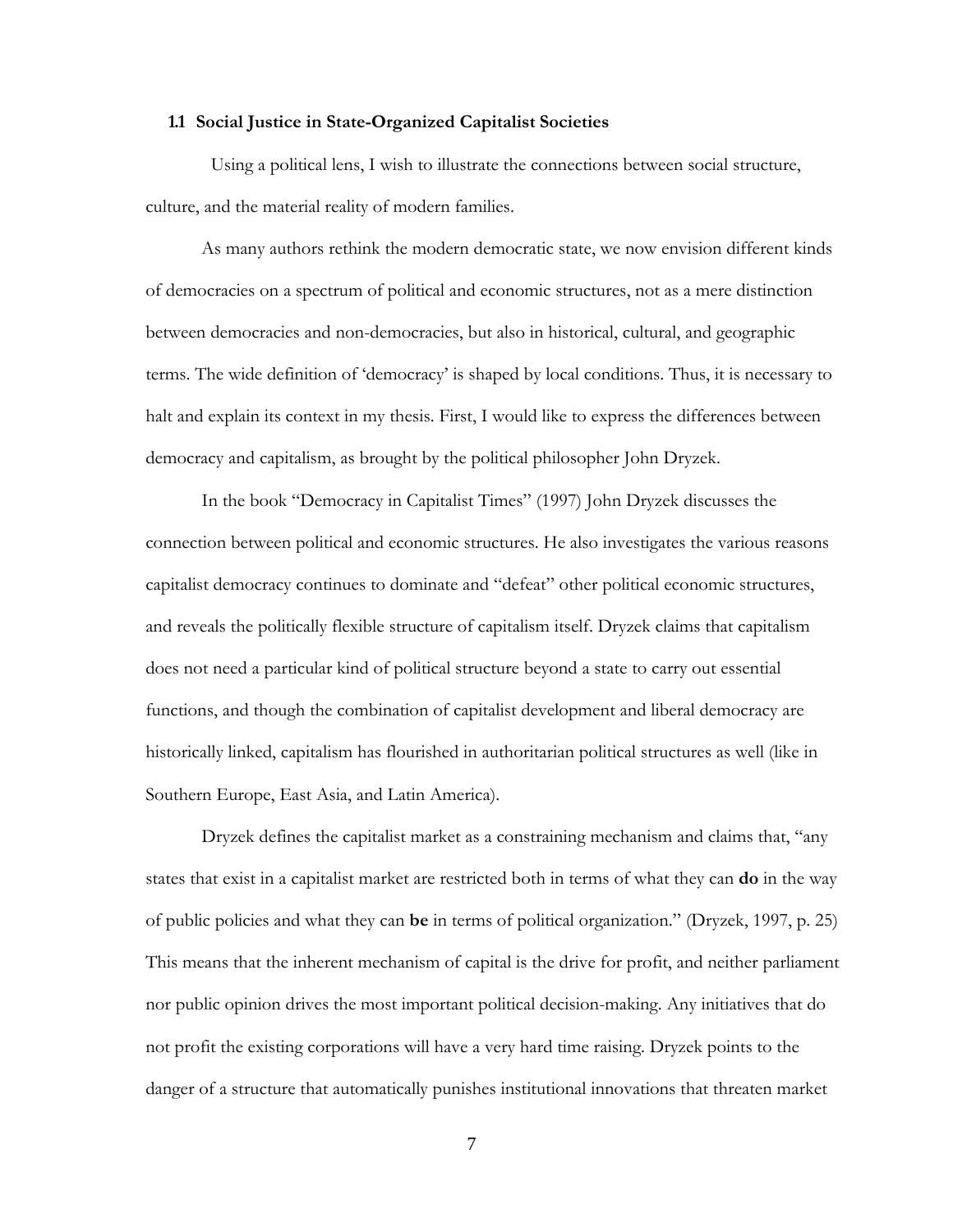confidence. This appeals to the idea that contemporary politics have very little or no public policy orientation, and that social change strategies should mainly focus on the global apparatus of politics and, according to Dryzek (1997), carry on small initiatives that will eventually add up to greater change. Furthermore, institutions like the modern family and modern education system are also effected from market's domination, first as because of the market's cultural and ideological norms and logics, and second, with the aspiration of privatizing all states aspects, capitalism prioritize public policies of welfare initiatives, according to their profit probability, which are mostly not very high. I will expand on that in the coming chapters.

In further theorizing capitalisms' global consequences, Veronika Bennholdt-Thomsen (1984) formulates the term "subsistence culture" as a choice of life over death. The belief in economic growth in place of individual and community collapse, Bennholdt-Thomsen claims, is a "civilization crisis" of our era. This ideology, of legitimate greed, is grounded in Adam Smith's thesis of self-interest as common interest, and has spread like one of the strongest religions known to human kind. (Bennholdt-Thomsen, 1984) This has led to massive destruction of our environment along with the destruction of culture and its values. Our ability to care for each other, and for our environment, to enact on reciprocal relationships, to love and to create are core human values that sustain humanity. The commodification on intimate life, has created a culture of divestment where these skills are harder to sustain and enhance.

Choosing capitalist ideology as a form of primary freedom has proven to result in abhorrent side effects within capitalist's societies. In the endeavor to understand why a democratic society will continue choosing this type of destructive socio-economic structure, I have integrated into this chapter theories that offer explanations. However, there is no simple one. I draw on Dryzek (1997) and Bennholdt-Thomsen's (1984) theorizing of capitalism's cultural, social and ecological consequences, to claim that intimate knowledge in the form of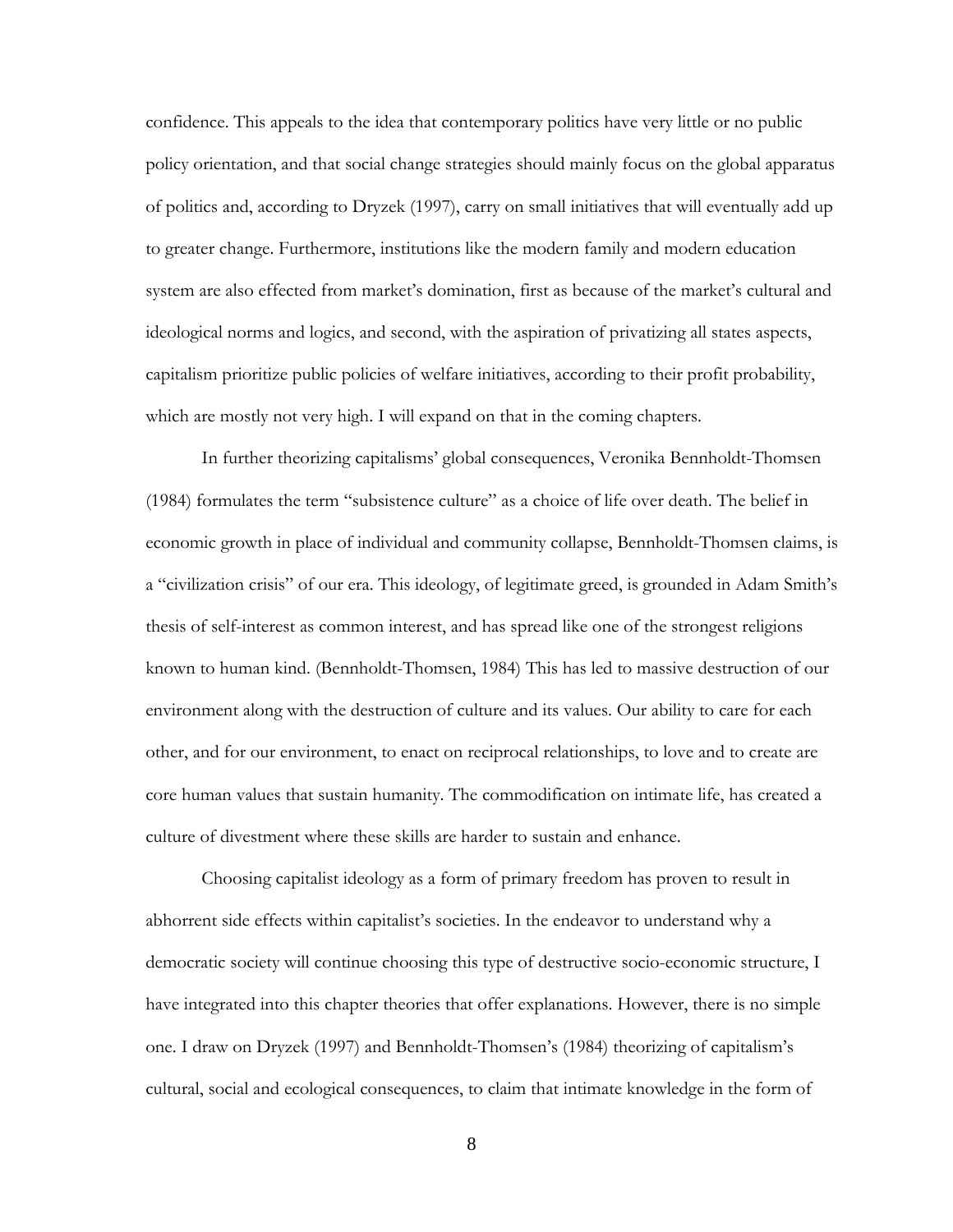emotional inelegance, body knowledge, and cultural values are part of educational and health care sectors which are pushed aside in lieu of profitable initiatives and organizations.

#### **1.2 Capitalism as Anti-Feminism**

<span id="page-16-0"></span>By deepening the analysis of gender segregated social structures and their effects on the ways in which intimate knowledge transfer in modern society, I trace the channels through which society communicates its intimate knowledge, its non-profitable affairs—what is nowadays called 'care' and 'maternity labor,' to examine the different options for citizens in a global capitalist economy to transfer intimate knowledge.

Many feminist thinkers since the 1960s (Friedan, 2010, Fraser, 2013, Bryson 2016) have linked the continuation of male social-economic domination to capitalism.

There are various ways in which the two are connected; however, the most notable is state neglect of responsibility to social welfare, which includes caring duties for the young children (and newborns), the elderly, sick and disabled. These duties are key features of a healthy society, but are debased along gendered lines. Since women are associated with these duties (regardless of essentialism debates) the degradation of women through western history is fundamentally the degradation of these key labor, and vis-a-versa. In a society where socialeconomic structure is left to market control, caring for the weaker and more vulnerable people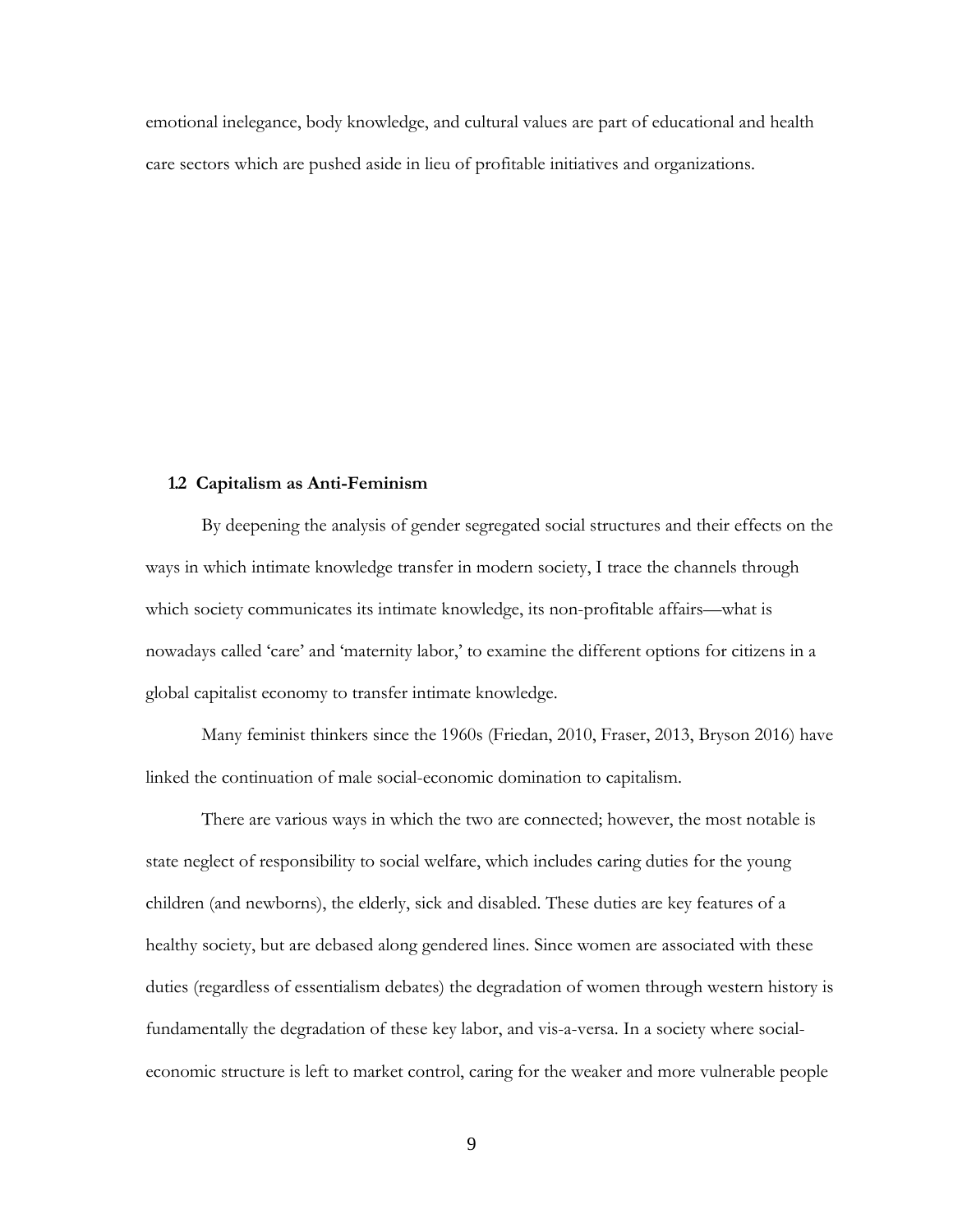in society is left to the market's "invisible hand." Women are implicitly asked to choose between caring for their relatives, and developing a career. The more limited one government is in market, the narrower state control or responsibility is over welfare, the less possibilities there are for women, who literally carry the burden of the next generation, to choose their future.

This is not to say that women are one hundred percent passive victims and men are always the oppressors. Women, are fundamental agents in patriarchal structure through various relationships with men and children, as main educators; mothers, grandmothers, aunts, sisters, wives, school and nursery teachers etc. and thus many of which carry patriarchic stances and distribute them through these familiar and social roles. Men are often times victims of the same patriarchal - capitalist system that prevents them from spending time with their families and caring for their small children and elderly parents. Getting in touch with their emotions and fulfilling their "capacities that make us fully human." (Eisler, 2013, p.63) Yet, social and financial resources are still immensely in the hands of men. In legal and economic rights, as well as social privileges. Hence, there is a power relation to address; however, it is important not to oversimplify the equation of oppressed females and male oppressors.

Nancy Chodorow (1999) traces an historical line between capitalism and male domination, through the separation of the private from public spheres. With the development of the modern state and industrialization, production outside the home expanded greatly, while production within the home declined, and the home was no longer viewed as a work place. These two spaces, once the same, are now separate. This change in the organization of production had also far-reaching effects on the educational and religious (moral-spiritual) role of the family. In addition to its diminished role in material production, the family became a relational and personal institution.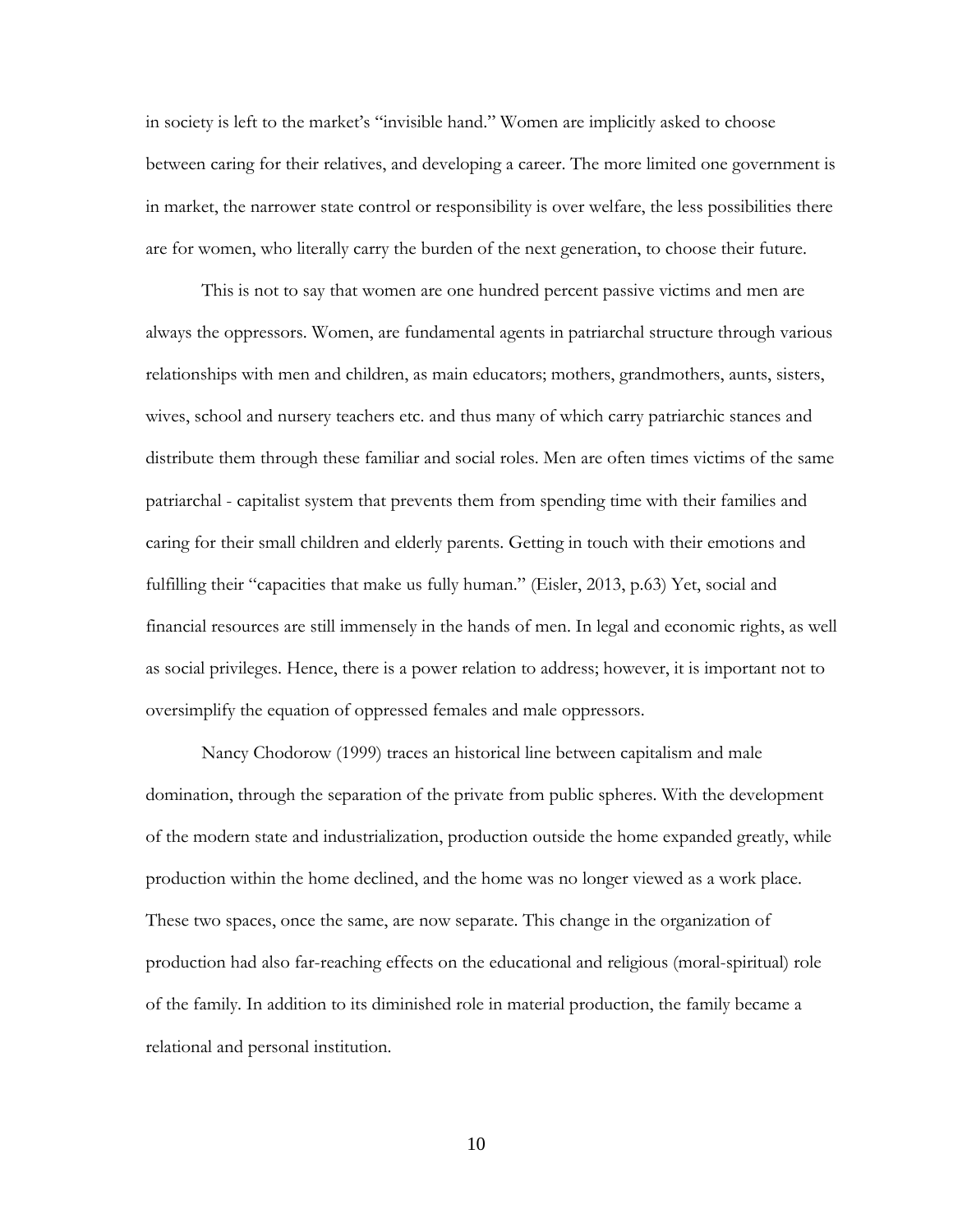Women's roles in the family became centered on child care and taking care of men, rather than producing and training the next female generation. This new type of domestic work involved more than physical labor but also mental, personal, and maternal work. Women were expected to embody the role of a moral nurturing figure for their children, as well as moral guides for their husbands as they returned each day from the immoral, competitive world of work (or war). This new role, alongside the home/work separation process, excluded and isolated women from society and wage labor. (Chodorow, 1999)

As this theory might contradict American ethos of equality and even more so the ethos of freedom of choice, feminist scholars have revealed the costs of western women's emancipation. The costs of women leaving the house to seek careers or pay their lives (rent, education, health etc.) is often paid by neglecting their own relatives, with the lack of welfare support net to give proper solution to the needed care.

Arlie Hochschild (2003) brings a global point of view to this process and calls this phenomenon a "global chain of care." She argues that drastic changes to the global market and domestic life as a result of women's entrance into the market sphere in the beginning of the  $20<sup>th</sup>$ century has changed the social and political structures of the world to the point that feminism needs to rephrase the slogan "the personal is political" with "the personal is global." (Hochschild, 2003, P.197)

This global chain of care is a vicious cycle, which is also an ironic side effect of the feminist movement. As domestic life has been internalized as less important and thus undervalued, low-paid women from the developing world have stepped in to take on this labor, while many western women, in the name of feminism and liberal progress, have left the home and its "duties." This has many problematic effects, the most important of which concerns the caregivers who have to leave their own domestic spheres in order to work in the place of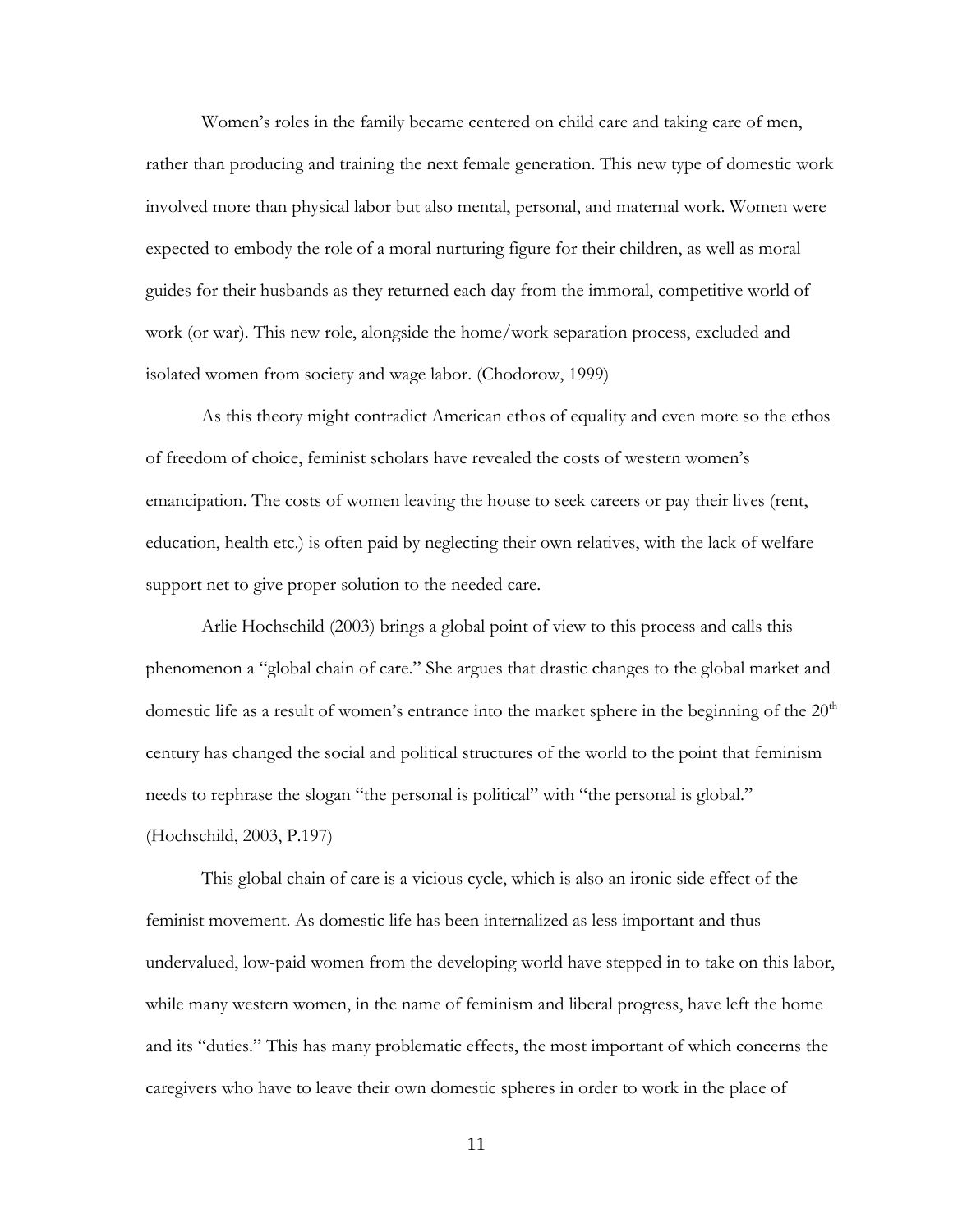others. This is especially pronounced in imperialist countries that have made their wealth through exploitation of these women's (and men's) countries' resources and now use their domestic labor.

A more structural point of view is brought by Ann Shula Orloff (1993), who offers a comparative analysis of gender relations in association to the welfare state. We think of the political economic system as a whole piece of controlled system, while in reality, she claims, the systems are very complicated and vary from one geographical place to another. The initial programs of social provision established across the West in the "formative period of the welfare state"—approximately the 1880s to the onset of World War I—were designed to fit and reinforce the family wage system, with men as breadwinners and women as primary caretakers, domestic workers, and secondary wage earners.

Thus, the systems of social provision that emerged from these political struggles can be reasonably referred to as "paternalist" as they bolstered the position of the breadwinning father. The "maternalist" elements of state social provisions were by contrast underdeveloped and did not give women equal standing with men. Orloff argues that,

*not enough is known about how and to what extent systems of social provision actually do vary in their gender content, how social provision and other state institutions affect gender relations, and how the state's impact on gender relations is related to its effects on other social relations*. (Orloff, 1993, P.304)

However, many institutions and processes constitute gender relations and are directly

affected by state social provision: for example, the sexual division of labor (including the treatment of care work and caseworkers), access to paid work, as a central role in our societies and as a means of survival, and marriage/family relations. Adding to that the vast research data on sources of gender power—such as sex segregation of occupations, the division of household work, and the objectification and commodification of women's bodies —illustrate a pretty clear picture of how capitalism operates in contradiction to feminism.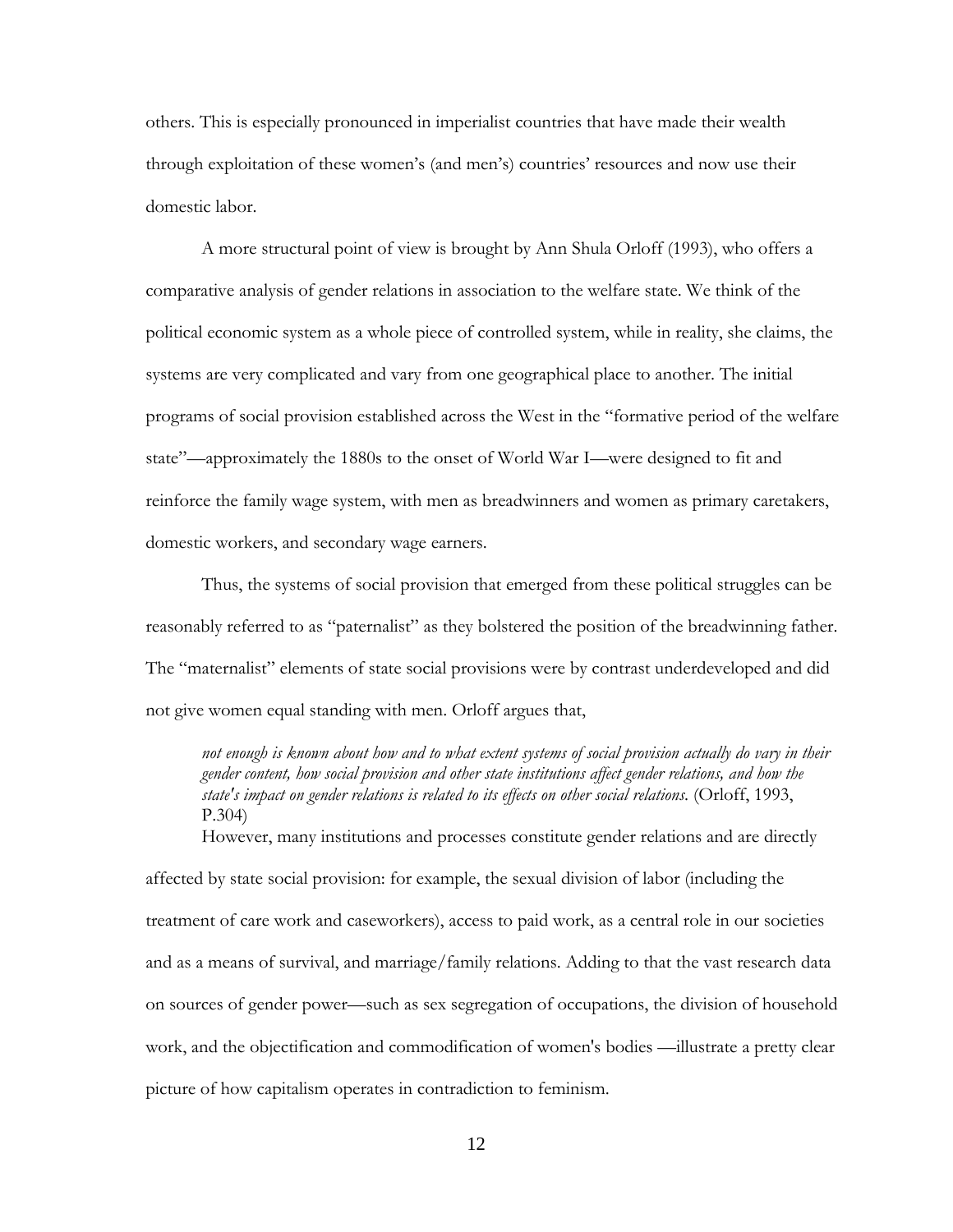However, in her feminist economic analysis, the historian Reina Eisler (2013) delves into the economic roots of communication and defines the political economy we know today as mostly "domination oriented"—occurring in most places around the globe and in almost all historical periods. This structure consists of occupation, imperialism, destruction, an exploitation of the weaker through regulated structures. She claims that this is not a new phenomenon of capitalism.

Although the rapid destruction of the earth and environment is definitely linked to industrial capitalism, domination communication is rooted in the same exploitation system that claims possession over what should not be in anyone's hands to use or destroy. Eisler presents the alternative of a "partnership oriented" system, and gives examples from different places, mostly Nordic countries, that have managed to overcome food scarcity and maintain an egalitarian welfare labor where, for example, both parents are granted with a parental leave of eighteen months all together and have a majority of female parliament representatives. This system tends to place an even amount of women in leadership positions and values house and care work as essential to the common wellbeing, to be carried out by all members of society.

Eisler breaks down the fundamental reasons that lead to the marginalization of women's labor and the exclusion of women from key power positions. Most importantly, she points to the huge proportion of women who are in poverty worldwide. Eisler demonstrates how seventy percent of those who live in absolute poverty—which means starvation or near starvation conditions—are female. She explains:

> *This is not only due to wage discrimination in the market economy; it is largely due to the fact that these women are, or were for much of their lives, either full or part-time caregivers—work that was neither paid nor later rewarded through social security or pensions*. (Eisler, 2013, P.59)

Although Eisler theorizes the core explanation to this phenomenon in domination oriented culture, one could also define it in political economic terminology to describe capitalist fundamental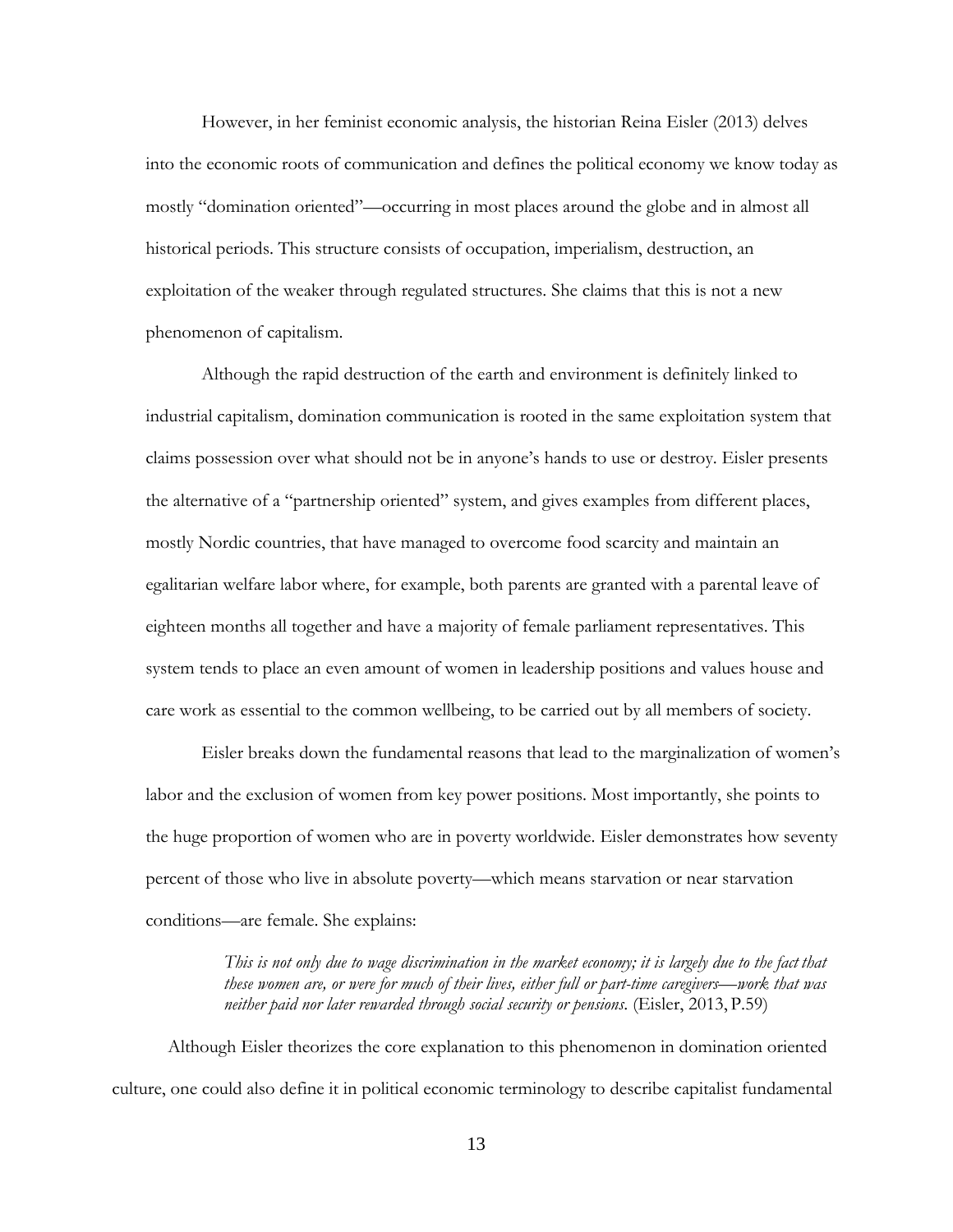consequences to family's welfare and women's ability for social mobility. Barbara Alice Mann's work (Mann, 2000) illustrate a domination oriented system by placing the western patriarchal capitalist process within a historical militant trajectory, spanning from ancient Rome to the "modern Sparta" of today. It is a trajectory where men, women, feminists, and youth of all genders sacrifice the earth, human connection to nature, happiness, growth, and even their own lives in the name of whatever ideology that serves the larger patriarch domination system. (Mann, 2000)

In this chapter, I reviewed the political economic trajectory that maintains social inequality through its gender roles. In the process of struggling for emancipation, the feminist movement has attempted to become equal to men. As such, Western society has adopted what is considered "masculine" qualities like competition, achievement, assertiveness, rationality and scientific objectification etc. Through great effort, protest and legal challenges, women have entered the public sphere and tried to achieve the goal of an egalitarian market place.

However, many contemporary scholars (Arlie Hochschild, 2003, Riane Eiser, 2013 and Nell Noddings,2013) have placed **care** at the center of envisioning a new alternative to the current political economy, which ignores the realms of household, care, and voluntary actions in the market place. economic conditions, as theorized through this chapter in the work of Eisler (2013), Orloff (1993), Chodorow (1999), Bennholdt-Thomsen (1984) and Dryzek (1997) reveal the ways in which social struggles are connected and how political economy is bonded with the emancipation of any group. Especially when women are not a minority group, but a suppressed majority in various classes and ethnicities of society, women (and men) in modern western societies, are suppressedinto heteronormative structures that impose unequal gender relations for men's benefit. When welfare state policies assume heterosexual couple-hood that maintain unequal power relations, this has a real effect on our everyday life in terms of women's freedom of choice, freedom of movement and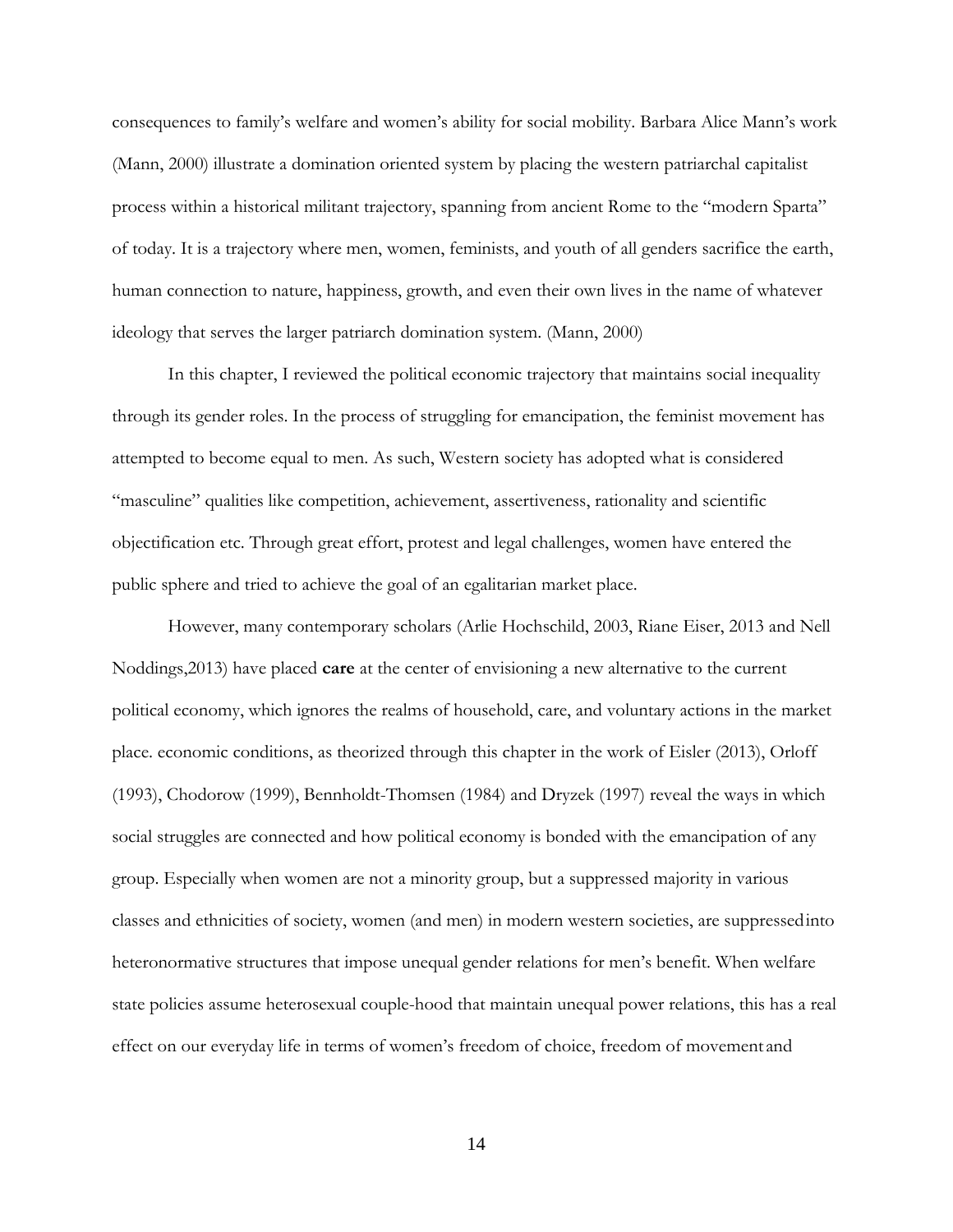women's civil rights. Along with globalization processes, as the work of Arlie Hochschild (2003) contributes – the globalization of capitalist economy further produces inequality.

By acknowledging the importance of political economy to power relations and its existence in various life aspects, we might have better understandings with which choices are made. In the next chapter I review the cultural aspect of domination, as I believe it to be a main aspect through which social inequality maintains itself.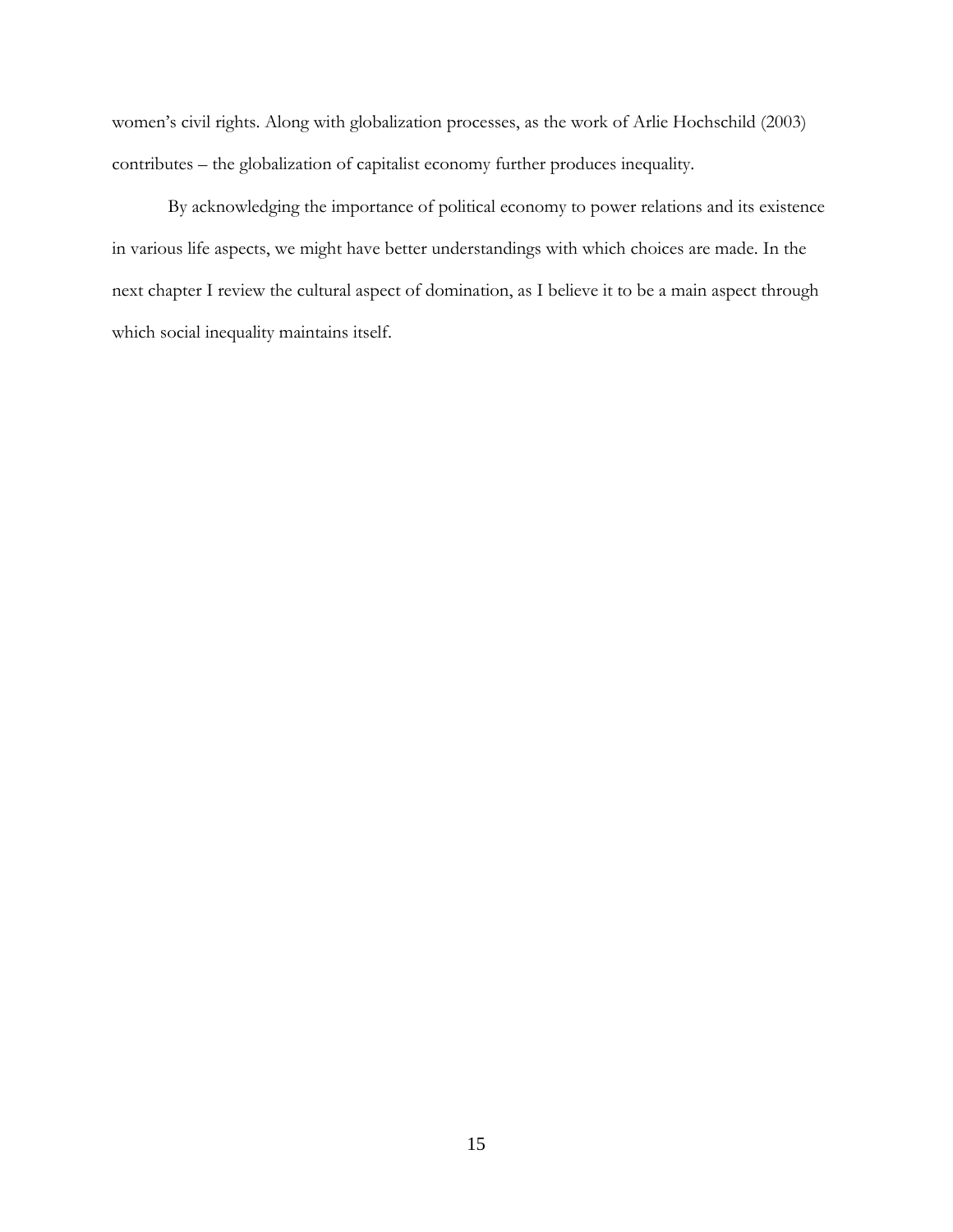#### **3. Culture and Binary Thought**

"Individuals make choices, but institutional patterns shape the alternatives and make one choice more likely than another." (Epstein, 1988, P.88)

Drawing on the feminist critique of cultural materialism (Ewen, 1988, Halley et.al, 2011, Bordo, 2004), I link political economy to ideology and culture, in contemplation of the ways in which different aspects might explain the modern family's challenges. As reviewed through the previous chapter, capitalist industrial economies have separated work and private spheres. The Ideology that deprives women from equal social, economic, as well as cultural rights is leaning on a political- economic structure. Culture is a very wide term, which contains aspects of traditions, collective believes, social practices and norms, religion etc. (Shaheed, F. et al., 2014). In order not to over simplify the term I chose to construct this paper so that the critical view of gendered political economy will anchor the following cultural analysis in its political roots that evolves to ideologies and culture.

Cultural research holds by definition an interdisciplinary perspective. One of which is the socio-psychological research. The understanding that our self and emotions develop in relation to others is a fairly new feminist stance that will hopefully push contemporary research to further integrate an interdisciplinary and multidimensional perspective into socio-psychological research. In her critical work *Cold intimacies: The making of emotional capitalism*, Eva Illouz defines this integration:

*Emotions are cultural meanings and social relationships. When you tell me 'you are late again,' whether I feel shame, anger or guilt will depend almost exclusively on my relationship to you […] emotion is certainly a psychological entity, but it is no less and perhaps more so cultural and social one: through emotion we enact cultural definitions of personhood as they are expressed in concrete and immediate but always culturally*. (Illouz, 2007)

When Illouz refers to "cultural meanings," she means relationships defined by culture. However, to fully understand the deep concept of "culture," it is useful to follow Jean Halley's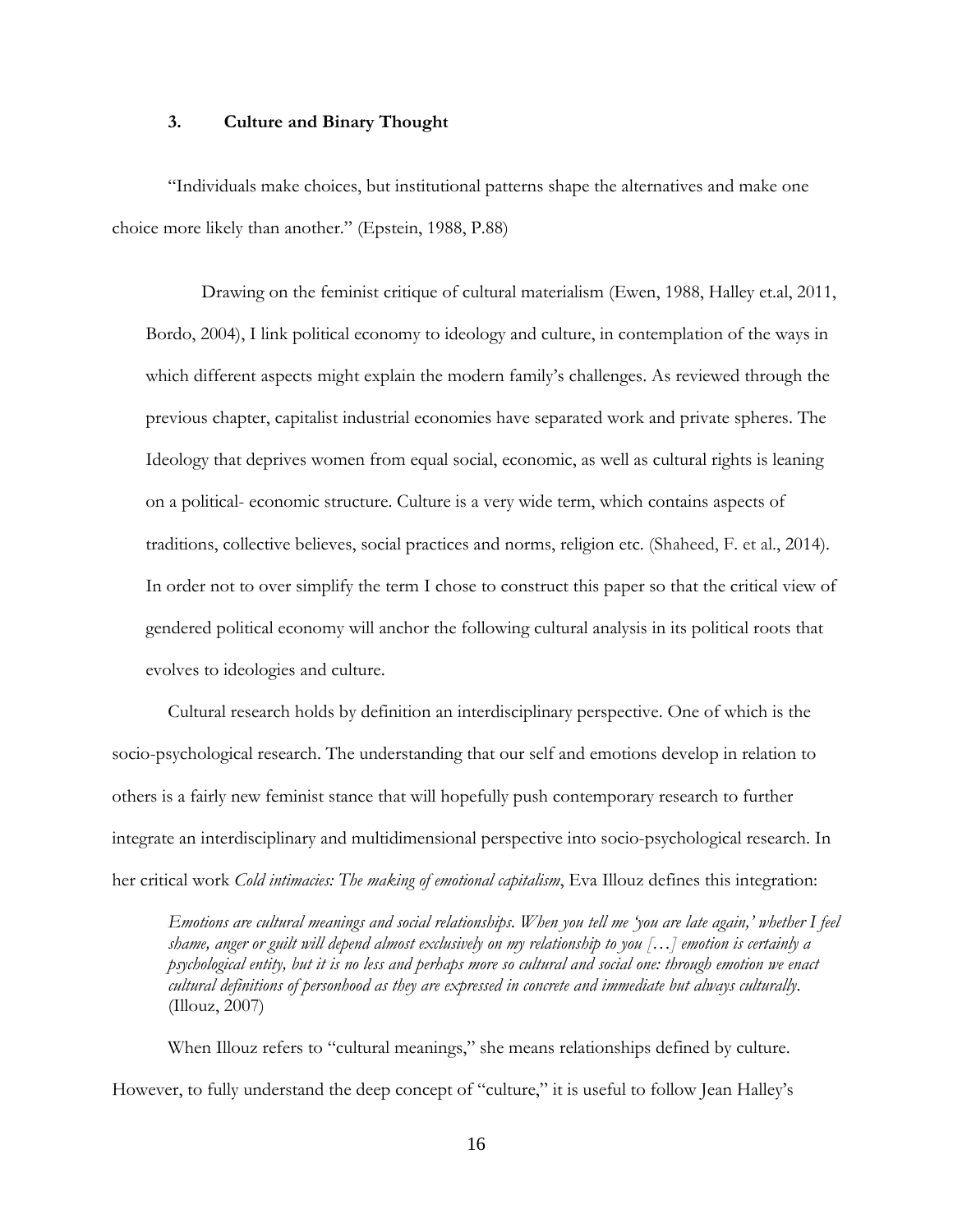(2007) conceptualization of "mainstream ideologies" as a frame of the ideology of heteronormative, middle-class white Americans who dominates many current thoughts and beliefs into social communication (Halley, 2007). The family, the school and even the body are few of the entities in which mainstream ideology may accrue in social practices and beliefs, as Halley explains: "The body, like everything in culture, is always in the grip of cultural practices, as Michel Foucault argues. Indeed, the problem is not cultural repression of the natural instinctual body; there is no "natural" body. Our bodies, and all that is human, are largely made by our culture." (Halley, 2007, p.151)

The framing of the body as a cultural entity is a key analysis that relates to my thesis, as touch is by all means, essential to intimate knowledges. Touch is required to human survival and development, while simultaneously; it utilizes a threat of becoming violence and unwanted touch. By this sense, touch might be perceived as counterpoint to feminist thought. Jean Halley (2007) analyses social patterns, power relations, and their flows through western "un-touch" ideology as presented in "scientific literature" one that, according to Halley, has replaced biblical script, as modern science replaced religious authority. Through historical lens, the cultural practices that reinforce domination in our relationships might be traced to their roots and thus, better understood for future change.

One leading thread of cultural domination is the ancient binary thought, which I will expand on shortly, however, mentioning its fundamental impact on Western culture can be understood through the philosophic work of Susan Bordo (Bordo, 2004), who illustrates an historical line of domination-culture described in Western philosophic literature from Plato to Descartes, and through other Western thinkers who praise mind over body. This lineage of theory describes the body as a prison, the chain through which the mind is striving to break free from, the burden of the physical, free from desire, hunger, and drives. In the analogy to modern eating disorders—which affects mostly women, as ninety percent of all anorexics are women (Bordo, 2004, p.154). Bordo relates to control as the core imbalance and illness of Western ideology and culture. She observes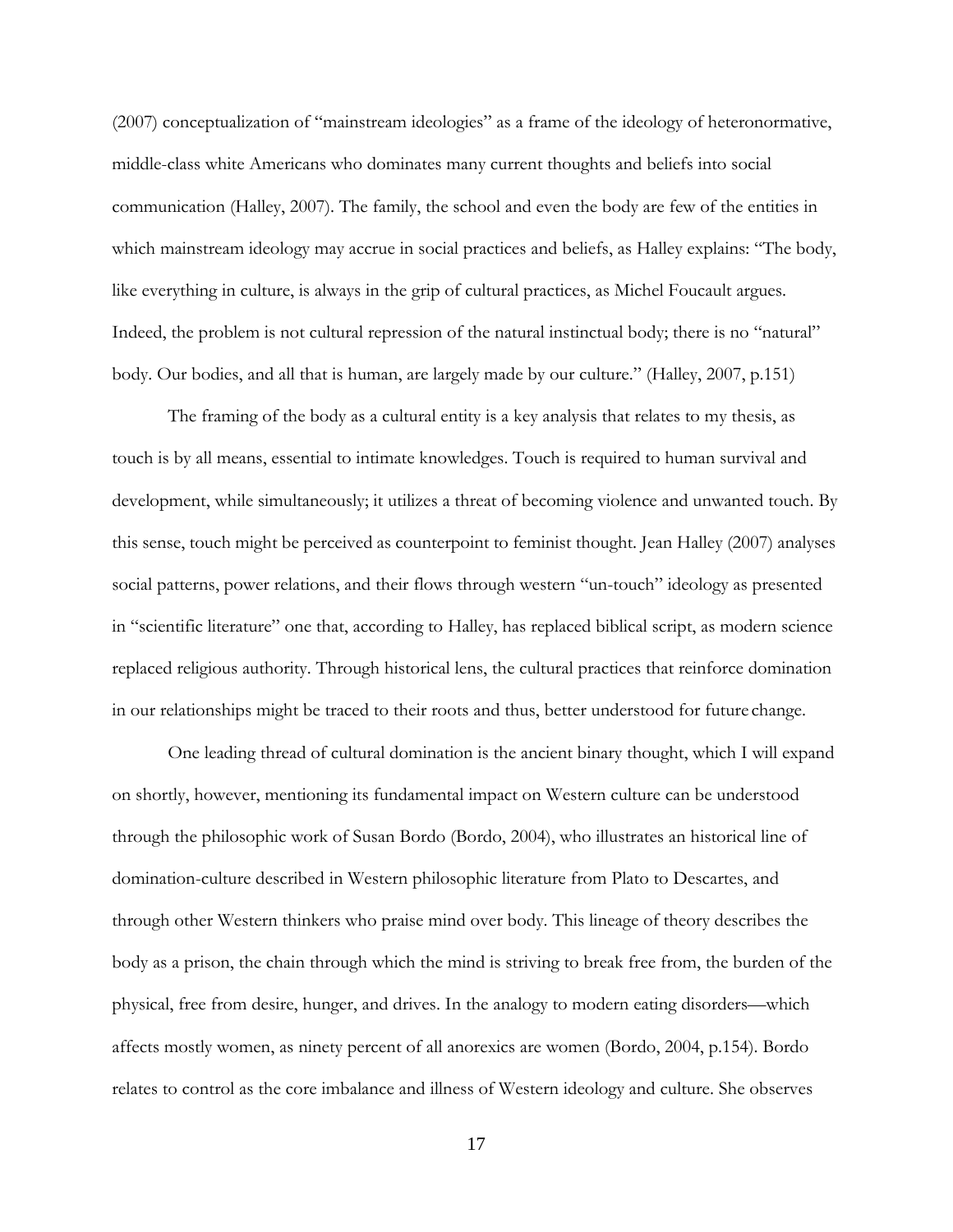thus: "In many ways contemporary culture appears more obsessed than previous eras with the control of the unruly body." (Ibid., P.149). Through the theorizing of cultural practices in this chapter, I illustrate a line of thought through which our daily reality is effected by, and dominationculture follow as a constant shadow of our common believes.

#### **2.1. Binary Thought:**

<span id="page-25-0"></span>*All this pitting of sex against sex, of quality against quality; all this claiming of superiority and imputing of inferiority, belong to the private-school stage of human existence where there are 'sides,' and it is necessary for one side to beat another side, and of the utmost importance to walk up to a platform and receive from the hands of the Headmaster himself a highly ornamental pot.* Virginia Woolf, A Room of One's Own (1929/2015, P.292)

Many Feminist scholars have placed binary thought ideology at the foundation of male domination and exploitation over our social structures and relationships. Reina Eisler (2013) claims that there is an epistemological conception that divides humanity from its onset, into those to be served and those that serve, which children in most families internalize early on. This is also a male superior / female inferior model of our species, a template for relations that can then be applied to valuing one race, religion, or ethnic group over others.

In addition, with accepting males as superior to females, comes the devaluation of anything stereotypically associated with the "feminine." Thus it is not realistic to expect more caring policies and practices as long as care and caregiving are systemically devalued as "weak", "soft" or "feminine." This gender-based discrimination robs children, male and female, of their potential for optimal development. Eisler connects this gender-based neglect to chronic hunger, poverty, and armed conflict due to the internalization of this diminishing, and how it affects children and, later,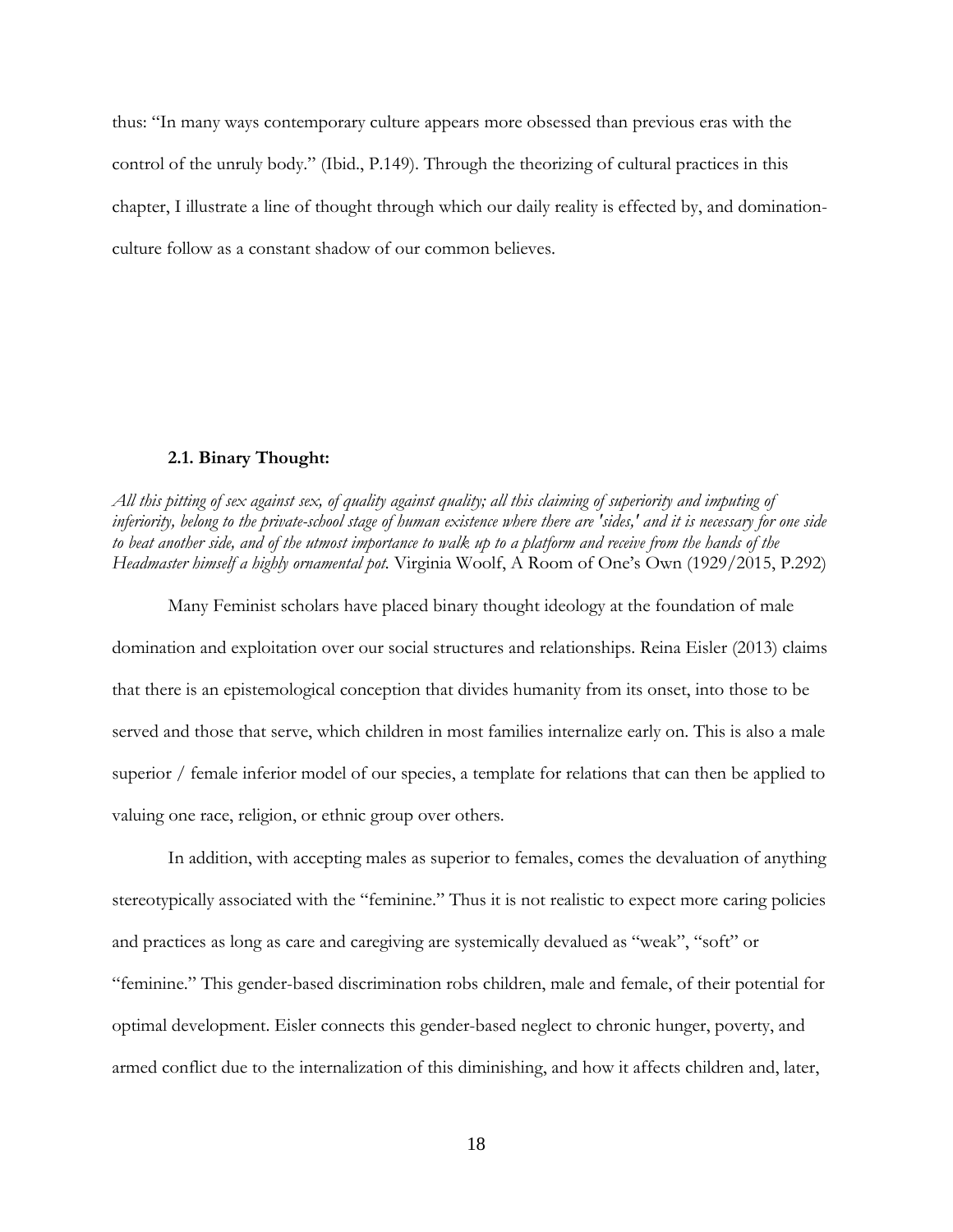adults' abilities to adapt to new conditions, tolerate frustration, and react towards violence. (Eisler, 2013)

In tracing the origins of the cultural control system, many scholars (Foucault, 1990, Puar, 2012, Dryzek, 1997, Tanenbaum, 2015, Harraway, 1985, Halley 2007 and many others) have found that the need for a simple explanation to social practices, has led to self-definition through the invalidation of the 'other', an equation of positive and its negative imposed onto almost every explanation of social phenomena. These scholars have questioned the binary thinking that divides men and women, the natural and unnatural, rational and emotional, spirit and body.

They have especially shown how this binary ideology has served the continuation of unequal power relations between men and women and, as Eisler explained earlier, between a small powerful minority (at the moment: Western European and North American white, straight men) and the rest of humanity. Eisler shows how this divides groups that are "serving" and ones that are "being served," giving the served minority an unequal share of common wealth and resources. On top of the strategy of divide and control, these models of superiority and inferiority have been internalized to a degree where change is difficult technically to achieve and psychologically to imagine.

Through her work on touch/non-touch western ideologies, Jean Halley (2007) reveals how binary thought is ingrained in our social matrix, specifically the mind-body split that dominates many of the current forms of human communication in western society. The mind-body split is central to western ideology and is visible throughout different western cultures. "The mind-body dualism informs all the binary patterns apparent in mainstream ideologies of touch. The Western medical model is one important place where such dualistic thinking is both articulated and reproduced." (Halley, 2007, P.4).

One of Halley's theorizing in the matter, concludes that touch is part of the body (feminine) is less appreciated than the mind (masculine), and that body and touch are affiliated with the women,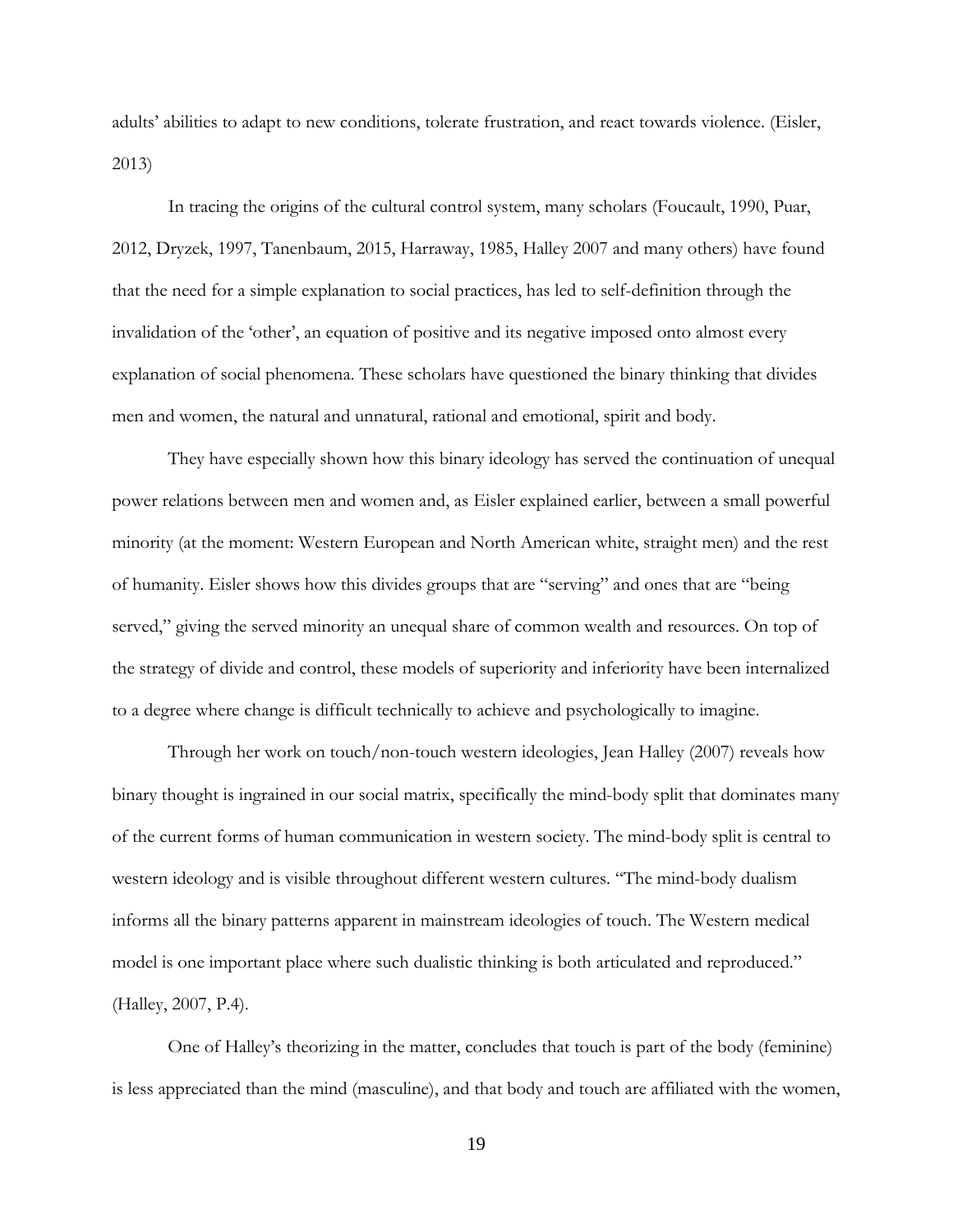while the mind, science, and spirituality are affiliated with men. Touch in Western culture is considered wrong/dangerous/dirty.

Halley elaborates on how this social practice holds an ideology of domination: "in connecting with the animalistic body, one risks awakening its ostensibly out-of-control passions and thus, for a period of time, in middle class Anglo-American ideology, touching, including mothers touching their children, became taboo." (Halley, 2007, P.28) This taboo was widely implemented in western societies through institutions. Halley reveals the huge cultural gap gathered in research where "Cross-cultural studies have revealed that the United States has one of the lowest rates of casual touch in the world— about two times an hour (although this does not hold for Puerto Ricans, who claim one of the highest rates of casual touch— about 180 times an hour). French parents touch their children three times more often than American parents." (Ibid, 4)

It might be that differences in cultural practices have always existed. This paper would like to track the ways in which western culture is practicing a growing "un-touch" ideology and divestment through its democratic institutions. The mind-body split, as other binary thought separations, is an ideology. Ideology is not a phenomenon that just exists, one that we have nothing to do about. Ideology is rooted in the political conditions that enables these practices, Ideologies should not be taken for granted, the fact that they are changing with changing political conditions are the main proof of that. This paper follows thinkers like Foucault (1990), Ewen (1988), Halley et.al (2011) and Bordo (2004), who have conceptualized the socialist term "cultural materialism" to reveal the ways in which our reality is a product of cultural beliefs that are guided by powerful parties and institutions.

Relating to our bodies solely as the carrier of our mind; as a burden on our spirit, is an ideology that had served western society for many centuries. However, far-east wisdom has now begun to be integrated into mainstream western ideology in the form of 'new age' philosophy and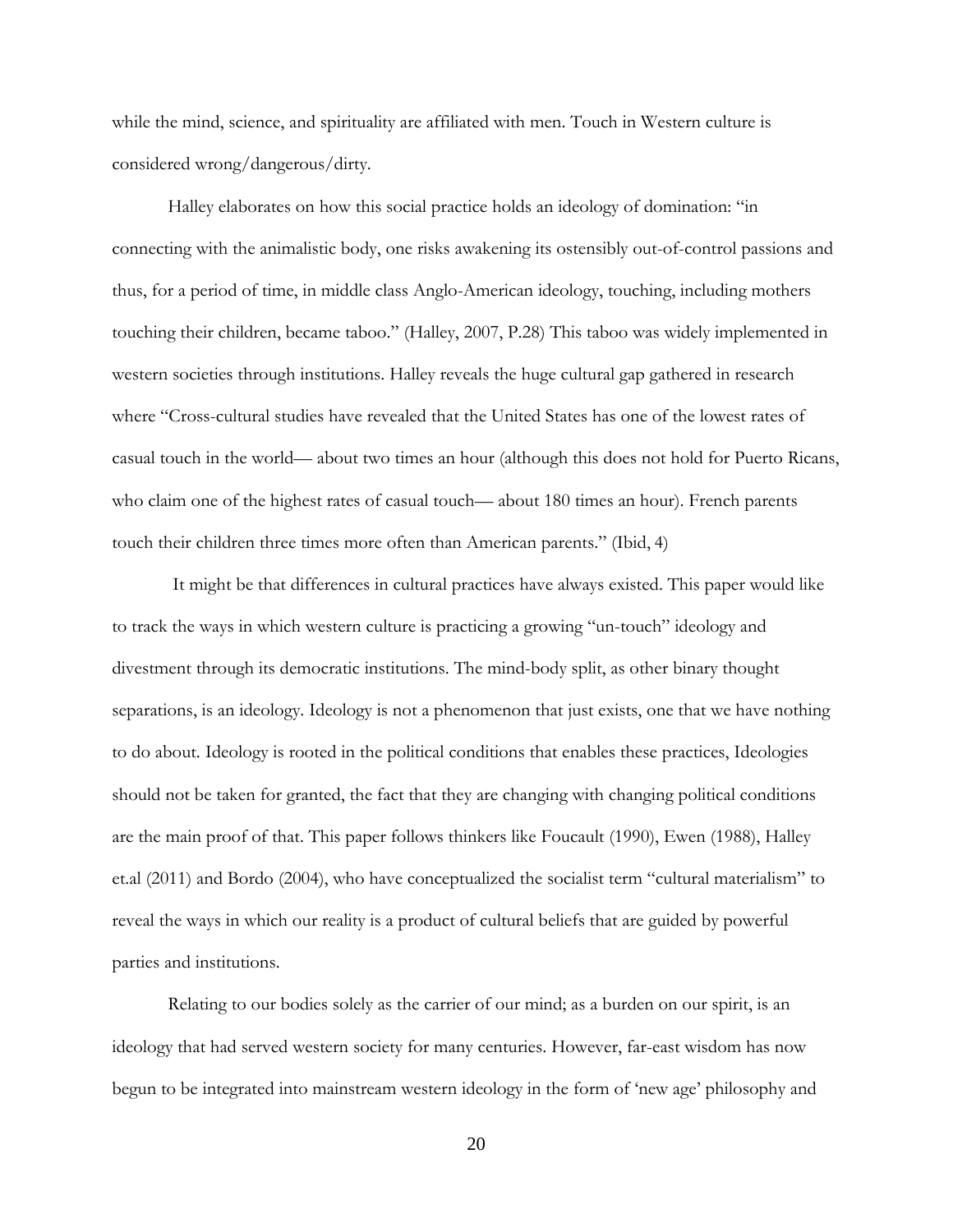medicine. This transformative phenomenon of cultural integration, may it be new or ancient, is mirroring a crack in binary thought as dominating mainstream Western culture, and it is a growing movement of people promoting their wellbeing and social agency, alongside feminist, antiracist, environment activism and other social movements asserting legal rights, and questioning the very logic of domination and inequality. Critical thought and theory has proven binary thought to maintain gender (as well as race, class, age, and religion) inequality by determining what is good and what is bad, what is smart, socially, and economically appreciated, and what is primitive, benighted, and unworthy. By tracing inequalities roots in ideology, we can reveal "larger patterns of social "power" that reveal and reproduce mainstream conceptions of gender, sexuality, race, and class. In other words, these ways of thinking are normative; they expose social power "in action." And social power happens through them." (Jean Halley, 2007, p.2). In today's modern reality, Social power is enforcing itself through our own politicizing of ourselves and our surrounding by embedding and following ideology's rules of what is normative (good) and what is abnormal (bad). By transgressing normative boundaries, one risks real sanctions of exclusion, humiliation and even legal actions. Foucault writes,

"The judges of normality are present everywhere. We are in a society of the teacher-judge, the doctor-judge, the educator judge, the 'social worker'-judge; it is on them that the universal reign of the normative is based; and each individual, wherever he may find himself, subjects it to his body, his gestures, his behavior, his aptitudes, his achievements." (as cited in Bordo, 2004, p.146).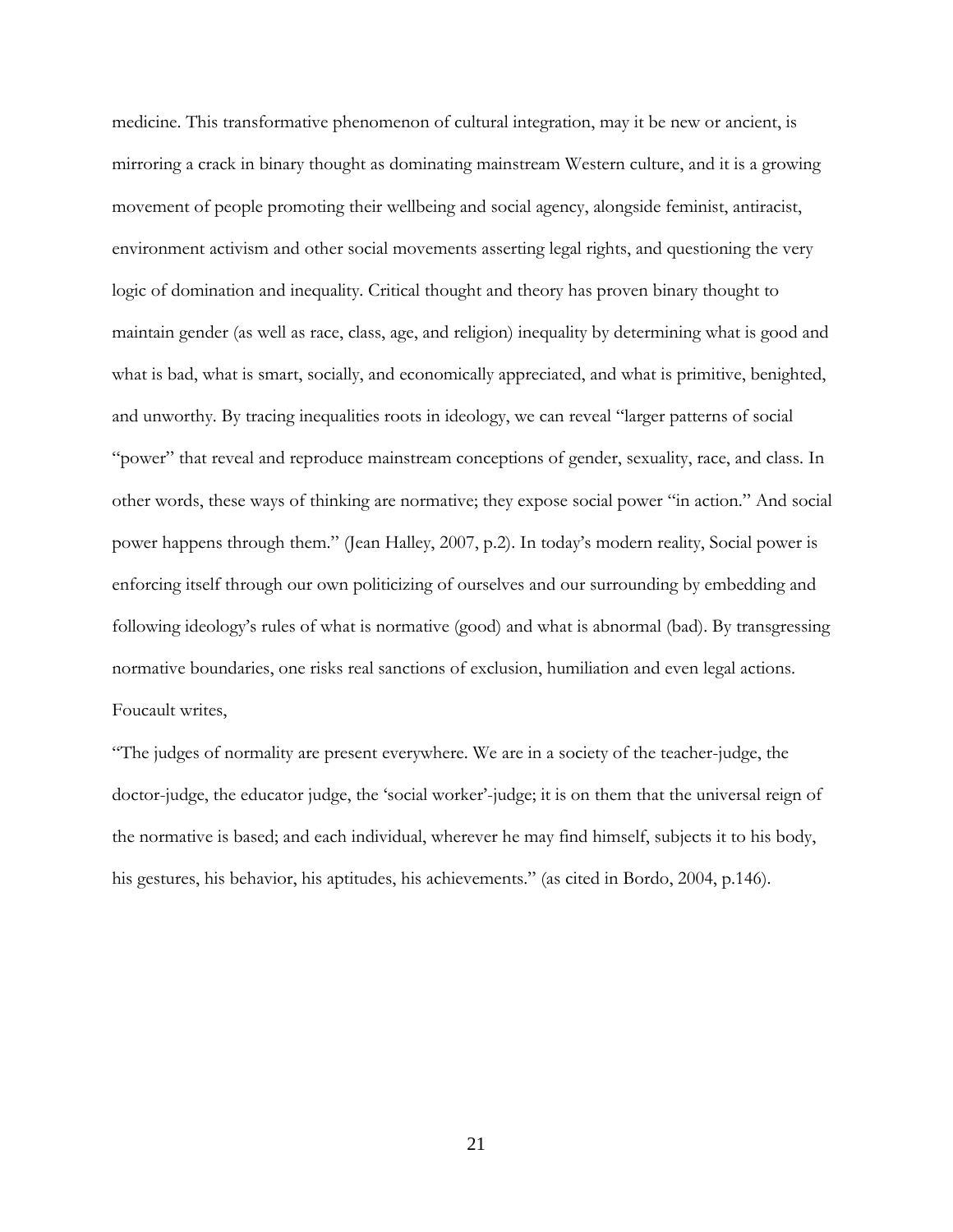#### <span id="page-29-0"></span>**2.2Individual-Based Society**

As demonstrated in the first two chapters, political economy has major effects on culture and the socio-psychological process of individual and social development. The belief in the self asan independent and unique entity that is entitled and capable of making its own decisions is deeply ingrained in modern Western culture. This liberal notion was historically essential, especially in the context of the end of the nineteenth century, as a means to break free from oppressive governments. However, we see today that the extreme manifestation of this belief in cultural ideology and market place has had negative effects on majority of the population. Public issues are considered more and more private choices and thus private responsibilities.

This is a cultural matter, as we gradually understand. In their comparative study, Hazel R. Markus and Shinobu Kitayama (1991) compare Western and Asian concepts of individuality. By studying past socio-psychological researches, the authors have begun to question the "culture-free" aspects of investigations into cognition, emotion, and motivation. Markus and his collaborators have found many inconsistent empirical evidence that yet needs to be reconciled, and illustrates the huge difference in understanding and experiencing individuality, based on the culture one is coming from, while addressing issues of identity. The authors conceptualize these differences in terms of independence and interdependence. Through their compairative study of Western and Asian cultures, they display the distinct conceptions of individuality that consist many Asian cultures such as:

*conceptions of individuality that insist on the fundamental relatedness of individuals to each other. The emphasis is on attending to others, fitting in, and harmonious interdependence with them. American culture neither assumes nor values such an overt connectedness among individuals. In contrast, individuals seek to maintain their independence from others by attending to the self and by discovering and expressing their unique inner attributes. (Markus, et.al, 1991 p.224).*

This is also a gendered matter. As more women have entered the market and public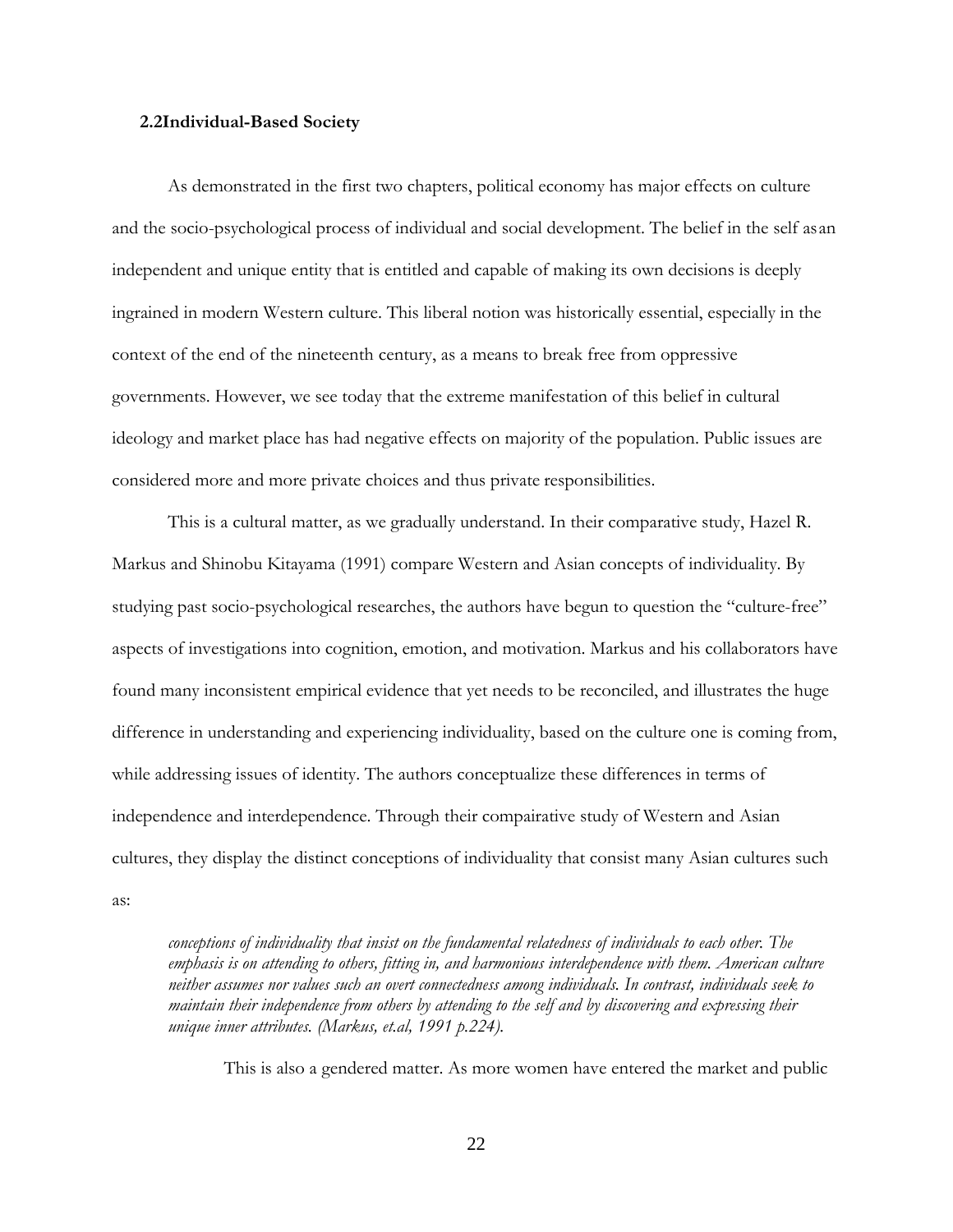spheres, the socio economic structure has started changing. Women in many fields dominated exclusively by men are gradually opening a Pandora box of information and knowledge that has so far only been tested through research on men (by men). This has led to an abundance of social scientific conclusions about human behavior based on male respondents and subjects. It is only now that different points of view, emotions, needs and even anatomy are rising as counterpoints in social and medical research. (McGregor, 2016)

For example, in her important work, released in the book *In a Different Voice*, the psychoanalytic scholar Carol Gilligan (1982) argues that the male dominated field of psychology had both ignored and undervalued the psychological development of women. Psychoanalysts that have researched the development of teenagers (Kohlberg, 1971), have concluded that individuation and separation is the highest moral achievement of a healthy youth in becoming adults. Gilligan contradicts that with a stance that is assembled from a caring perspective. This stance values interpersonal relationship and taking responsibility for the wellbeing of oneself *and* others. She reviewed the different kinds of developmental paths young women go through and realized there is a "different voice" (Ibid.) not being recorded within the mainstream psychological conclusions. A voice that much like the cultural findings of Markus et.al, is composed of interdependent structure of the self that might choose to help others over social regulations of right and wrong (stealing a medicine in order to save a child), and thus should not be analyzed as morally underdeveloped, based on a homogenized group of youth.

Although women have been excluded and marginalized for many years, they are intertwined with men and comprise a bit more than half of the population<sup>2</sup>. I believe it is becoming harder and harder to diminish our voices. The changing research exhibited in the work of Caroll Giligan (1982) as well as Hazel R. Markus and Shinobu Kitayama (1991) and Eva Illouz (2007) integrated in this

[<sup>2</sup> https://data.worldbank.org/data-catalog/gender-statistics](https://data.worldbank.org/data-catalog/gender-statistics)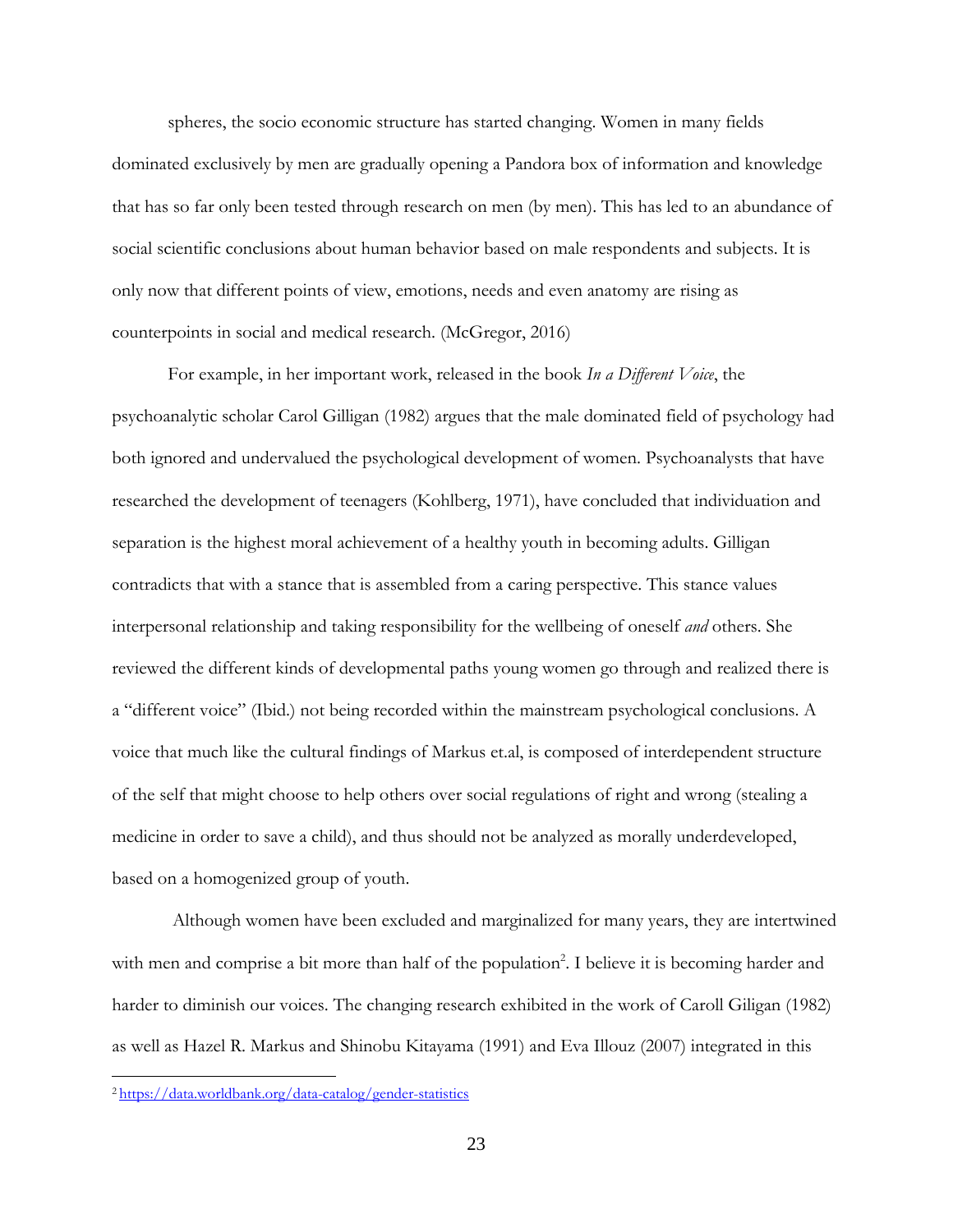chapter, are emphasizing the importance of relativity. Not for denying any truth, but on the contrary, applying critical thinking to cultural practices and believes that are being posed as ultimate truths like the "nature" and apriciated charctoristic of indeviduality, or just taken for granted as norms. The feminist work of Foucault (1999) Jean Halley (2007), Reina Eisler (2013) and UNESCO's report on global gender inequality (Shaheed, F. et al., 2014) reveal a gendered cultural aspect through binary thought that inferiors one sex over the other and construct an unequal power relation that manifests itself through daily practices and even disorders, but is hard to trace once lacking this critical view. Enhancing critical thought on cultural practices helps mobilizing marginalized and suppressed voices into central consciousness and the healing process of cultural destruction.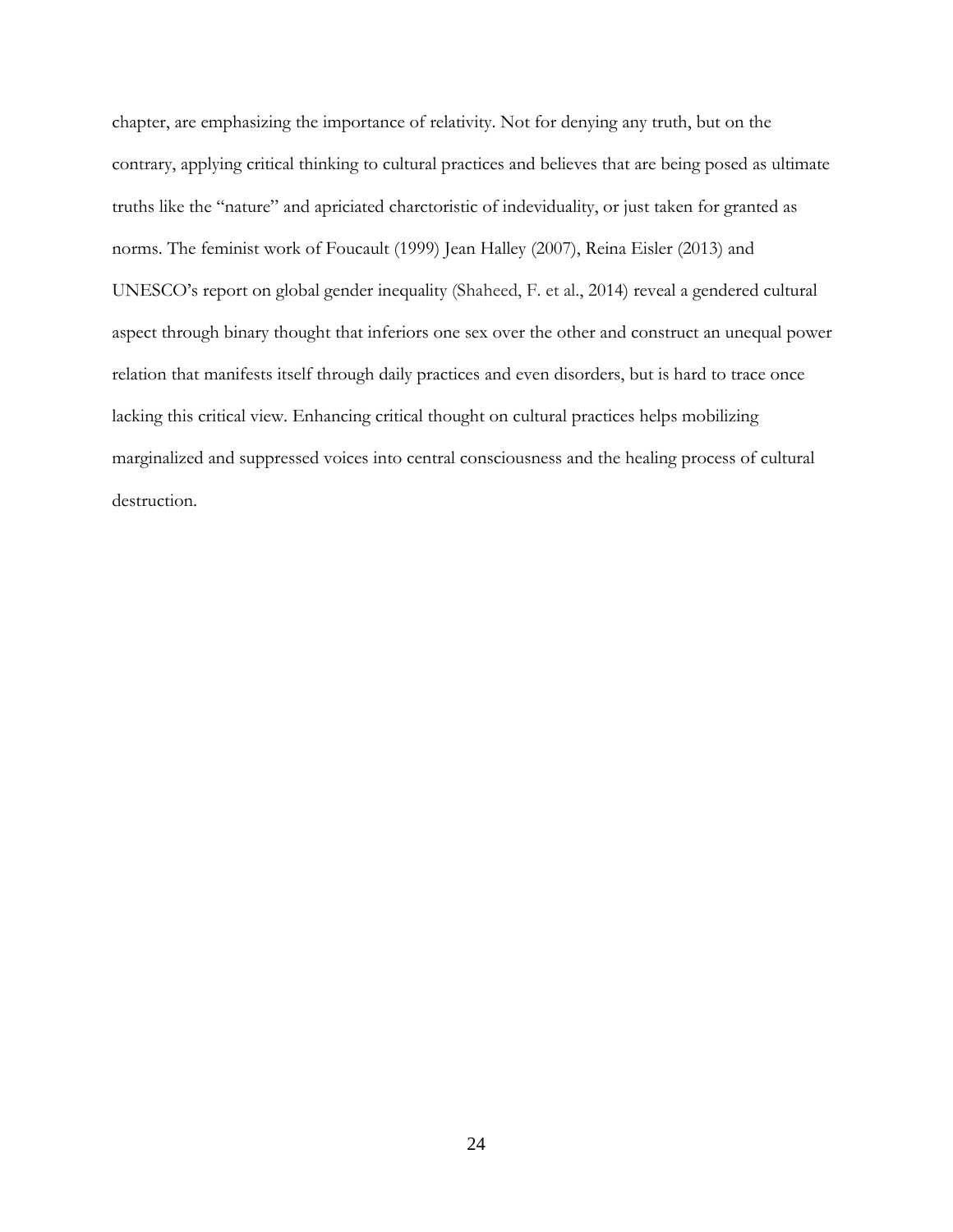#### **3. Intimate Knowledges**

<span id="page-32-0"></span>Intimate knowledge is comprised of the knowledge of emotions (relationships) and the knowledge of feelings (body and mind). In today's visual western culture, self-image and body images plays a significant role in the construction of identity. (Ewen, 1988) In this chapter, I would like to explore feminist theories and research, that investigated the idea of political identity as a multiple and dynamic one. As explained through the work of Eva Illous (2007) on cultural meanings, relationships are a core aspect of our being. Whether they are raised to nurture us as a community and gests in this planet, or used to instill fear and obedience in order to control, is a question for us as humanity. It is in our hands, and primarily in our minds. With faith of human ability; to connect, to feel and to imagine a different reality, feminist scholars have set to investigate other options for conciseness and social matrix.

#### **3.1 Intimate Knowledge: Multi-Dimensional Identity**

In their research on sexism in secondary school classrooms, Valerie A. Lee, Helen M. Marks, and Tina Byrd, (1994) describe the origins of sexism in the 1970s as an analogue to racism. Feminist thinkers have established the term "gender" rather than "sex" to emphasize the socio-cultural constructions of non-biological sex distinctions used to oppress women for centuries (Lee et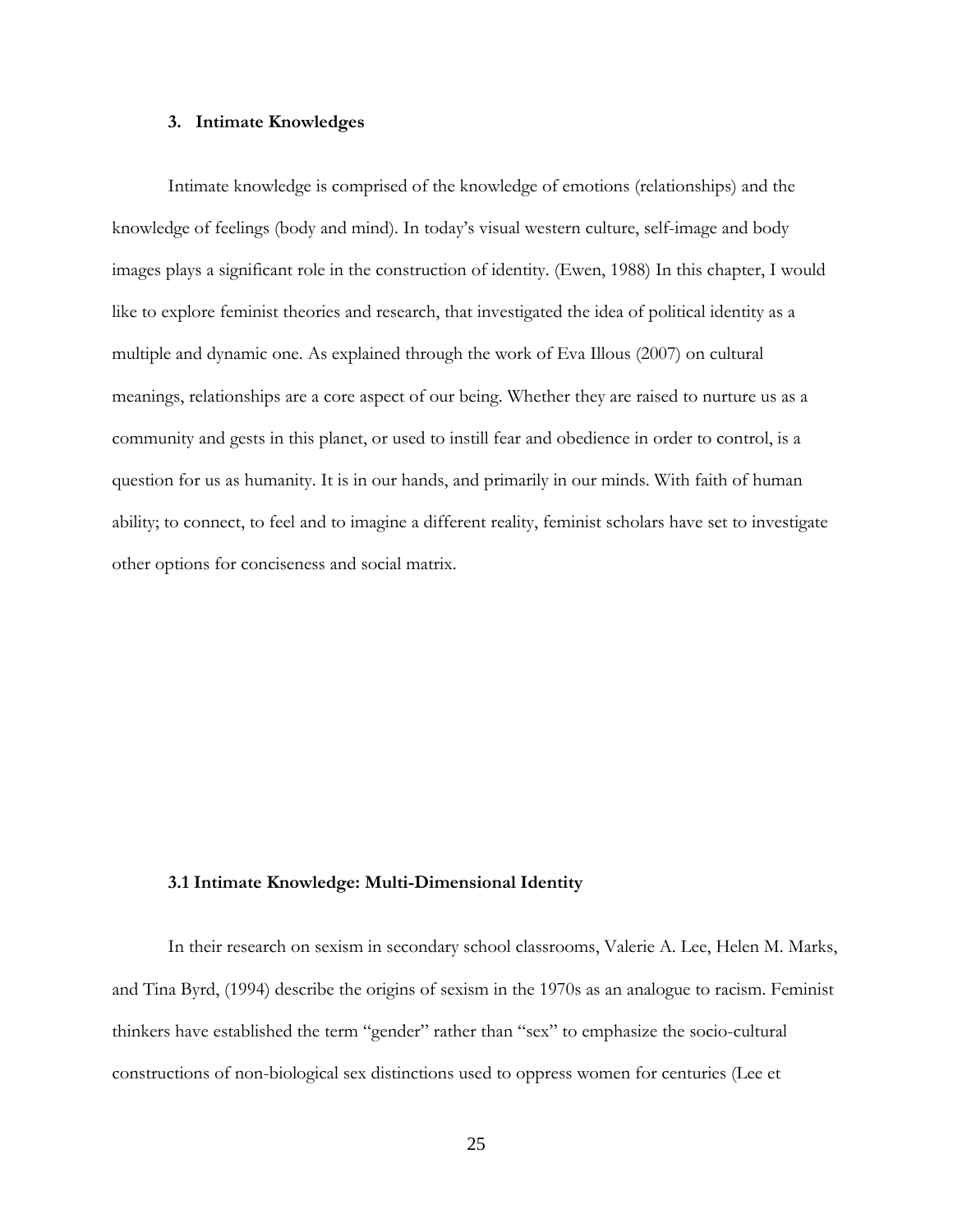al.1994). Many feminists believe that distinct gender roles and bias are rooted in many institutional foundations, and so the struggle is spread across all aspects of society.

There is a wide range of feminist thought that gives alternative voices to binary thought based philosophies. The feminist heuristic term 'intersectionality', is an extensively used term that frames the understanding of the ways that multiple aspects of our identities intersect and influence one another. Intersectionality was a term coined by the American feminist legal scholar and critical race theorist, Kimberlé Williams Crenshaw, in the late 1980's, to highlight women of color's distinct circumstances as doubly, and sometimes triply, oppressed minorities. Intersectionality exposed how

*single-axis thinking undermines legal thinking, disciplinary knowledge production, and struggles for social justice. Over the intervening decades, intersectionality has proved to be a productive concept that has been deployed in disciplines such as history, sociology, literature, philosophy, and anthropology as well as in feminist studies, ethnic studies, queer studies, and legal studies* (Cho, et al., 2013, p.787).

In an interview for the "NewStatesman" online magazine from 2014, Crenshaw clear up what may have been forgotten: "It's important to clarify that the term was used to capture the applicability of black feminism to anti-discrimination law,"(Adewonmi, 2014)

Another concept that challenges fundamental single-axis philosophy is called assemblage theory. The theory was presented in the late 1970's by scholars of Science, Technology and Society (STS), and rendered to philosophers, artists, and social scientists by Gilles Deleuez and Fèlix Guattari. (1988) the theory is one of a series of theoretical responses to binary thought. It enables a framework to analyze social complexity by emphasizing fluidity, exchangeability, and multiple functionalities in order to break down beliefs in objective science, neutral judgment and the linear progress theories that have dominated the general discourses for several decades. The scientific construct in which nature reveals itself in its objective form is thus challenged to review the medium in which this "revealing" takes place—the subjective eye and hand that operates these researches and often also reflects elite domination, human desires, fashions, cultural translations, and categories.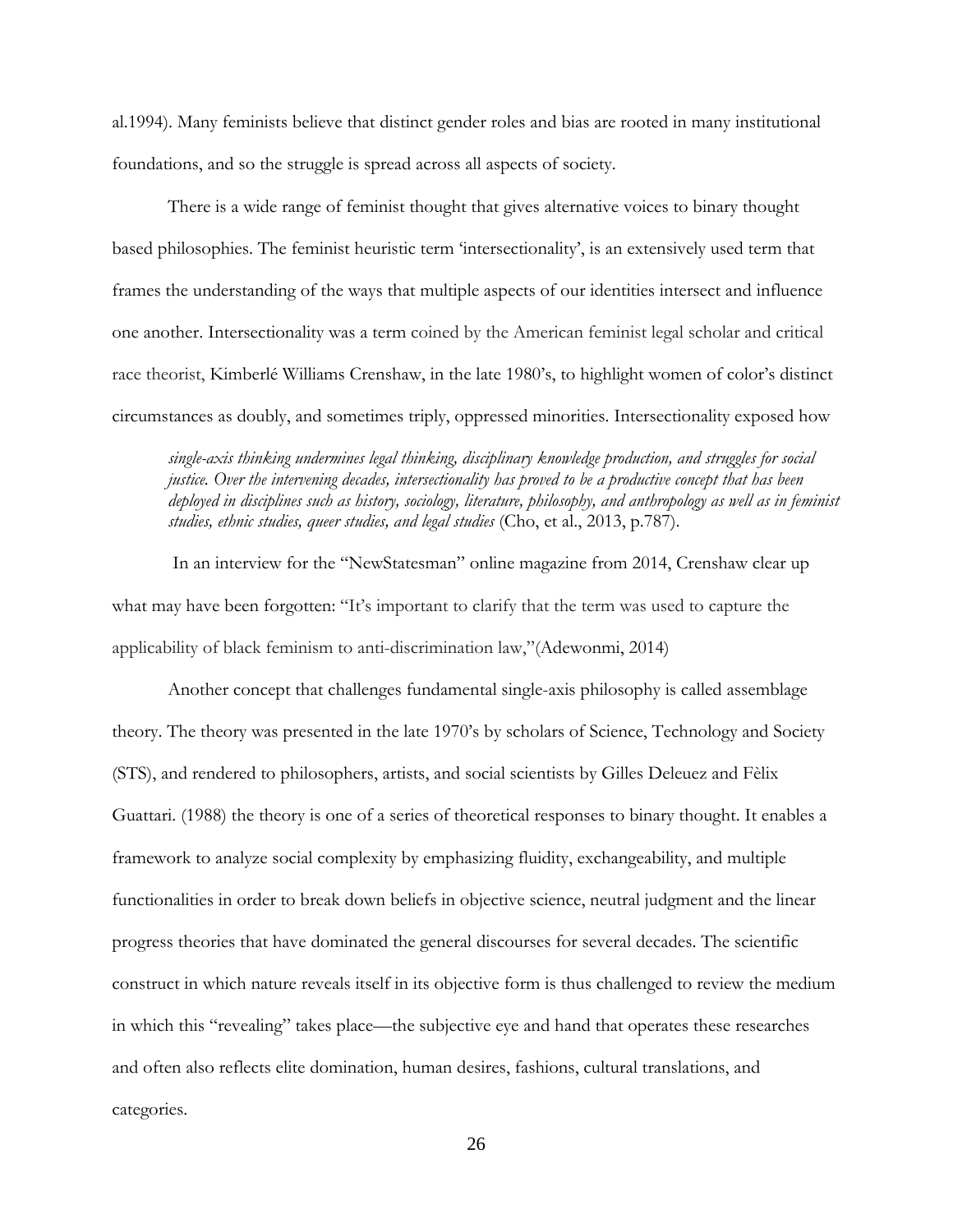The feminist scientist Donna Haraway (1985), in her highly influential article *'A Manifesto for Cyborgs: Science, Technology, and Socialist Feminism in the 1980s',* explains the complexity of identity and the fractured way in which we identify ourselves. She also suggests that we should identify ourselves and others through endless possibilities of assembled and disassembled biological, social, and fictional parts of our identity. This would dismiss the idea that identity is a whole entity.

I would like to draw on assemblage theory as it is used by Donna Haraway (1985) to elaborate on its theoretical possibilities and educational value. By using the cyborg image—which is a hybrid of fiction, reality, machine, and an animal—Haraway is able to blend conventional categories and point to the ways in which we give fictional logic to oppression. Furthermore, this fictional logic is used by political agents to construct a specific epistemology, a domination narrative that is constantly implemented in education systems to maintain elites' domination. Stories about the endless destruction, plundering and mass killing of the innocence are glorified and illustrated in an imaginary thread from "the ancient world" to today's modern Sparta. These stories are highlightened through cinematic apocalyptic narratives in which one moral hero (mostly white, heterosexual man) enters a brutal world and his violent contact there is what considered to be the ultimate entertainment, or catharsis for the Western viewers.

This usage of bravery narratives by political agents is what Alice Mann (2015) sees as a distorted and extreme male dominance culture and its reproduction, through "the feeding of young naïve boys in reverence to warriors narratives in the disguise of Humanities studies" (as cited in Shadmi, 2015, P.124)

We should not only deny the fictional logic of oppression but also understand its role in shaping human experience and the understanding of *"*claims of epistemic privilege and to develop new understandings of engaged and accountable knowledge." (Hartsock, 1998, P.94) Through Haraway's work, fiction can also become a way to constantly recreate and reclaim our identity.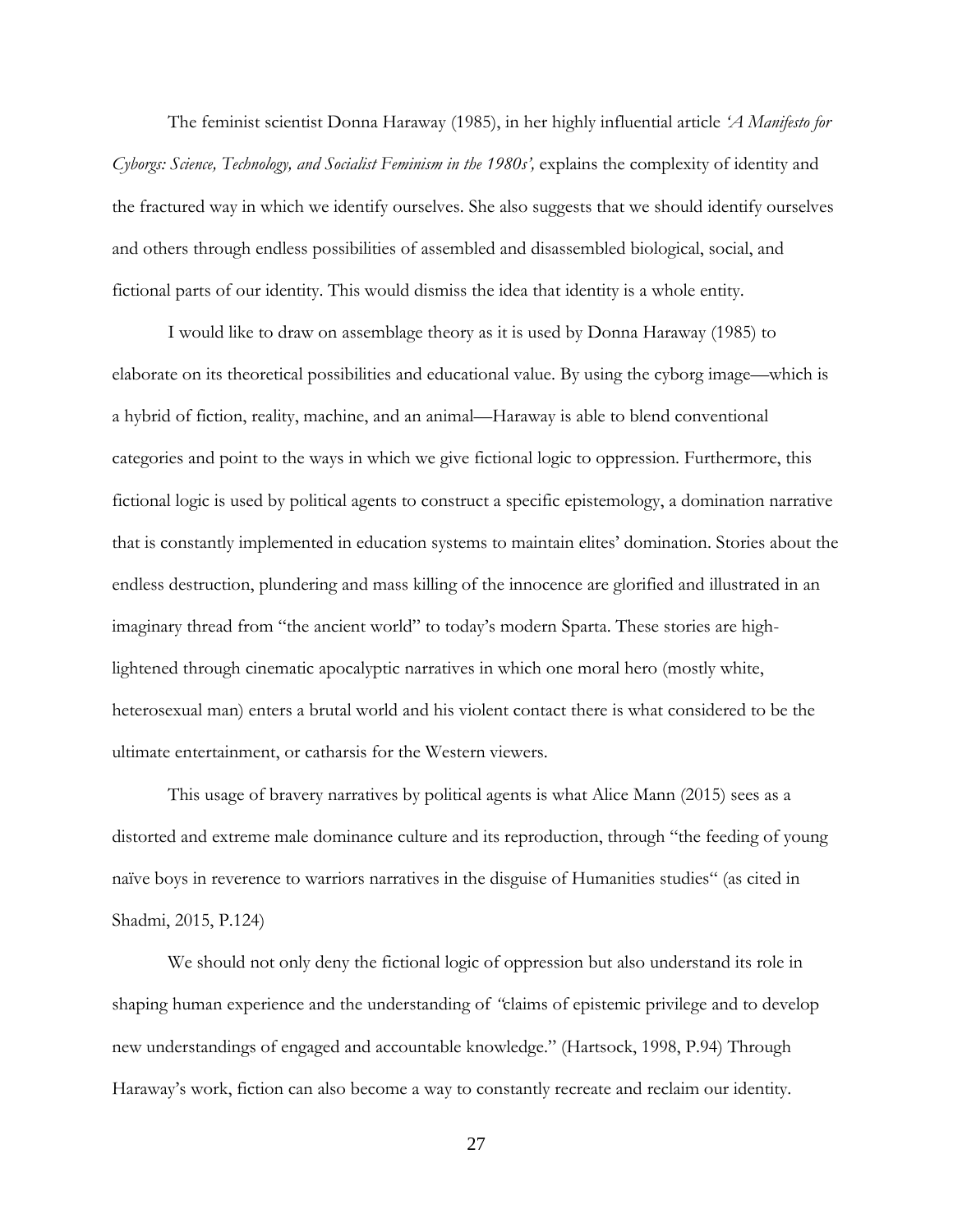Assemblage theory suggest that self-image is constructed within relationships. We experience ourselves through the outer eye, inner eye, and reflection. We do not like to feeldifferent but how do we know and understand the limits of difference is an important question. An article by Jaspir K. Puar, "I Would Rather Be a Cyborg than a Goddess; Becoming Intersectional in Assemblage Theory" (Puar, 2012) would argue that self-image is part of the constructed social "grid" and thus is part of patriarchal epistemology, just like a computer's grid is constructed along binary thought.

However, it is not the grid that matters. Alternative self-images might also be constructed through different political and economic modes. Since this paper inspires to have operative understandings, it is also important to consider critiques of de-constructive and post-modernist feminist ideas that might cover in words and thought what really matters. Susan Bordo critiques: "I consider postmodern culture, poststructuralist thought and some aspects of contemporary feminism as embodying fantasies of transcendence of the materiality and historicity of the body, its situatedness in space and time, and its gender." (Bordo, 2015, p.15) In insisting on articulating relationships, possibilities and that which happens between them: responsibility, we need to resist oppression, but always be reminded of what matters. As we live in a world of images and words, these are the tools we have for expressing our feelings. However, these tools may lack a full and comprehensive expression. In this way we are in a constant change and inquiry. Posing new possibilities is not replacing one truth with another, but allowing a better understanding of variety of feelings, needs and human conditions.

In her comprehensive critique of advice books in capitalist culture, Arlie Hochschild's (2003) reflects on a "culture of psychic divestment" (Hochschild, 2003, P.40) that advances "successful" gender qualities as methods of capitalist rationality. By noticing this divestment and insecurity created by capitalist culture, advice books recode the self to accommodate to changes in modern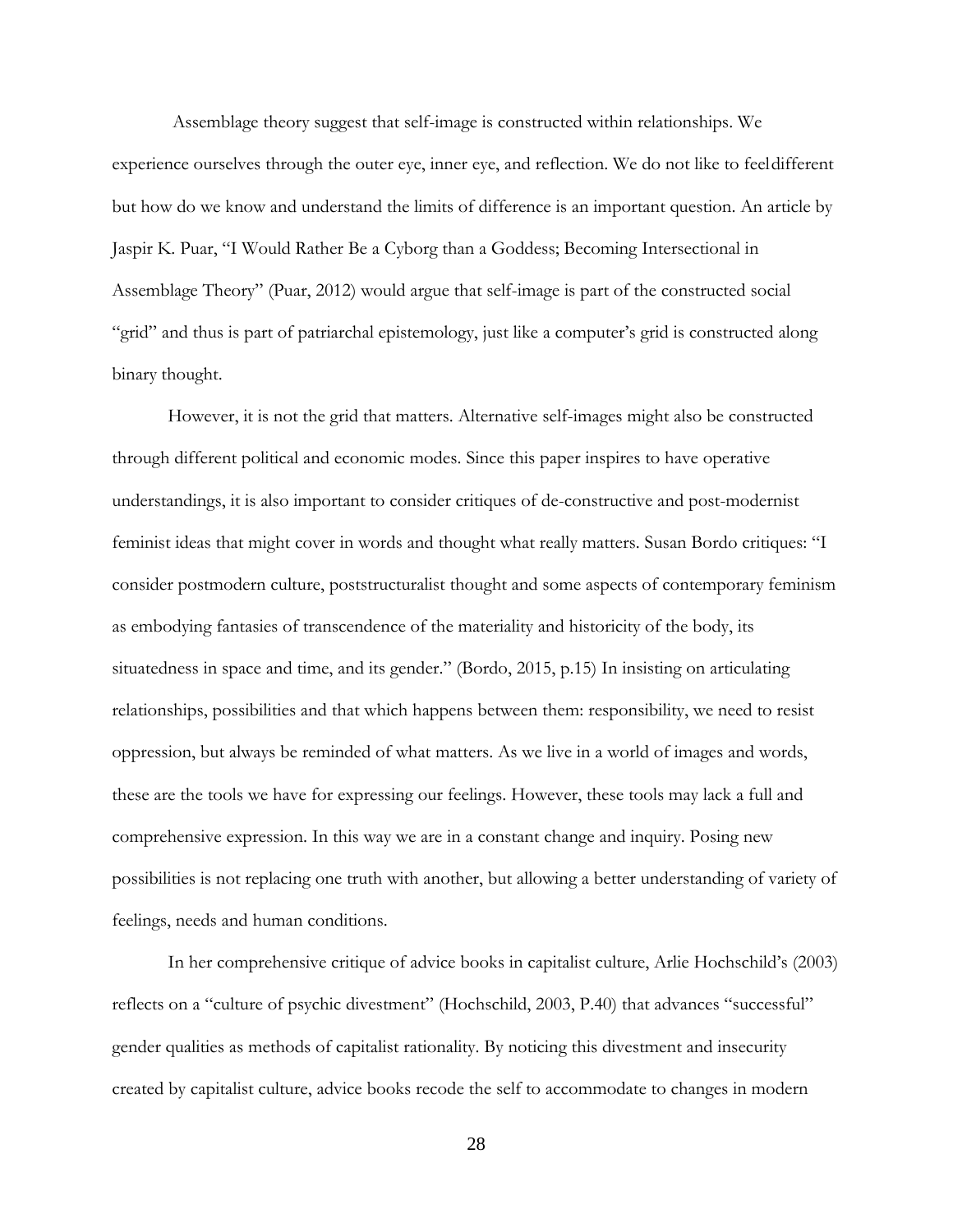time. This process is part of what Hochschild refers to as "the commercialization process of our intimate lives and emotional needs". (Ibid, Ibid) It is a culture we accept, Hochschild claims, due to our strong need for answers and support in a competitive, anxious, and demanding modern life. This creates anxiety on the one hand and answers it at the same time. In bestselling advice books, "semi-psychological" advice creates a discourse of middle-class Christian women as a mirror image to the women's movement, in the image of the strong, lonesome and independent cowboy. (Ibid, P.23)

Advice books could be very useful especially within the void created by the capitalist industrial era, but Hochschild points to its dangers in taking over human knowledge and the commercialization of emotions her historical analysis critiques the process of admiring the loaner (isolated) women as a backlash of the feminist movement by adapting capitalist masculine qualities. Her analysis of advice books reveals two main contrasting points of view that dominates contemporary American society: the traditional and the egalitarian. Through these two perspectives, mixed gender codes are delivered as a life goal, in what Hochschild claims to be" the commodification of intimate life." (Ibid. P.23) The examples are many, and Hochschild draws a table of detailed codes, from female appearance (short skirt, long skirt, high heels, no heels, firm hand shake, soft one etc.) to feelings and the "right way" to show them (gender asymmetry in love, passiveness, aggressiveness femininity, masculinity etc.). These mixed codes reveal a true reflection of societies' expectations and creates a situation where it is harder to communicate our feelings and needs. The lack of emotional communication is passed on through generations instead of having intimate communications about our challenges with our family and community.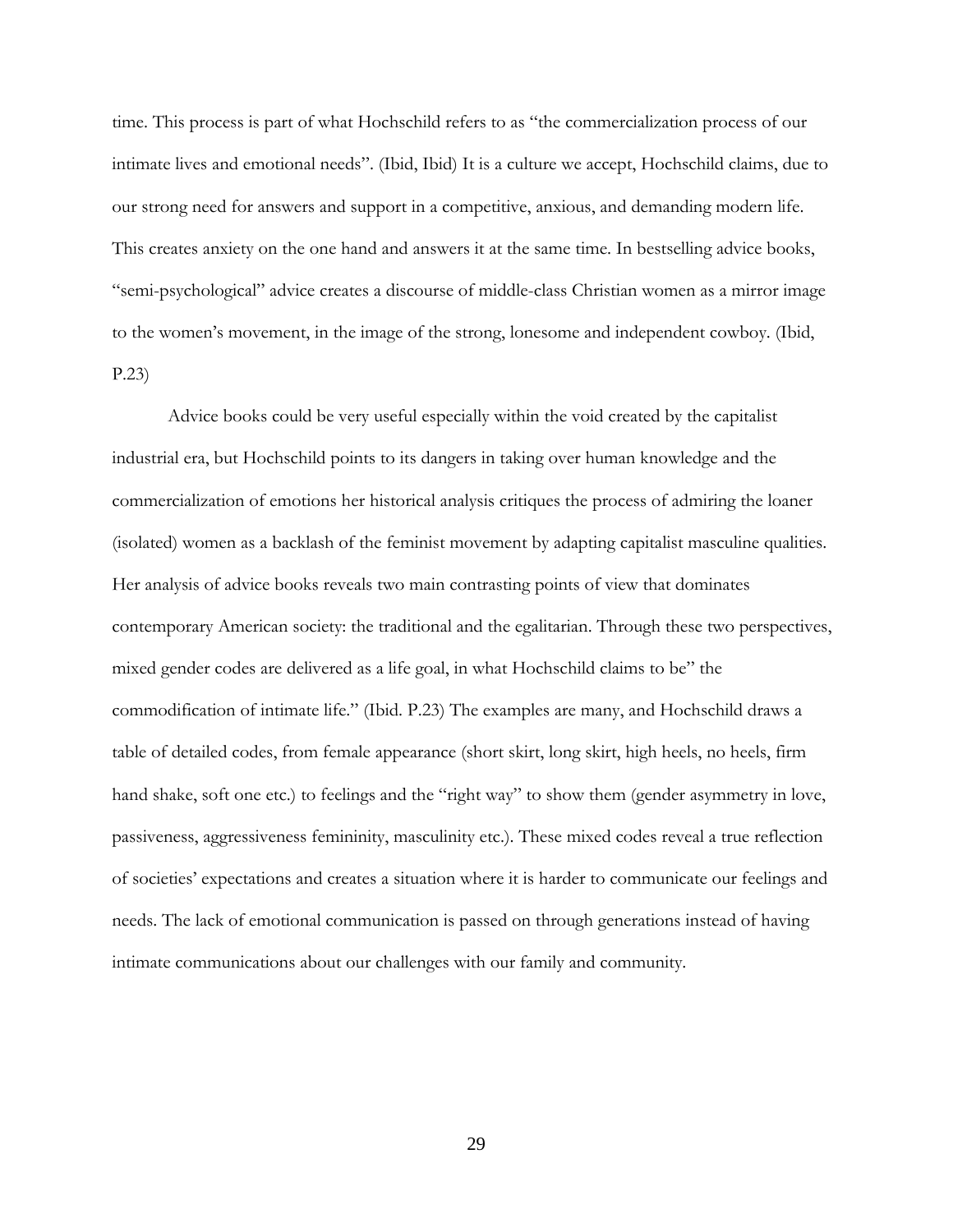#### **3.2 Intimate Knowledges: Sexuality**

<span id="page-37-0"></span>"We did not know, growing up, that our prevailing notion – that the male gender is the one more driven by lust – is a fairly recent historical invention." (Naomi Wolf, Promiscuities, 1997, P. xxvi)

Sexuality is part of human life and interaction from the day we are born. It is not solely physical, nor solely private. Thus former chapters analyzing culture from a feminist point of view, applies to the sexual realm of life as well, I will further explore its meanings in the following chapters.

Queer and feminist studies have revealed the connections between the private and social realms while exposing, amongst other things, the relationship between social oppression and sexual violence as a means of control. Many studies of sexuality demonstrate that sexuality is an organizing principle of social life (Carrigan, 1987). Thus, sexuality is not simply one's subjective possession or a set of private practices, but rather a form of power that exists regardless of an individual's sexual identity. In this way sexuality "refers to sex acts and sexual identities, but it also encompasses a range of meanings associated with these acts and identities. The meanings that vary by social class, location, and gender identity may be more important than the acts themselves." (Pascoe, 2011, p.10)

Sexuality is, purportedly, the point where mind and body are inevitably joined, but its social facet is usually invisible or overlooked. Moreover, since children are not conceived of as sexual beings but rather as in need of protection from adult's unhealthy sexual desires—and often times, from their own desires and sexuality—the subject of sexuality is not dealt with explicitly at home or education system. Schools should be investing in enhancing intimate knowledge through curricula on the subject that integrates complex information with young people's skills and agency to deal with intimate life while growing up and encountering new forms of relationships. Instead, sexuality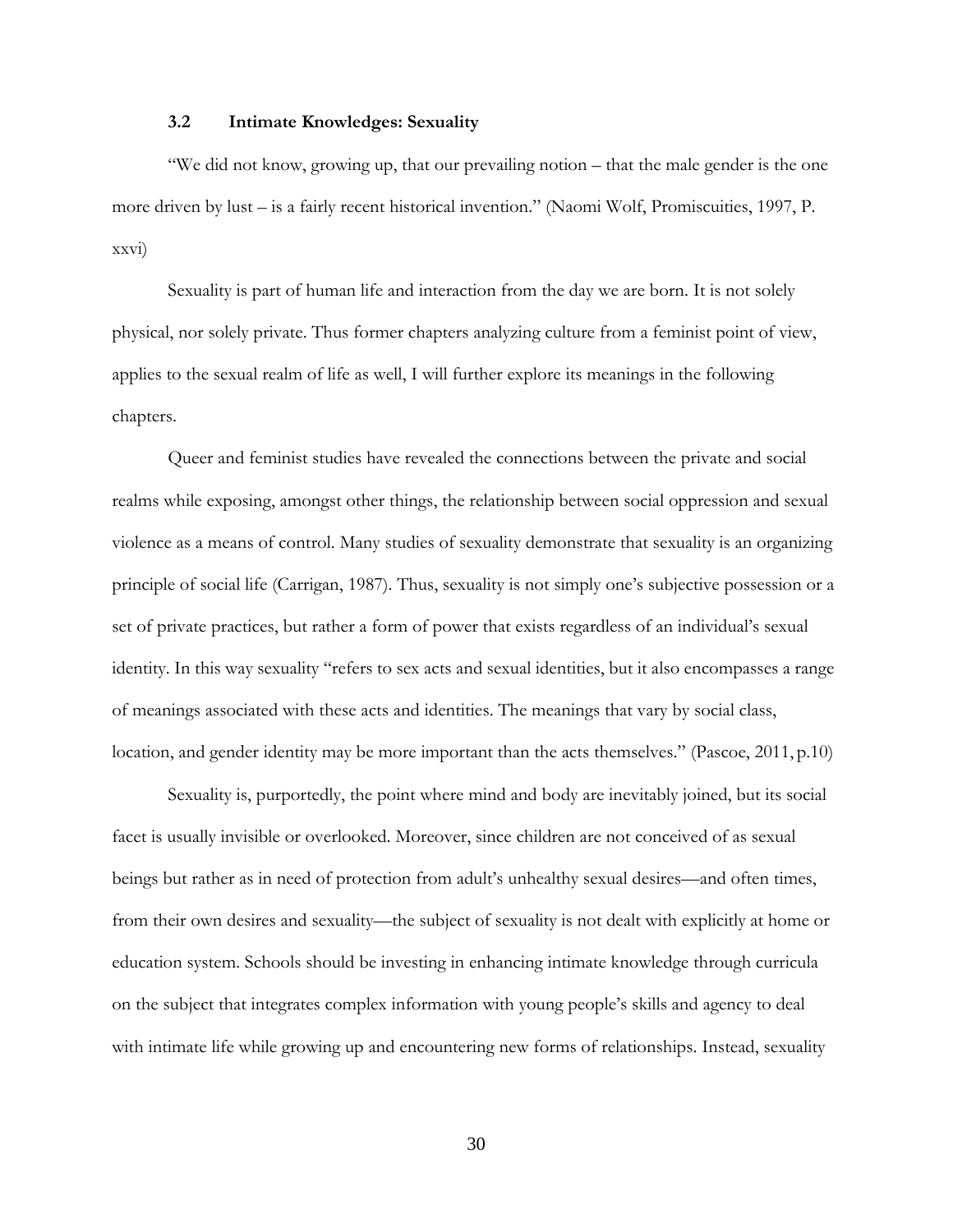is kept in a state of obscurity, while simultaneously commercialized and fictionalized violently through the mass media.

#### **3 .2.1 Sexuality and Feminism**

<span id="page-38-0"></span>As I wrote in the second chapter, women's social mobility in the West has progressed much due to modern changes and feminist struggles. However, relatively little has changed in the private realm, which includes intimate knowledges such as: care, interdependent relationships, and sexuality. In this matter, it makes me wonder if women are not going backwards in terms of what happens in the private realm. Peggy Orenstein (2016) helps by posing some essential questions on the matter: Do we really have more freedom (and knowledge) to shape our sexual encounters? Do we have more influence and more control within them? Are we better able to resist stigma? Are we better equipped to explore joy? Orenstein's in-depth investigation of girls' transformation into womanhood in contemporary society, raises the most critical question, a question that is also at the core of my thesis: "Can there be true equality in the classroom and the boardroom if there isn't in the bedroom?" (Orenstein, 2016, P.5)

Considering the feminist historical review in the beginning of this paper, I would like to address a tension that has emerged with the implementation of liberalism, and feminism throughout the Western world: the tension between opposing sexual violence as a means of social control over vulnerable subjects (women, minority groups, children, and LGBT people), and the pursuit of sexual freedom. The two seems to clash in what Lynn Chancer calls "Third wave feminism and beyond." In her book *Reconcilable Differences* (Chancer, 1998), Chancer argues that this ideological split canbe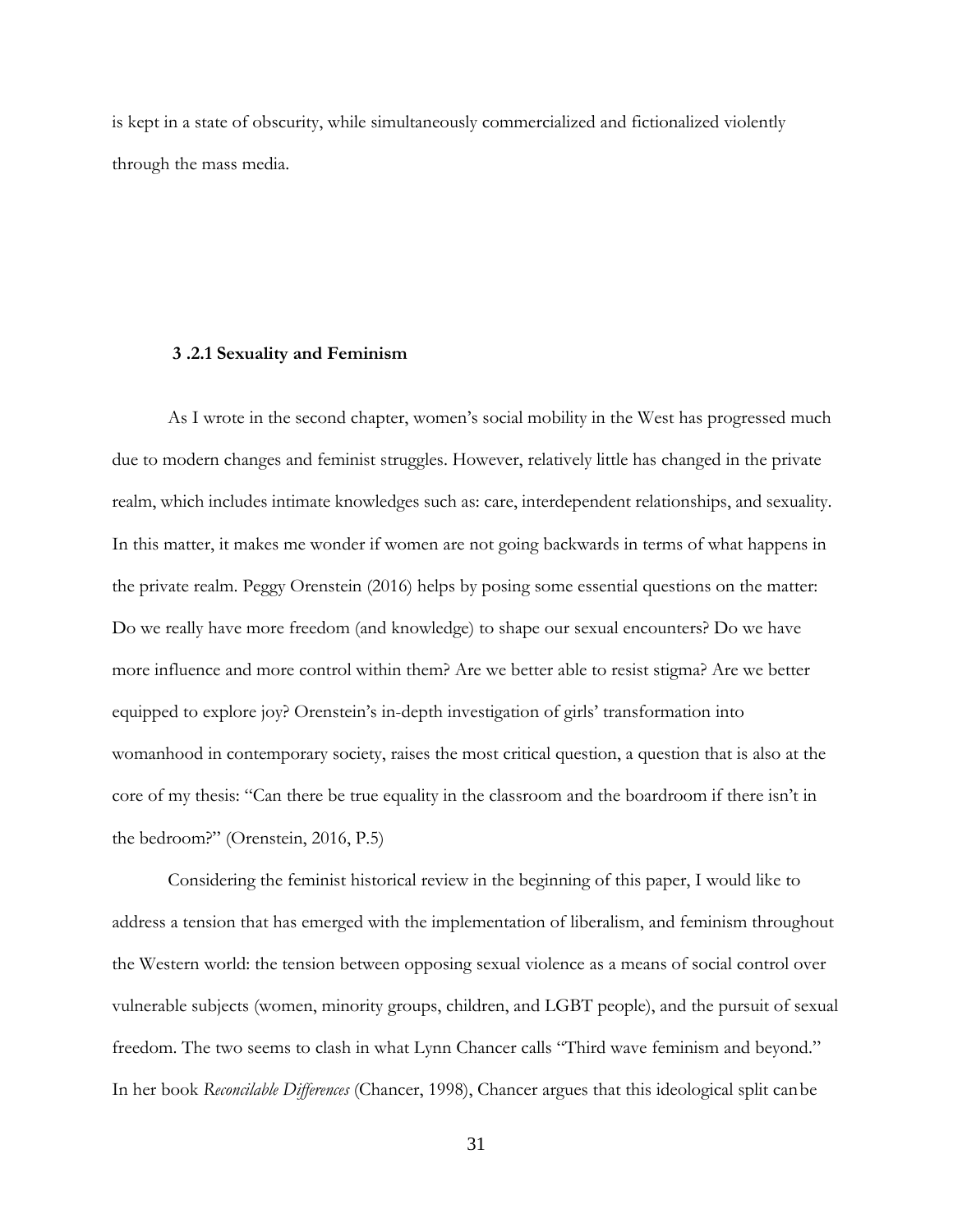found in almost every aspect of feminist thought on issues such as heterosexual control, marriage, prostitution, paid labor, motherhood, gender essentialism etc. Chancer also argues, however, that this split might open the possibility to merge different standpoints into a joint cause and launch solidarity actions between different ideological categories and identities.

As Chakravorty Spivak states: "Feminism, unlike Marxism, does not rely on a single text as a guideline for revolution." (Chakravorty Spivak, 1988) Hence, different voices, opinions, and points of view can weave into a dynamic feminist movement that promotes all women's, and men's, rights. I would like to discuss the possibility of this "split" as different angles to the same political reality. Women have broken many barriers with the feminist movement. This includes the sexual revolution of the 1960s, the introduction of birth-control pill in 1960 and followed, one decade later, by women's right to an abortion, (Orenstein, 2016) which marked the legitimization of the separation between sex and reproduction. This was not the reality for the generations to come, though. The sexual revolution of the 1960's paralleled the second wave of feminism when women also started reacting to the gendered aspect of violence in society, specifically the widespread phenomena of sexual violence within relationships. Sexual violence in the family, workplace or school system were all understood within a context of patriarchal power relations and analyzed as a means of male control over women, LGBTQ persons and children. The second wave movement, and the subset of radical feminism within it, also sought to expose the ways in which this violence was normalized into a social structure of domination. This is illustrated in Jean Halley's book *The Parallel Lives of Women and Cow* (2012), which investigates male domination through the lens of this part of feminist history. She writes: "Radical feminists, a prominent faction of the second wave feminist movement, argued that girls become girls, in part, through violence and its effects, trauma […] The radical feminists brought the reality of gendered violence into mainstream consciousness." (Halley, 2012, p.88) This struggle had tremendous effects on women's lives and continues to be a main arena of feminist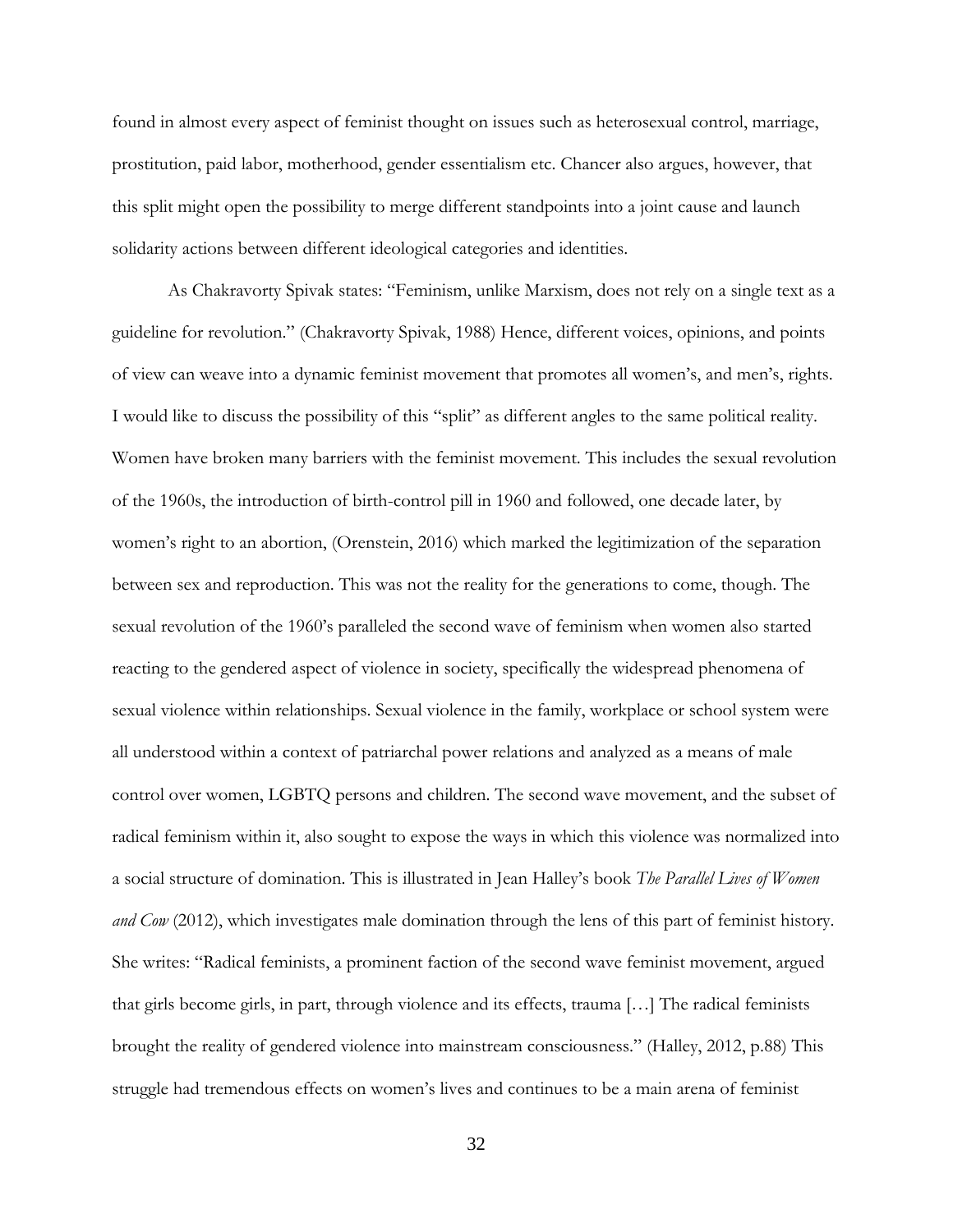struggle, which proliferate due to social media's power to expose personal-political stories. As the periodical categories of sexual revolution and waves of feminism are artificial, and have been named in retrospective, growing up in the 1990's contains the notion that those were handed to my generation by our mothers. However, the silence while simultaneously loud display of sexuality felt strongly and created a confusion and frustration in the better case and brutal traumas in the worst. We are now facing the split in feminist thought as a major part of understanding and enhancing the development of our intergenerational transfer of intimate knowledges. How do we transfer intimate knowledge to our children while keeping them safe? This is the main question of the next chapters**.**

#### **3.2.2 Sexuality and Education**

<span id="page-40-0"></span>"Educated as neither desiring subjects seeking pleasure nor potentially abused subjects who could fight back, young women are denied knowledge and skills, and left to their own (and others') devices in a sea of pleasures and dangers." (Michael Fine and Sara McClelland 2006, p.298)

I would like to look at both sexuality and education through a political lens, and to connect the two as an answer, or a discussion about the tension between advocating for sexual freedom while struggling against sexual violence.

Education in its wider definition can be thought of as communication between the generations *i.e.*, what one generation leaves the next in words and attitudes, in values and expectations. It also deals with the question of how children become adults in different societies. Sexuality in its wider definition encompasses intimate relationships, emotions, desires, orientations, body images, boundaries, touch, sex, and reproduction. These are all cultural facets, and as explained in earlier chapters, are prone to political agendas, as those shifts through history.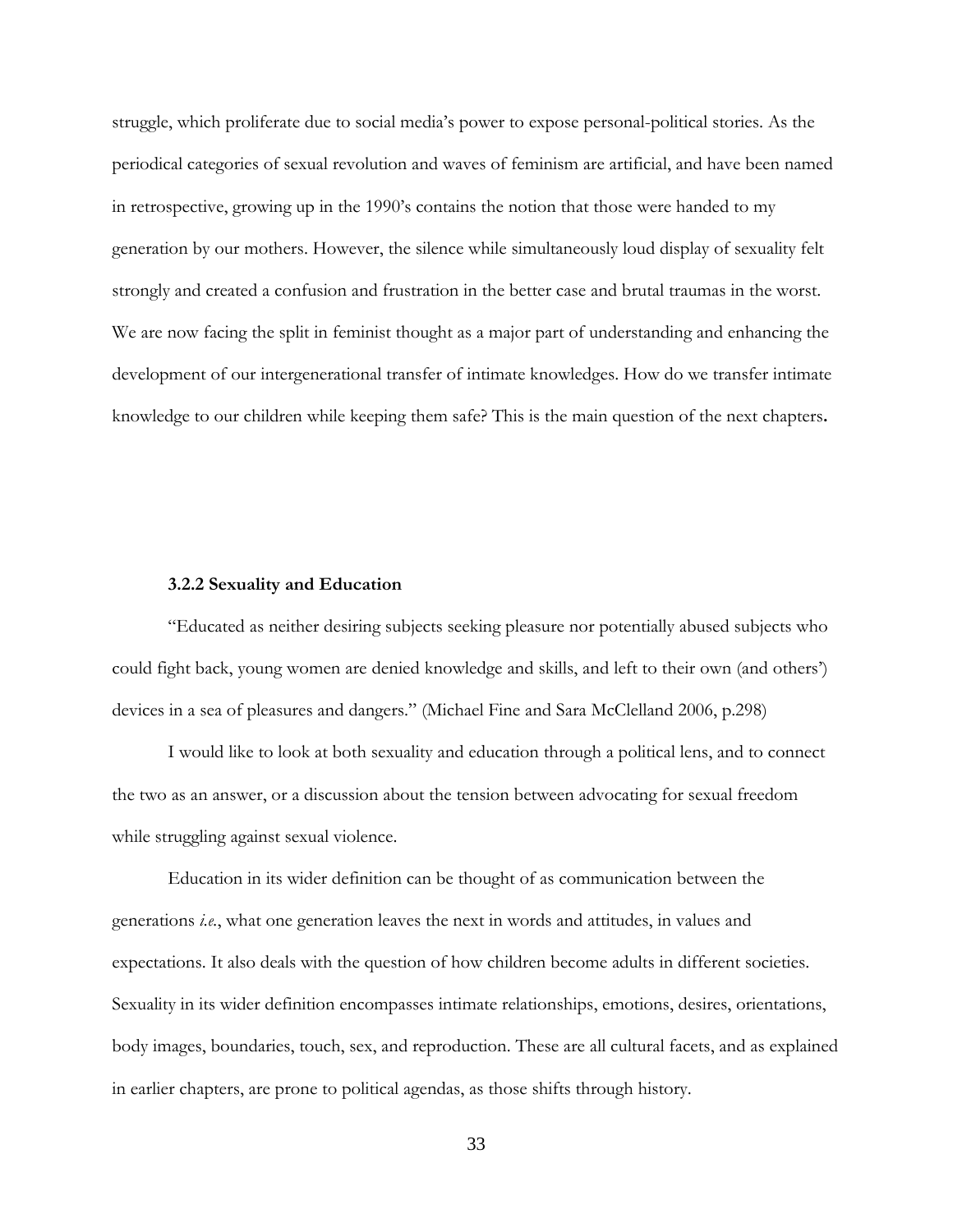How children become adults is a fundamental educational, philosophical, and political question. It comprises ideas about how we see ourselves as humans, how we learn from the past, and how we would like to see the future. There is a growing understanding amongst educators about the concept of "multiple intelligences," a concept theorized by the developmental psychologist Howard Gardner in his book "Frames of Mind" (Gerdner 2011/1983).

His concept challenges the deeply-held notion, maintained until that point (and still is the dominating educational theory and practice), that intelligence is a single entity, that it results from one factor (genetics) and that it can be measured by a single test (IQ test). Using observational research, Gerdner has come to formulate seven intelligences through which our senses are capable of: linguistic, logical mathematical, musical, bodily kinesthetic, spatial, and interpersonal intelligence, which he divides into two. One concerns the capacity to understand oneself and the other concerns the capacity of understanding others. Gardner has found that the seven intelligences rarely operate independently. People have a unique blend of intelligences, and they are used simultaneously and tend to complement each other as people develop skills or solve problems. Gardner argues that the big challenge facing the deployment of human resources "is how to best take advantage of the uniqueness conferred on us as a species exhibiting several intelligences." (Gardner,1993, P.45) These intelligences, according to Gardner, are a-moral in that they can be put to constructive or destructive uses.

Gardner's concept was highly influential in the realm of education. It affirmed educators' critiques of modern education systems, that were established in western Europe to accommodate industrialization and have since spread to create, what the educator Ken Robinson describes as, a "similar oppressive model of education systems worldwide." (Robinson, 2006). In his book *Out of our minds: Learning to be creative (2011),* Robinson uses the notion of multiple intelligence to advocate for a radical change to our education systems. Systems that prioritize knowledge by its functionality,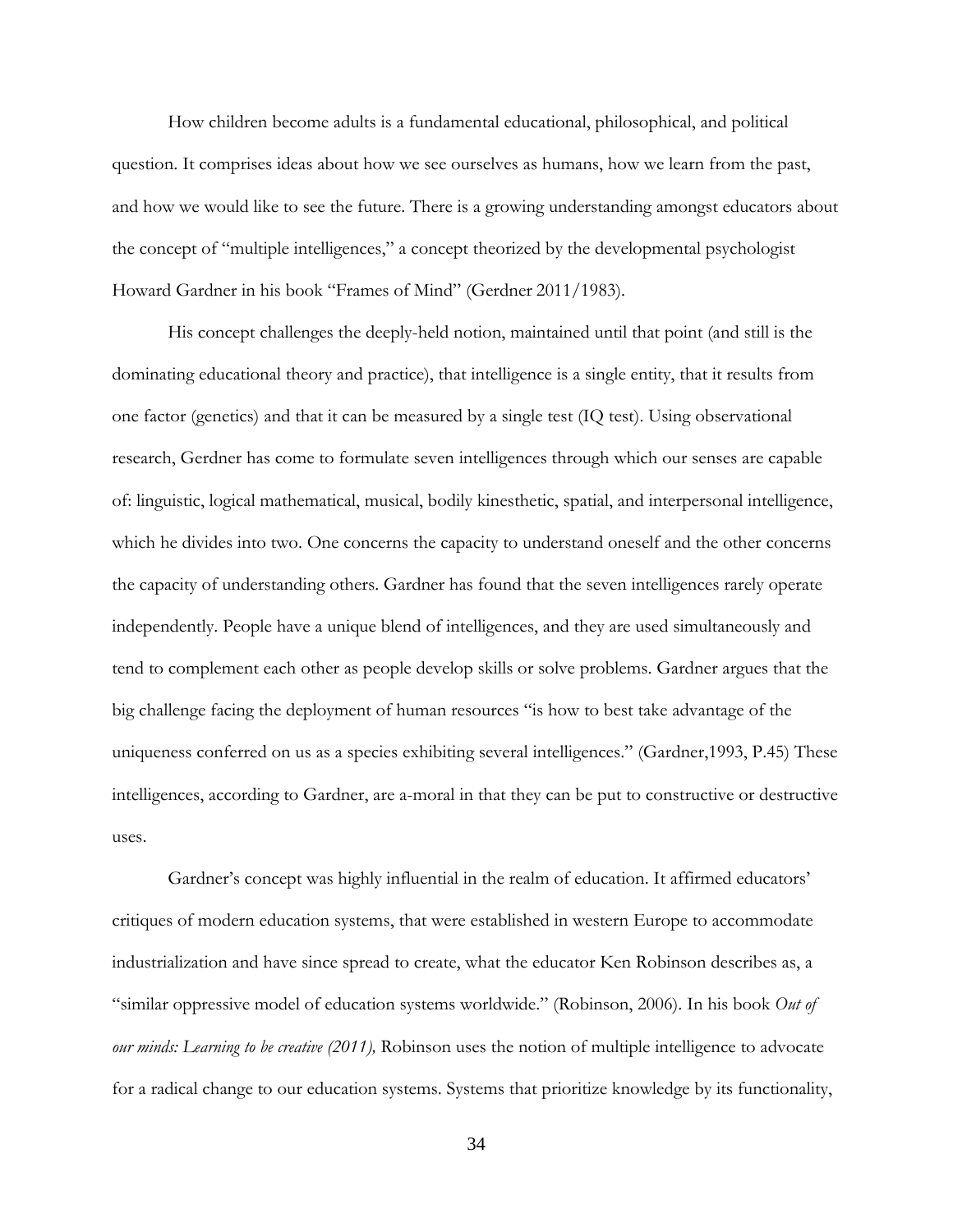which is an agenda that is not relevant for today's world he claims, where academic degrees are in inflation and "there is a further issue for graduates. Too little have what business needs. More complex economies demand more sophisticated talent." (Robinson, 2011, P.69)

There *is* a hierarchy to knowledge. This understanding is important to my thesis, as I link it to my earlier claim that capitalism prevents the intergenerational flow of intimate knowledge.

Drawing on Dryzek's analysis of capitalism's inherent mechanism of the drive for profit, and the link between capitalism and industrialization, one can claim that the hierarchy of knowledge aligns with the goals of profitability. Robinson questions this inherent logic by showing the inflation in academic degrees and pointing to the fact that the future is unpredictable, and children's capacity for innovation is tremendous. Holding on to nineteenth century's ideologies, he claims, might be really harmful in the near future. (Robinson, 2011)

Another important way to look at multiple intelligences and Robinson's suggestion of its implementation in school reform is linked to binary thought ideology as elucidated in the second chapter. Robinson reveals how the hierarchy of knowledge (and intelligence) are organized so that the top end of the ladder are the subjects (knowledges) and intelligence related to the brain—or rather the left side of the brain, which controls logic and the analytics—and on the lower end of the ladder lies the arts in its varies forms: writing, music visual arts. At the bottom of that imaginary ladder lies the knowledges affiliated with the body, such as movement and dance. As a result, the support, funding, and attention given to these subjects in school systems across the globe are much less than "left brain" subjects like math, linguistics and science. This too relates to my primary analysis about qualities affiliated with European men, like the mind, logic, and sciences, are overvalued in modern society, and thus rewarded in capitalist economy**.** The philosophic and scientific affirmation the west has established to back this hierarchy of knowledge is rooted in binary thought.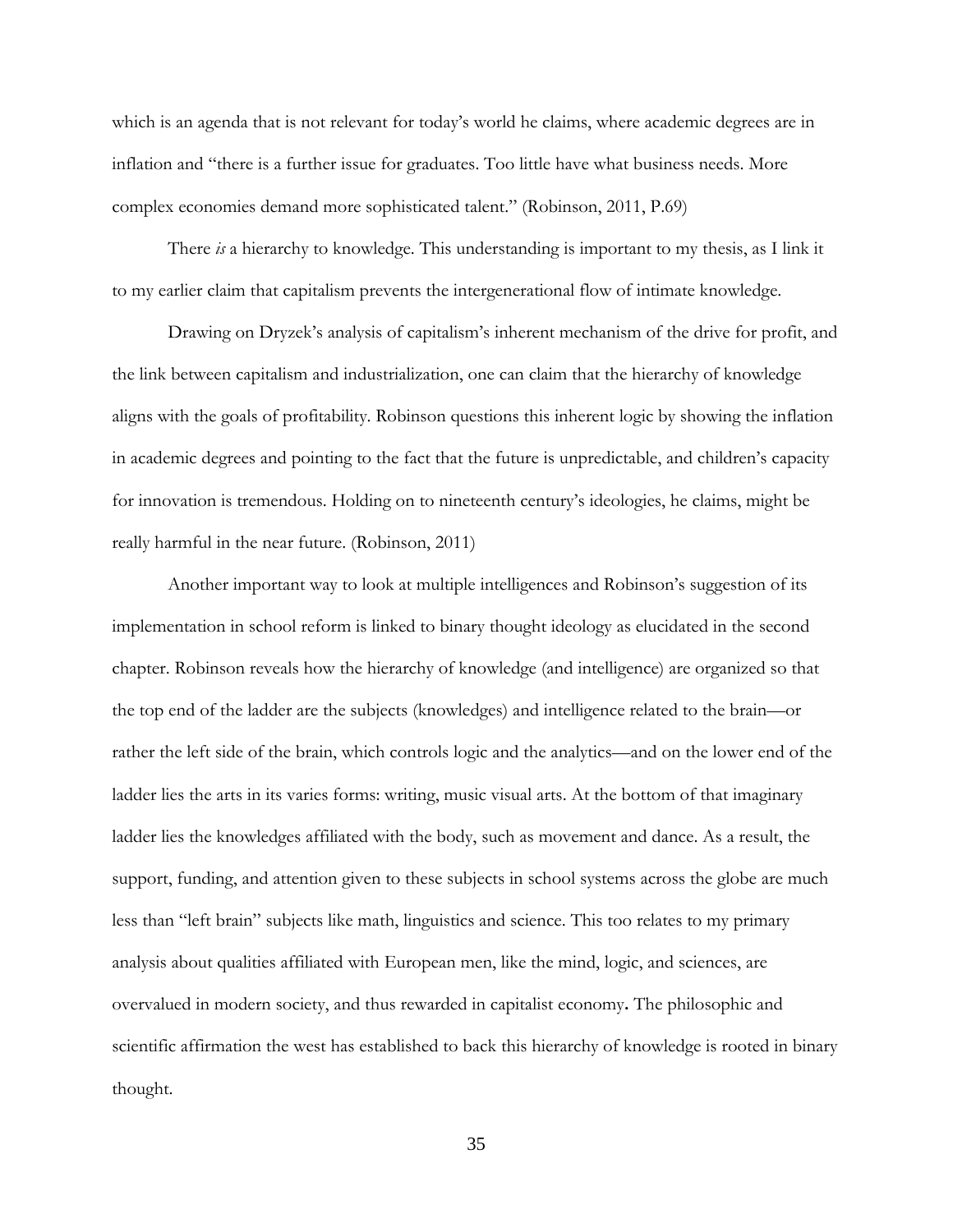Binary thought places mind over the body, logic over emotions, "enlightenment" values over "primitive" belief systems, men over women, etc. The academic establishment was built on this structural logic and academia has, as Robinson claims, created school systems in its own image and spread this structural logic worldwide. Binary thought that can measure with scientific tools what is more effective, has coupled with capitalist economy to create a bearing where not only is the dominant viewpoint strong enough to eliminate all alternative initiatives (Dryzek, 1997) but also, the school systems are used to perpetuate and reproduce this order.

Bennholdt-Thomsen and other thinkers I mention in the first chapter, describe the social and ecological devastations of the earth today as a "civilization crisis" (Bennholdt-Thomsen, 1984) and offer various alternative solutions that eliminate patriarchal domination. From an educational perspective, Ken Robinson offers

*a new conception of human ecology—one in which we start to reconstitute our conceptions of the richness of human capacity. Our education system has mined intelligence in the way that we strip mine the earth searching for a particular commodity. It wont serve us for the future. We have to rethink the fundamental principles of how we are educating our children. Our task is to educate their whole being so they can reverse some of the destructive processes humans have rendered on the planet. (Robinsin, 2004)*

Intimate knowledge, just like movement and dance, is affiliated with the body, which since ancient patriarchal binary thought has affiliated with women. As female qualities are undervalued and underpaid, intimate knowledge in the form of sexual education that centers care and interdependent values, is pushed outside core curricula and subjugated to private, 'extra-curricular' material.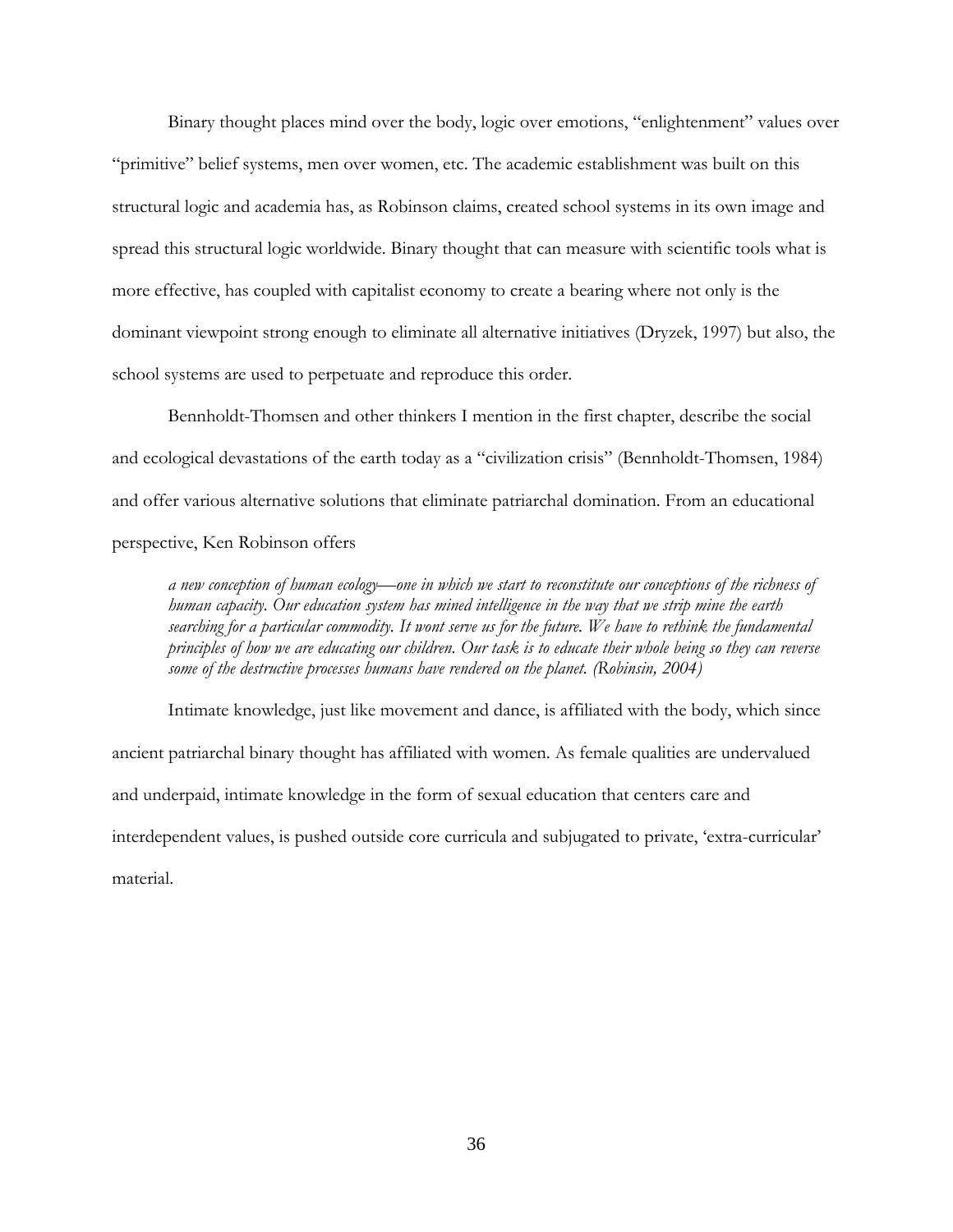#### **4. Inter-generational conversation**

<span id="page-44-0"></span>While working with female youth on the subject of "healthy sexuality" in boarding schools throughout Israel, I came across hundreds of young women who were eager to learn more, eager for a grownup to share their knowledge and experiences, to ask them about theirs. What do they want? What do they regret? What felt good? And to offer non-judgmental help with contraceptives and advice about handling various challenges relating to sexuality.

The journalist Peggy Orenstein, who researched the subject of girls' sexuality, tackled these subjects exactly- the eagerness of young women to know more and the silenced kept around it from older generations. Orenstein have published a highly influential book titled *Girls and Sex* (Orenstein, 2016). Orenstein's main quest is to openly discuss "what happens *after yes*?" (Ibid, P.3). Current social and political discourse in the US (as in many other countries) focuses on abstinence until marriage, informing youth about sexually transmitted infections, and unwanted pregnancies only. From her interviews, Orenstein found that girls have a huge interest in sexuality and a great desire to be asked about their sexual experiences and to talk about them openly. She quotes various girls who indicate how open-minded their parents are until it comes to the subject of the girl's sexuality. One college girl, Sam answers: "My parents are liberal, she said. And they'll talk about sex generally, or joke about it. We'll watch South Park or talk about the disfigurement of girls in the Middle East. But when it comes to *me*, it's a little more iffy. Then it's more like a conservative household, where we don't talk directly." (Ibid. p. 46)

Overall, research evidence (in Jerman and Norman, 2010) suggests that parents' knowledge and comfort and their own childhood experiences with sexual education and communication are strongly linked with whether, how often, and how much they talk with their children about sexual topics. Their results show: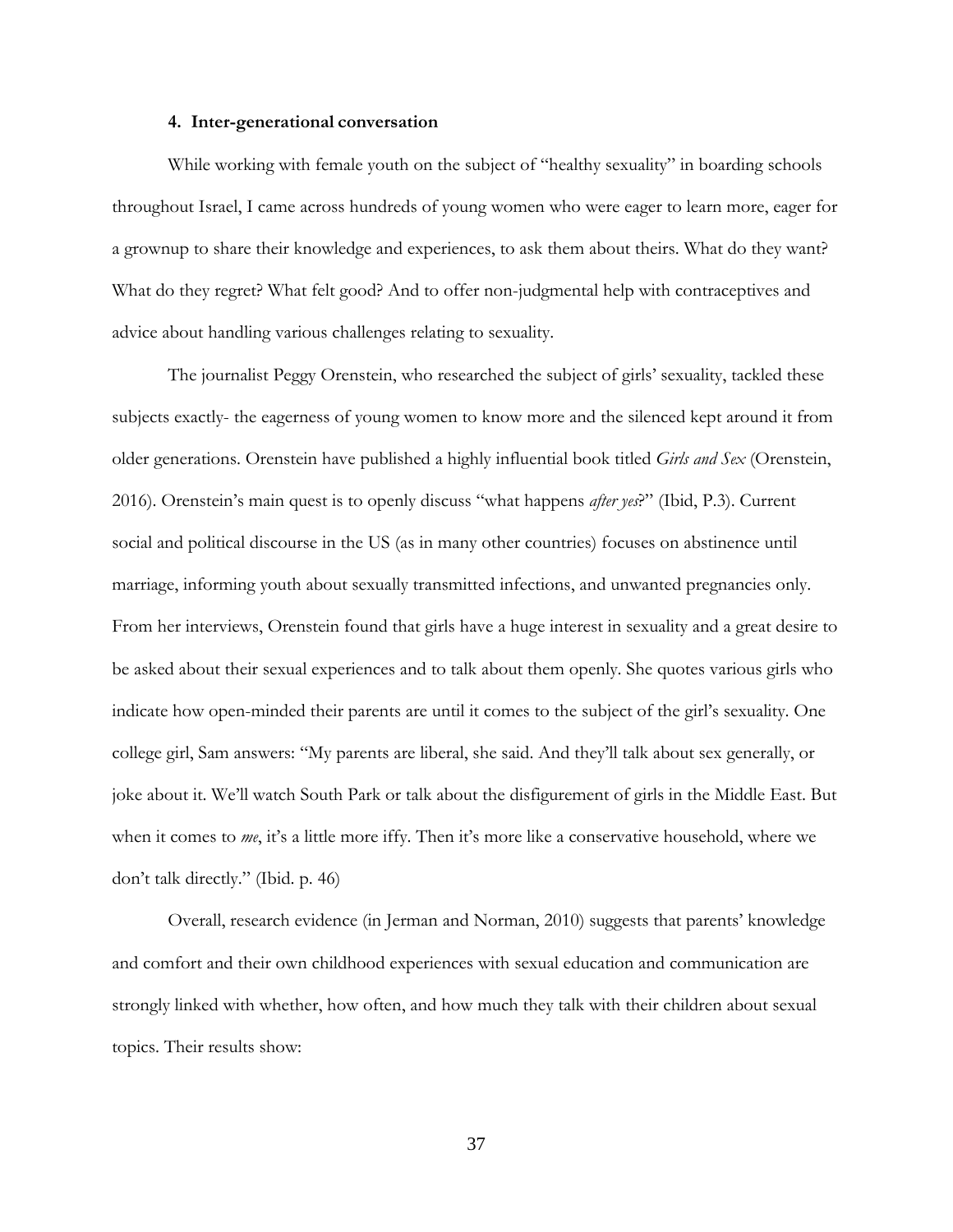*Hierarchical regression results indicated that psychology and self-reported comfort, knowledge, and sexual communication difficulties strongly predicted the number of topics discussed, beyond the effect of demographic variables. These findings reinforce the notion that sexual communication between parents and adolescents can be universally challenging.* (Jerman et al., 2010, P.1164)

These research findings reinforce my initial claim that cultural norms of silencing intimate knowledge between the generation are part of mainstream ideology that although identify itself liberal, when it comes to intimate knowledge it is left to a voluntary choice, in which mostly end up ignored and silenced. Additionally, these findings are a key feature of why this phenomenon persists. The subject of "what happens after yes" (Orenstein, 2016), intimate knowledge, is left out of public discourse, leaving it to intergenerational ambiguity, private choices and parental responsibility.

In one of the chapters in the book *Girls and Sex* (2016), Orenstein covers US public investment in sexual education from the middle of the 20<sup>th</sup> century until recently. Beginning at what would later be named the "sexual revolution" with the introduction of birth control pill in 1960, when the connection between sex and reproduction have gotten looser and created a new reality in which teenagers are more exposed to sex. Public anxiety over teen sex has produced the absolutist stance that teens should "wait until marriage" or "until adulthood." Right after, at the late 1960' U.S congress defined a "crisis" and "epidemic" of teen motherhood, supposedly triggered by new sexual freedom—a fact Orenstein contradicts by noting that "overall teen birth rates dropped steadily through the 1960s and 1970s'" (Orenstien, 2016, p. 209). Thus, government went about solving the problem of teen pregnancy by teaching kids to protect themselves. A federal sex education program introduced in 1978, focused mainly on risk management, contraception, abortion education, counseling, and "values clarification". In addition, the program established an ambiguous concept of "readiness" rather than marriage, as the expected standard for sexual behavior. This, "infuriated conservatives," (Ibid, P.209) and sex education became a political battleground with different political agents from a range of liberal – conservative parties, trying to influence the political agenda,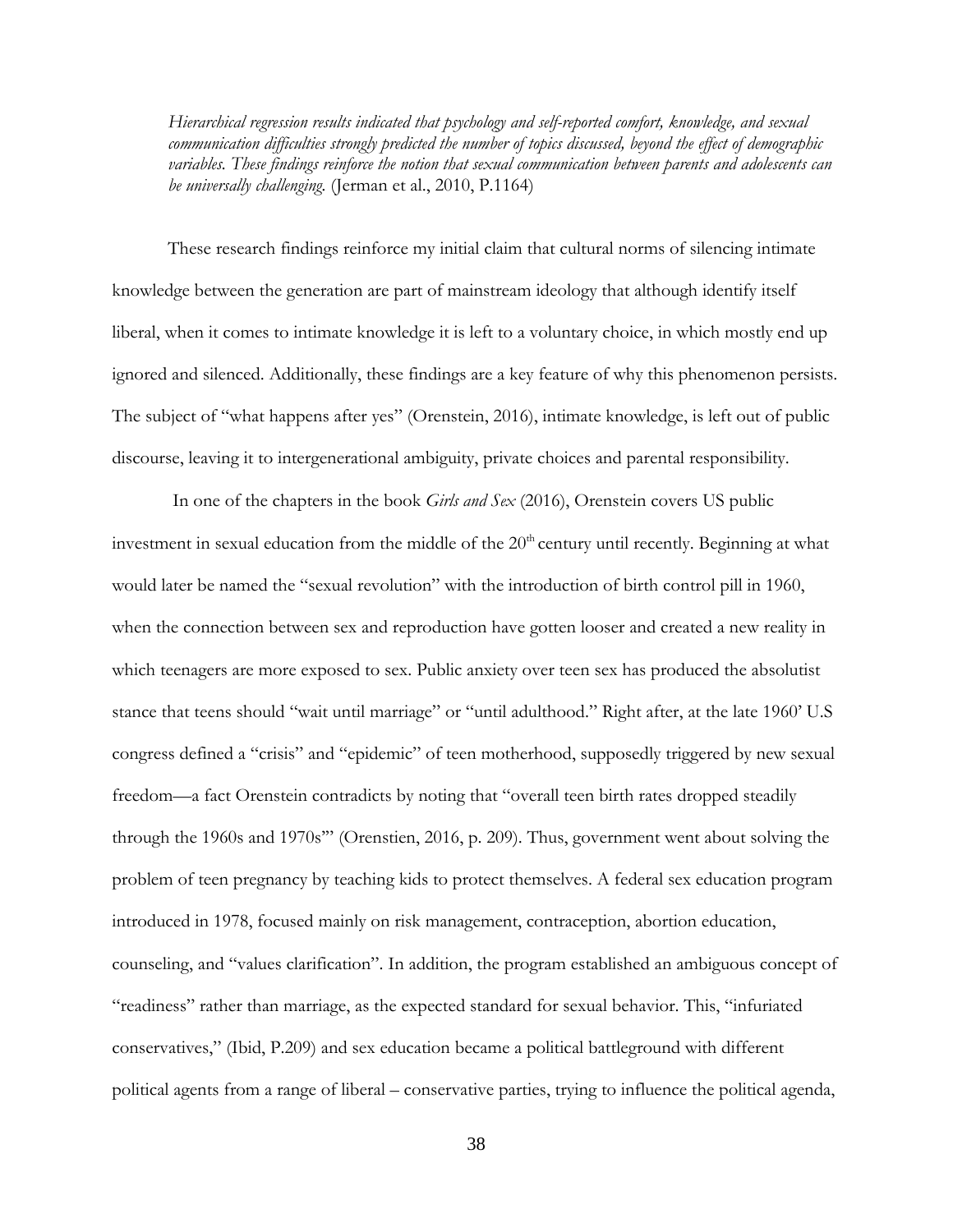from a growing women's right perspective, a growing acceptance of homosexuality, and the growing conservative concerns about "declining moral family standards and gender roles. "(Ibid, P.209)

Orenstein reveals the political agendas that do influence intergenerational sexual conversations, intimate knowledge – defined a private issue, does hold a public stance. An abstinent only stance, that contradicts liberal, hypersexual culture that children and youth grow in, in Western societies. Although many research shows that participants in abstinence education neither abstain entirely from sex nor delay intercourse. (Wilson et al., 2010) They also do not have fewer sexual partners. They are, however, more likely to become unintentionally pregnant - "as much as 60 percent more likely". (Orenstein, 2016, p.211) It was only until recently, with the Obama administration that, for the first time, abstinence education was replaced with "comprehensive sex education," although Orenstein says its focus remained on reducing negative consequences such as STIs and pregnancies. As this paper is written, how the Trump administration will approach the issue is mere assumption. However, already we have seen the administration attempt to withdraw from Obama's Affordable Care Act, which allows free of charge birth control, and approve legislation allowing states to withhold federal family planning dollars from clinics that provide abortion services.

The current political changes, after Donald Trump won the last presidential election, signify a new regression in the integration of intimate knowledge in school system. They constitute a fundamental step back for women's rights to a point where it is almost hopeless to discuss enhancing comprehensive sex education, but we must instead go back and refight the struggle for a women's right to an abortion and agency over her own body. Nevertheless, it is also essential to simultaneously speak loud and clear about comprehensive sex education and the importance of healthier public policy.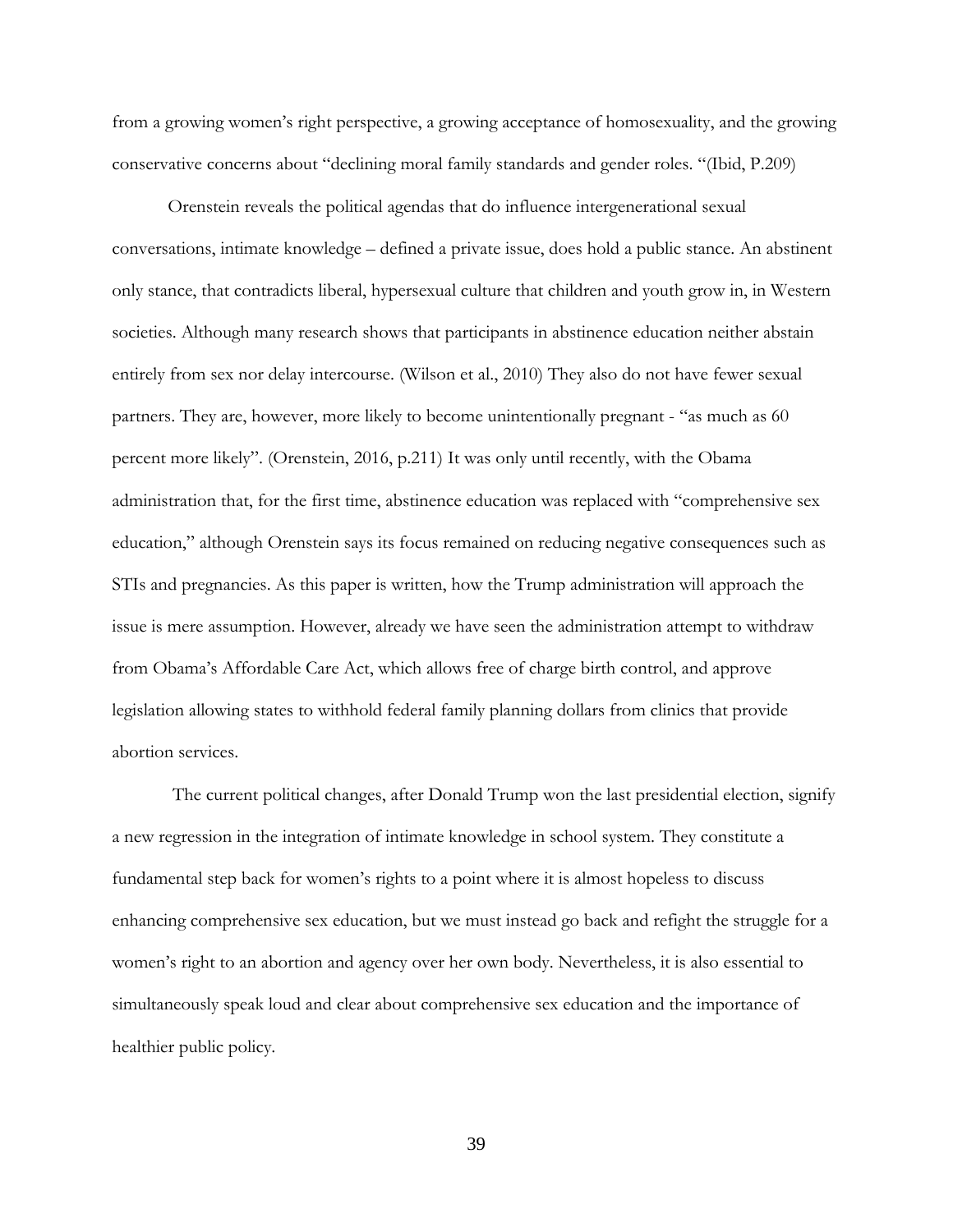Sex education is not simply biological knowledge that society needs to find common political ground about, rather it is a greater conversation about gendered power relations and domination culture that also includes much of the care knowledge described in the beginning of this paper. Just as Riane Eisler (2013) theorizes an alternative to domination oriented culture as one of "partnership oriented" systems, and gives examples from Nordic countries. Orenstein (2016) also present a different model of youth development in Holland, where teen pregnancy, teen birth and teen abortion rates are the lowest in the industrialized world. (The United States has the highest.) More importantly, Dutch youth reported to be more comfortable with their bodies and their desires than their comparative (similar religious, ethnic and socio-economic background) American peers.

Orenstein attributes this difference to the response of parents to adolescence and the educational programs offered in Europe and in Holland specifically, that grapple with teens' sexuality in post-sexual revolution society. "Whereas American parents and policy makersresponded by treating teen sex as a health crisis," Orenstein elaborates, "the Dutch consciously embraced it as natural, though requiring proper guidance." (Ibid. p.221). The overall conclusion is that prevention does not prevent and even in most open and liberal American families, teenagers have to lie to their parents about their sexuality. This doesn't change their behavior but only leaves them unsupported and vulnerable. I argue a certain political economy creates a certain culture, which in turn, affects reality and choices. The cultural differences between Europe and the U.S are mirroring a political economy which allows these belief systems to perpetuate.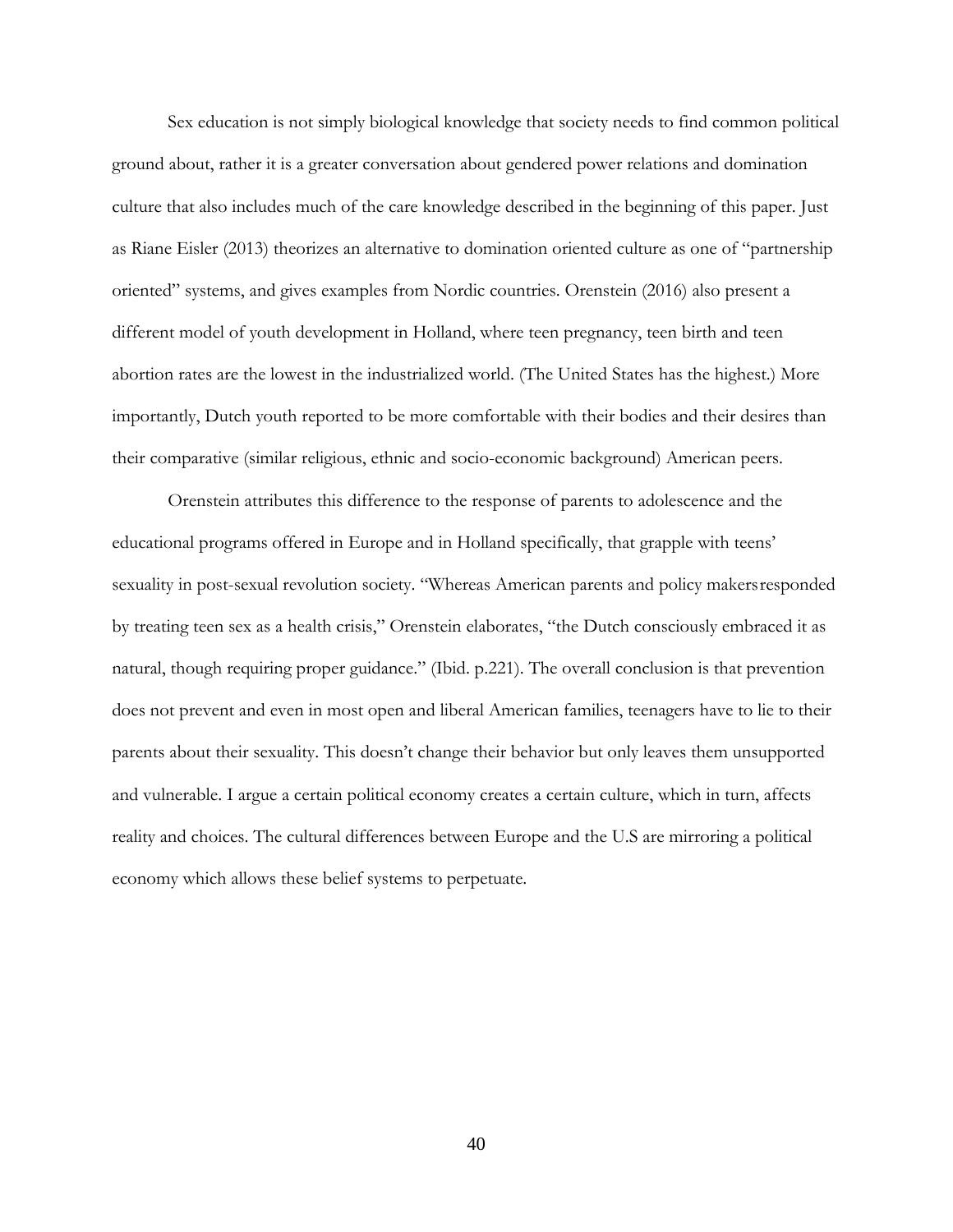#### <span id="page-48-0"></span>**5. Intimate Justice:**

In 1995 the US National Commission on Adolescent Sexual Health declared healthy sexual development a basic human right. Teen intimacy, it said, ought to be "consensual, non-exploitative, honest, pleasurable, and protected against unintended pregnancy and STDs" (Haffner, 1995). However, the ways to achieve such goals were not detailed in the report.

In her investigation of the field of "satisfaction," Sara McCelelland (2010) examines various psychological texts from the past century and links them to contemporary social justice and gender relations theories. She finds that entitlement play a big role in measuring satisfaction, and points to the ways in which expectations are a critical factor in measuring satisfaction in life. What you expect will determine how much you are satisfied. In other words, if you have little expectations and not much self-confidence and feeling of entitlement, you can be satisfied with little. She argues that the political and social aspects of this matter are under-theorized and she goes on to highlight their importance. Sara McCelelland frames sexuality as "intimate justice" touching fundamental issues of gender inequality, economic disparity, violence, bodily integrity, physical, and mental health, selfefficiency, and power-dynamics in our most personal relationships. (Sara McCelelland, 2010) These are all issues in which healthy sexuality might be a platform for a real change in power relations.

Sexuality, as anything else in life, is not gender neutral. Both genders suffer from the lack of comprehensive conversation about sexuality. In a patriarchal social structure, however, women and girls are subjugated to physical and mental violence and to a greater silencing of their own sexuality. Hence, the body of knowledge and literature on sexuality and teen sexuality today is mostly focused on female sexuality and the process of becoming a woman. This might be a response to the long history of silencing and reducing female voices as described through this paper. It is very important that thinkers and research today are bringing girl's and women's voices on sexuality into the public sphere. Naomi Wolf explains through her introduction on why writing a book about becoming a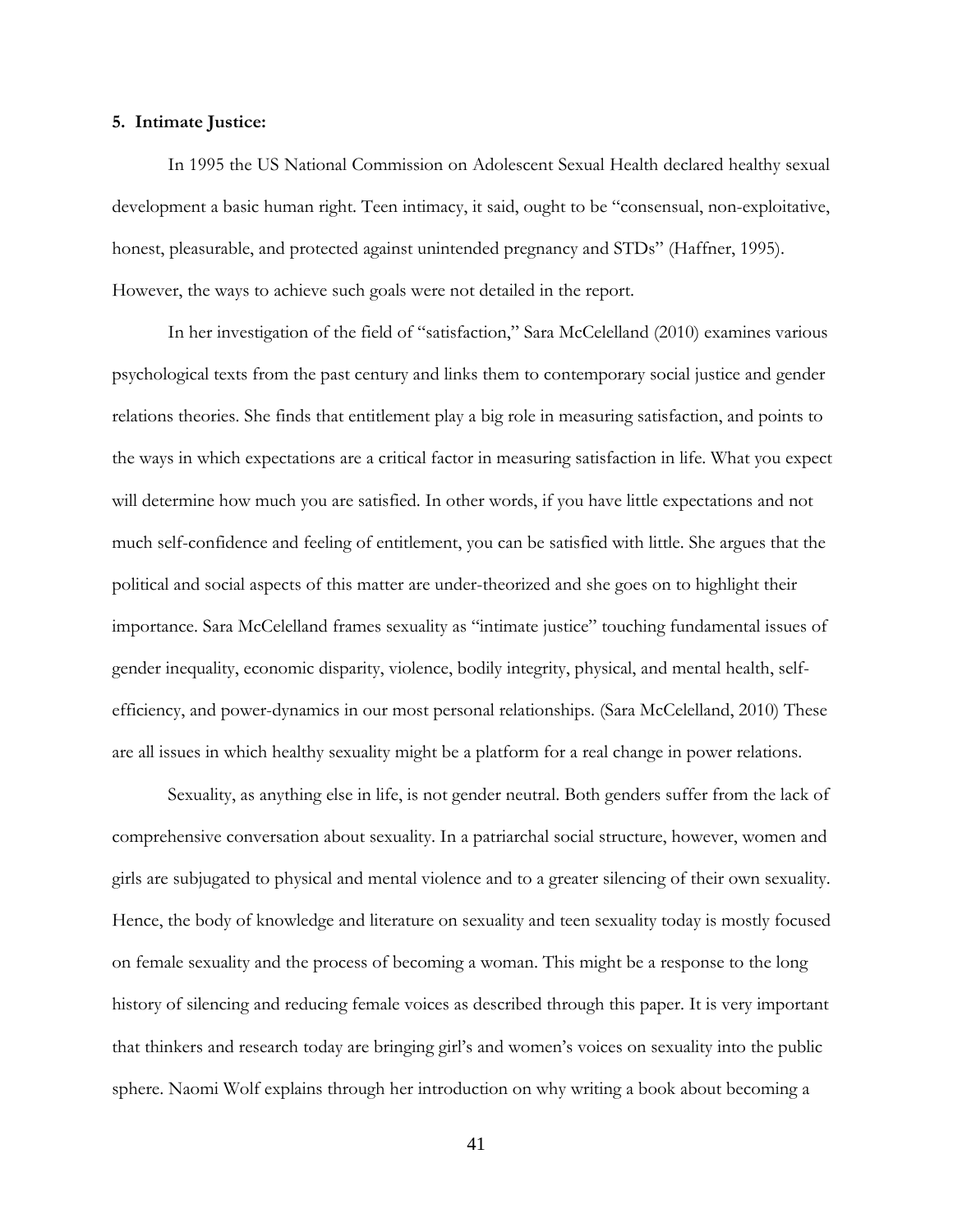woman. Amongst many important reasons, she would like to enhance women's ability to discuss, express, and celebrate their own sexuality. She explains: "Women- weather they are writing, fighting a custody battle, bringing a harassment charge, or just trying to do their jobs- rightly fear that they, in many more ways than men, will be defined by their sexual experience, and defined negatively" (Wolf, 1997, P.xxi)

However, I think that by focusing solely on girls and women sexuality, failing to launch a deeper inquiry into male sexuality, feminist scholars (Orenstein, 2016, Tanenbaum, 2015, Wolf, 2013) . Just as it is not enough to have women enter the public realm for a real revolution to occur, a private realm that embodies more comprehensive understanding of sexuality, emotions, relationship and care needs to include all genders.

J.C. Pascoe published his research on masculinity and sexuality in high schools across the US in a paper titled: "Dude You're a Fag." (2007) His research elaborates on masculinity's role in heteronormative behavior and homophobic harassment. His findings illustrate how masculinity operates not as a homogenous category that boys possesses by virtue of being male. Rather, "masculinity—as constituted and understood in the social world I studied—is a configuration of practices and discourses that different youths (boys and girls) may embody in different ways and to different degrees." (Pascoe, 2007, p.5) The students and administrators both describe masculinity in terms of dominance and control. Pascoe highlights this phenomenon in terms of Foucault's theories of the social and political discourse on sexuality has revealed how much the discourse itself is perpetuating domination. Foucault urges readers in his book *The History of Sexuality* (1990) to "account for the fact that it is spoken about, to discover who does the speaking, the positions and viewpoints from which they speak, the institutions prompt people to speak about it and which store and distribute the things that are said." (Foucault, 1990, P.11) Pascoe's research gives good examples of Foucault's theory in everyday life, examples that every educator knows well such as: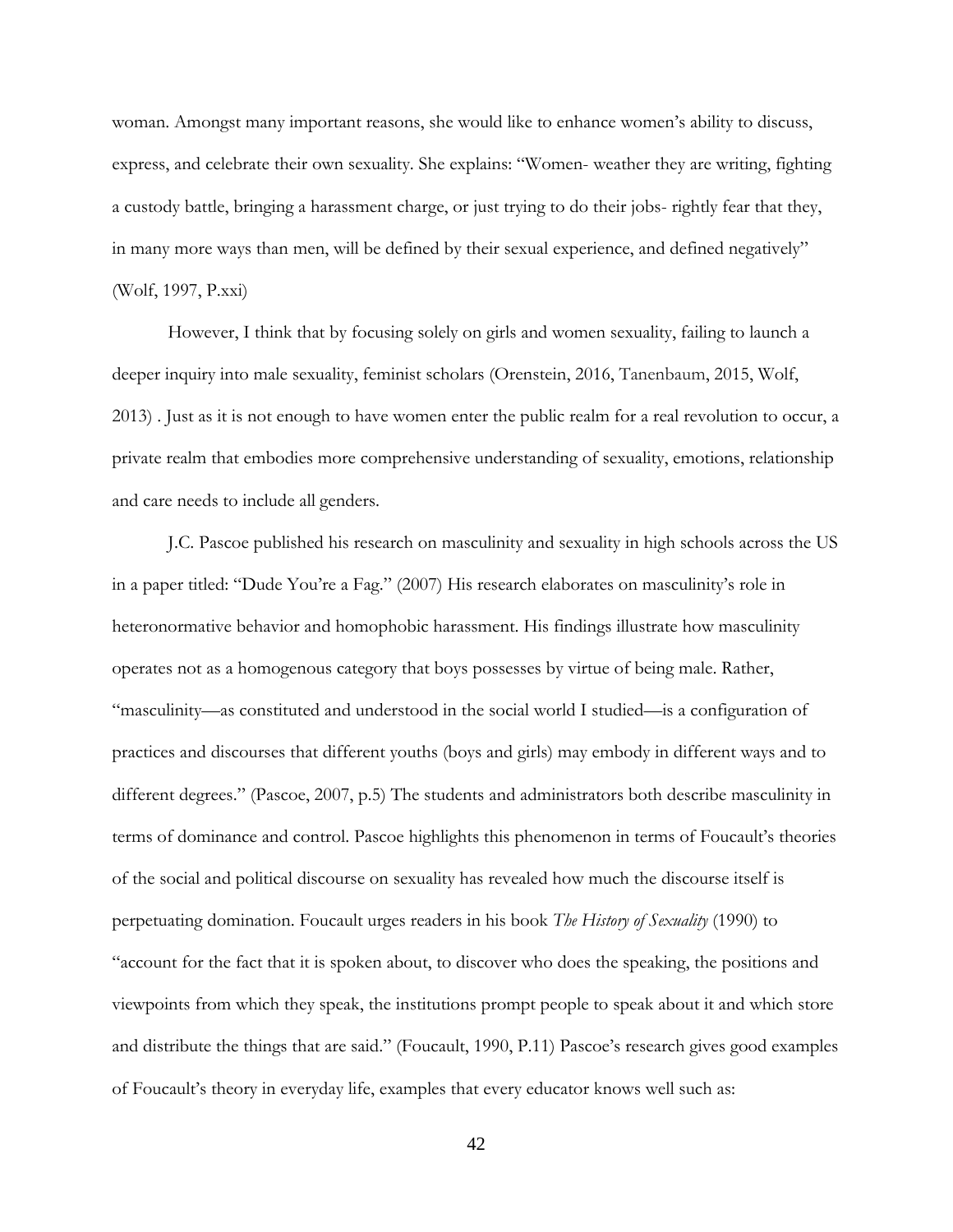"Administrators strove to protect students from exposure to sexualized topics and at the same time were exceedingly interested in students' sexual practices, expressions, and identities." (Pascoe, 2007, p.28) Orenstein (2016), for her part, in her book *Girls and Sex,* wishes to expand the conversation beyond consent, and discuss sexuality in its whole—social, cultural and gendered. To do so, she also wishes to accurately articulate "rape culture" through girls' voices, and gives the statistics found in Koss's research which surveyed six thousand students at thirty-two universities to have found that "27.5 percent—more than one in four—of girls had, since the age of fourteen, experienced a sexual encounter fitting the legal definition of rape." (Orenstein, 2016 P.171.) Eighty-four percent of those attacks were committed by someone the girl knew; 57 percent took place on dates. That led Koss to coin the term **date rape**. When she factored in other forms of unwanted sexual activity ("fondling, kissing, or petting but not intercourse"), the victimization rate shot up to nearly 54 percent. Only a quarter of the boys surveyed admitted involvement in some form of sexual aggression" (ibid., ibid.)

Tackling the quoted statistics, one would want to dig into the roots of this phenomenon. Orenstein speaks of social expectations that create a dynamic where boys' sex drives are considered natural, and their pleasure given. "They are supposed to be sexually confident, secure and knowledgeable. Young women, as I've said, remain the gatekeepers of sex, the inertia that stops the velocity of the male libido." (Ibid. p.195) This dynamic prevents both genders from exploring and acknowledging their complex sexuality, which consists of many highly curious and pleasurable young women and many gentle young men who also wish to listen and satisfy women.

Today, rape culture has been magnified through its display on social media. Orenstein traces a brutal online bullying phenomena wherein "selfies," "sexting," and "revenge porn" replace the old double standard of youth culture. Whereas once the sexually active girl was labeled as a "slut" while a boy was called a "player," the new forms obscure those expectations in today's hypersexual world where a "virgin" is not a desirable stigma for young women either. "Selfie culture" and social media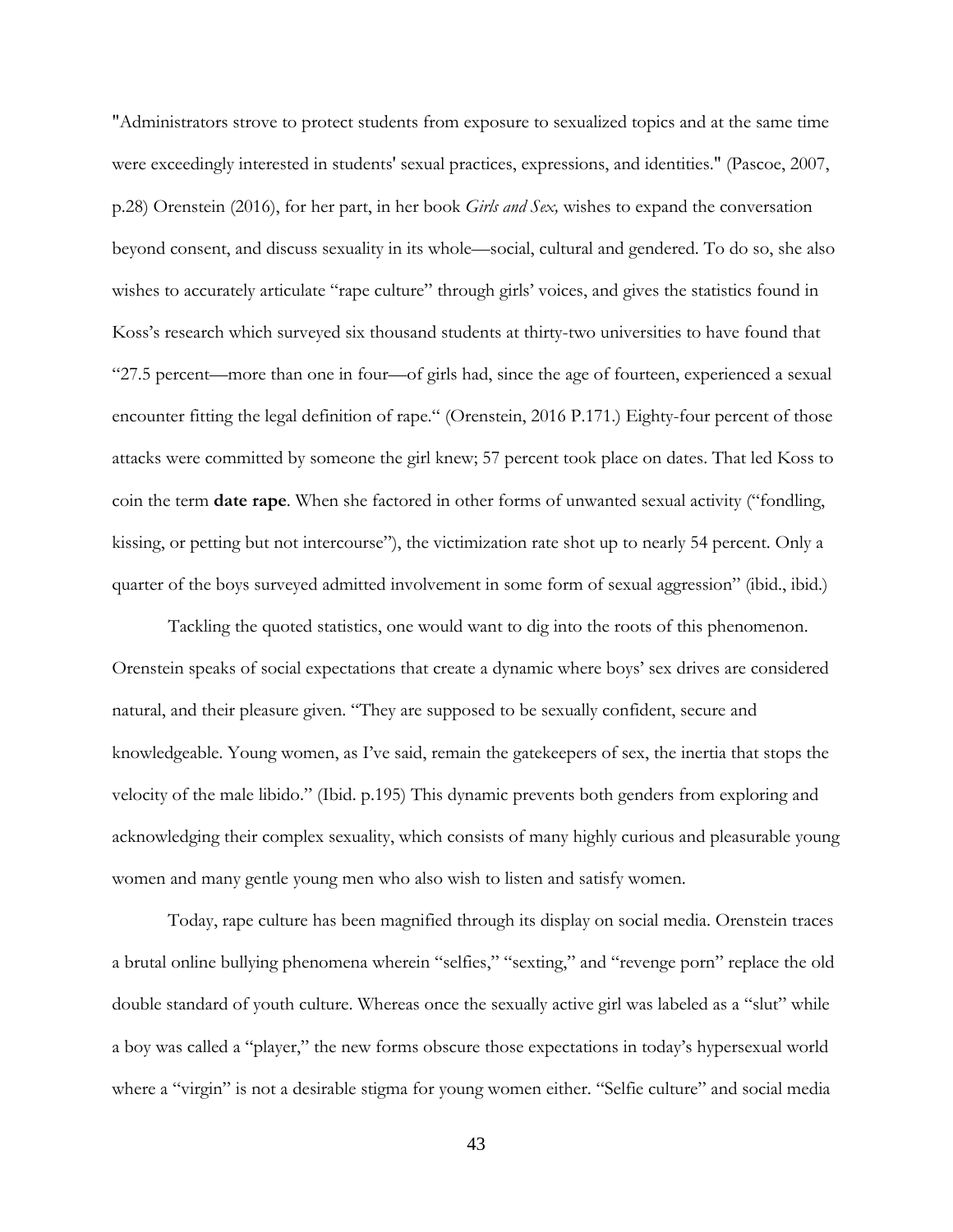have magnified the already destructive effects of capitalism's objectification of the females' body, to the point where body image is related and measured as a product. Self-objectification, Orenstein warns us, is associated with depression, reduced cognitive function, lower GPA, distorted body image, body monitoring, eating disorders, risky sexual behavior, and reduced sexual pleasure. Orenstein explains:" despite those risks, hypersexualization is ubiquitous, so visible as to be nearly invisible: it is the water in which girl swim, the air they breathe. Whatever else they might be: athletes, artists, scientists, musicians, newscasters, politicians—they learn that they must, as a female, first and foremost project sex appeal." (Orenstein, 2016, P.13) The Internet and social media are not the actual product of rape culture, but just another channel through which existing culture manifests itself, and, as we can see, magnifies the situation.

Social media, however, can also be a means for change, for marginalized voices to come to light. As Pascoe (2011) points out, the LGBT communities were actually empowered and able to meet through social media. Moreover, the phenomena of exposing sexual harassment and abuses through social media with the #Metoo campaign, has, in the days I am writing this paper, brought mainstream acknowledgment of rape culture and powerful men's abuse of their positions to perpetrate harassment and assault.

Dana Edell, Lyn Mikel Brown and Deborah Tolman (2013), have joined to research the intergenerational joint action of feminist women with girls between the ages thirteen and twentytwo. Through the actions of the ground roots organization SPARK (Sexualization Protest: Action, Resistance, Knowledge) the authors explore the complexity in understanding and resisting sexualisation **with** teen girls. They inform us how "It is much easier to theorize the intent, meaning, and implications of girls' choices to self-sexualize without girls than to develop a theoretically informed practice with girls. "(Edell, D. et al., 2013, P.276). As a feminist intergenerational movement, SPARK invites girls to join feminist women in sustained conversation, reflection, and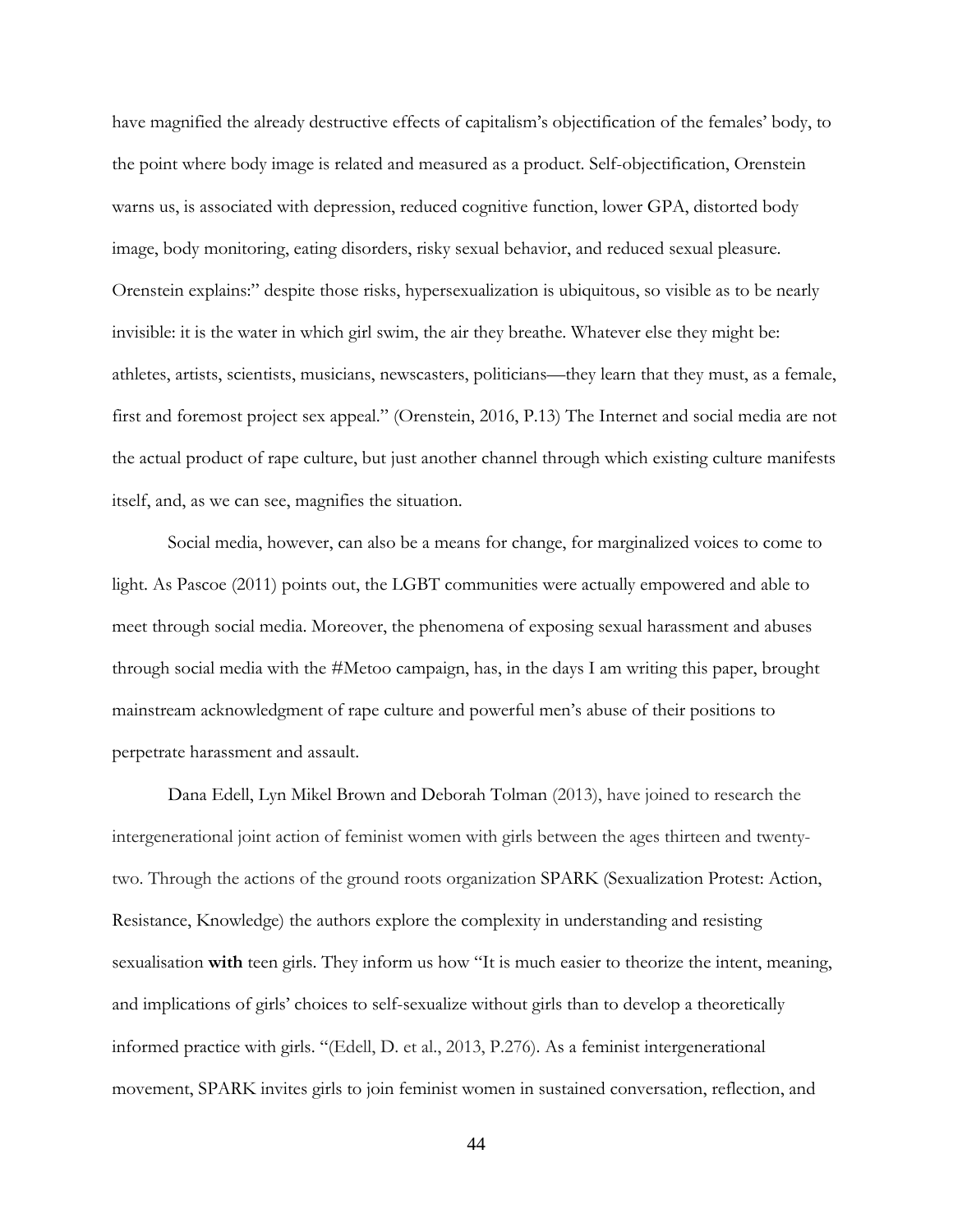action about the discourses, experiences, choices, and dilemmas we confront as we work together in the service of liberation (Freire, 1970; hooks, 2003).

Going back to the critique of institutional accountability and intersectionality of oppression, a critical political analysis of young women's material reality, is brought in an essay by Michael Fine and Sara McClelland (2006), rewriting their report on the missing sexual desire from sex education curricula in 1988 to show how it is "*Still Missing after All These Years*" (the essay's tittle), through public institutions prioritizing "private" choices as a means to walk away from their social responsibilities, preserve power relations and maintain social stratification. Adolescent desires, the researchers claim, develop within the context of global and national politics, ideologies, community life, religious practices, and popular culture.

Fine and McClelland go on to highlight that while all young people, by virtue of age, depend on state policies; education and health are not equally distributed. "In fact, national policies concerning sexuality fall unevenly on girls, poor and working class youth, teens with disabilities, black and Latino adolescents, and lesbian/gay/bisexual and transgender youth." (Fine et al., 2006, P.299). At the same time that the state abdicates responsibility, it leaves behind a moralizing ideology about bad "personal choices" enacted by those who transgress and drop out. "Across diverse groups of teens, every year of education has economic, health, and reproductive benefits." (Ibid,p.303)

Fine and McClelland conceive the term "thick desire" to describe a broad range of desires including those for meaningful intellectual, political, and social engagements within the public policies and institutions designed to facilitate the healthy development of young people—particularly black, Latino, and Native American youth, those living in poverty, and/or recently immigrated to the United States. They argue that young people are entitled to this range of desires. They also argue that they deserve the possibility of financial independence, sexual and reproductive freedom, protection from racialized and sexualized violence, and a way to imagine living in the future tense.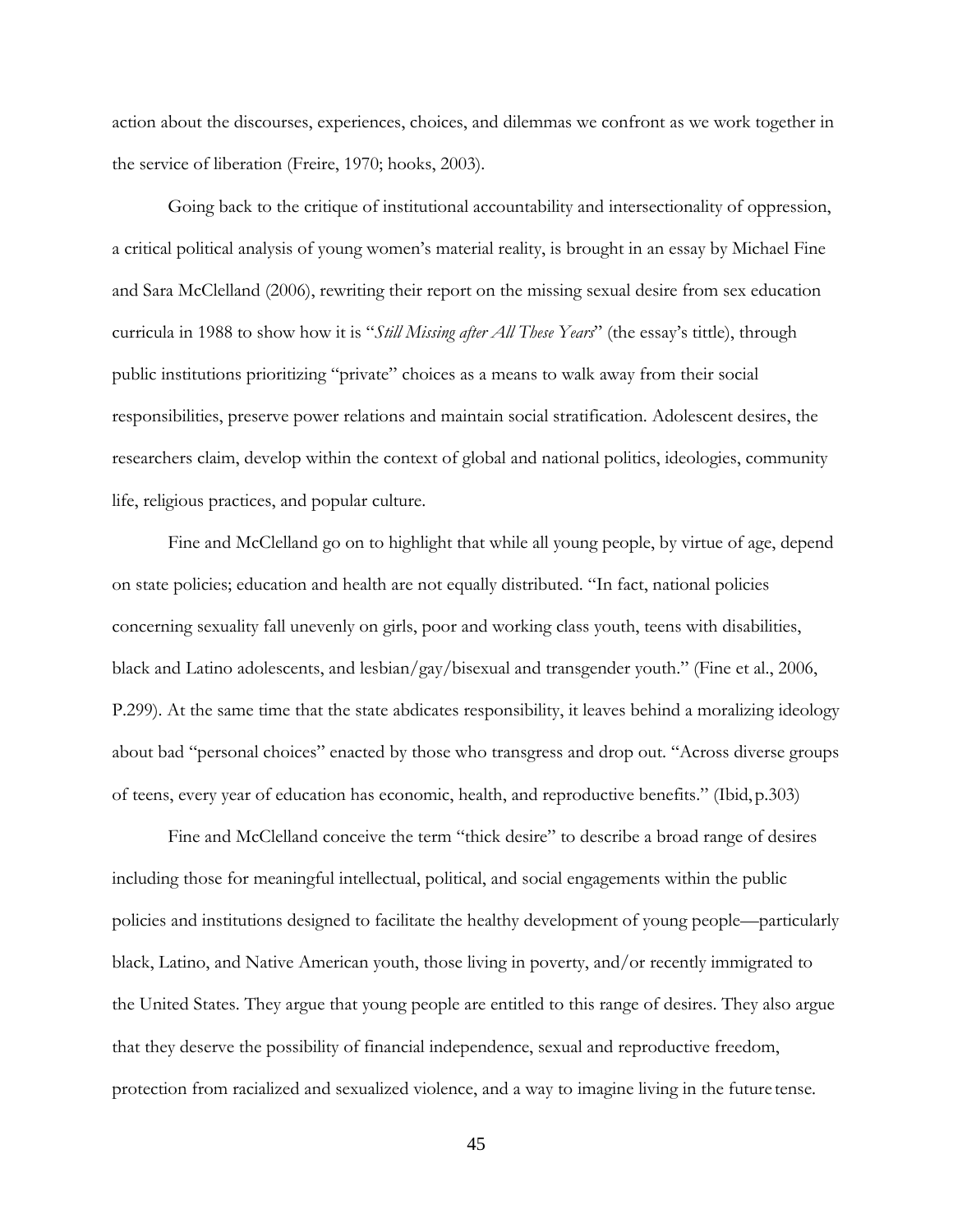This would include being able to imagine themselves as sexual beings capable of pleasure and cautious about social, medical, and reproductive consequences. However, youth all over the world and in any economic class, experience the contradiction of a "loud display of sexuality while simultaneously silent sexual desire" (Fine and McClelland, 2006, P.300) through teenage discourse, mass media and social media.

#### <span id="page-53-0"></span>**5.1 Intimate Justice Between Cultural Borders**

"By centering us in a network of relationships, stories assure the survival of our spirits. Stories keep us migrating home." (Kimberly M. Blaeser, 1999 p.3)

While typing the phrase 'intimate knowledges' onto the computer, the auto-correct has corrected the plural to a singular several times, but I would like to insist, as demonstrated though this paper, that there are multiple intimate knowledges. Different circumstances, may they be political, cultural and geographic, affects these knowledges. But their existence should first be acknowledged and later enhanced through a sincere conversation between generations. In her lecture about feminine capital, the feminist scholar Kaouthar Darmoni (2014) tells the story of her family gatherings in Morocco where she grew up. She describes it as a great feminine experience where all the strong women in her family would gather in a private place, away from male gaze, to dance a sensual ancient Mesopotamian dance, where their body and spirit would rise to new dimensions.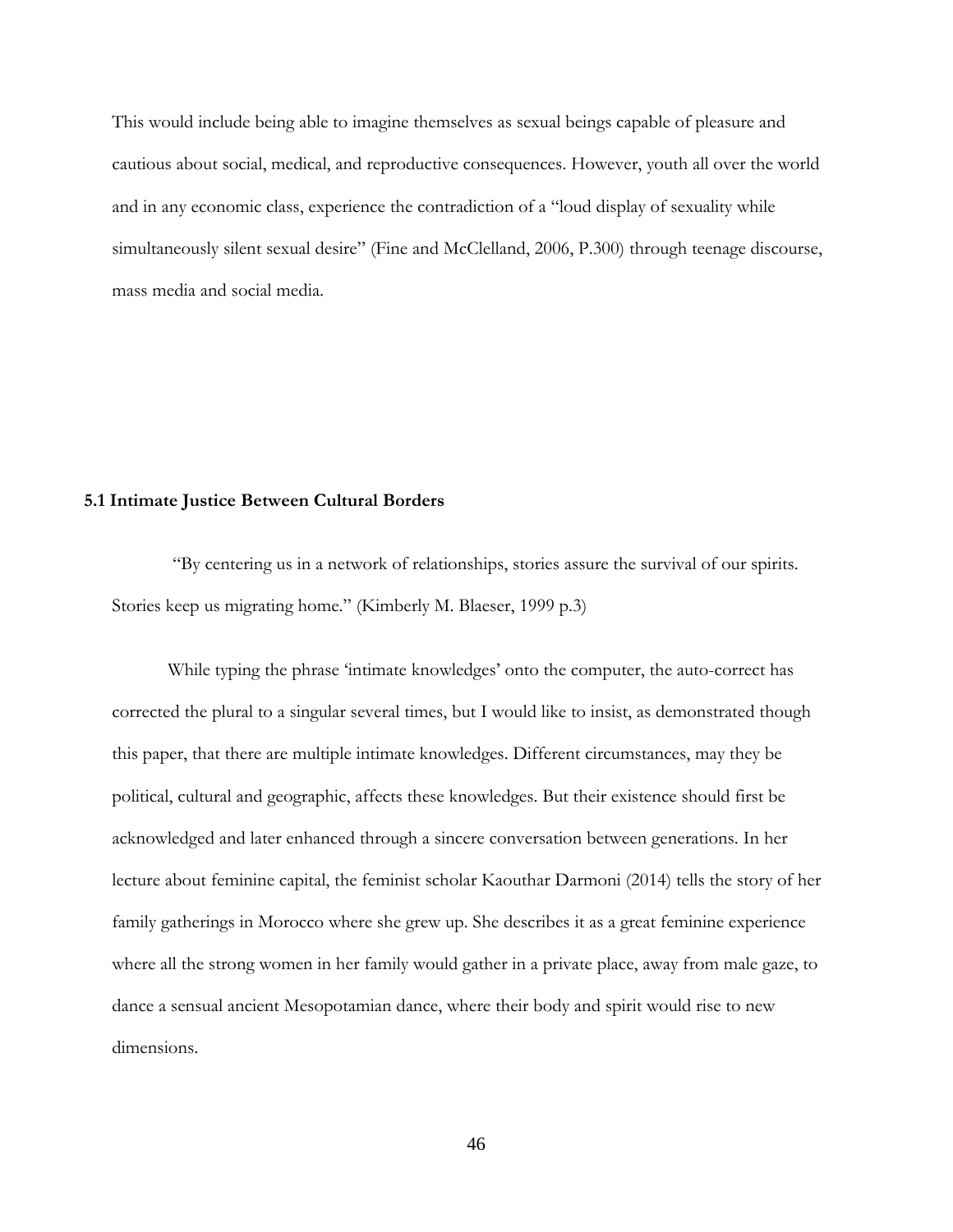Darmoni describes her anger towards a society that hides this great power and literally covers it outside of the house. As a young girl, she knew she would break free from such an oppressive and hypocritical culture when she grows up. Upon becoming a grown women and moving to Europe, Darmoni was deeply disappointed with women's status in the west, and more so of the status of femininity and its expression through the body.

Her story resonated with my own experience growing up in a Jewish-Iraqi family of mostly strong women. I was eager as a young woman, to find out more about female sexuality. The open and "dirty" sexual conversation the women in my expanded family had away from men's ears, crossed generations, but not patriarchal borders. Female sexuality was always explained through males' desires—what men want and how to provide it. When I asked about female desires, I was met with embarrassment and silence. This became a great journey of inquiry outside of traditional family and cultural structures. The west provided vast anatomic and feminist knowledge, but the barriers of individual based society and the centrality of the mind-body split within gendered power relations in western culture still functions as barriers through which intimate knowledge is blocked.

The intersectionality of sexuality is very important to change this reality. Women experience sexuality and patriarchic structures in different ways, depending on their political and cultural circumstances and standpoint. Thus, western feminists might also learn from women of other cultures, especially in the realm of intimate knowledges.

Indigenous studies have opened a door through which the possibility to imagine different structures has developed an awareness of different social structures and beliefs that have existed in the past. Indigenous oral history is reclaiming what was lost through colonialism. Through the memoirs of native and first nation people, as well as people like the American artist, George Catlin (Catlin, 2004) who traveled extensively from 1831 to 1837 among the native peoples of North America, we have some sense of the lives native people had. One of his major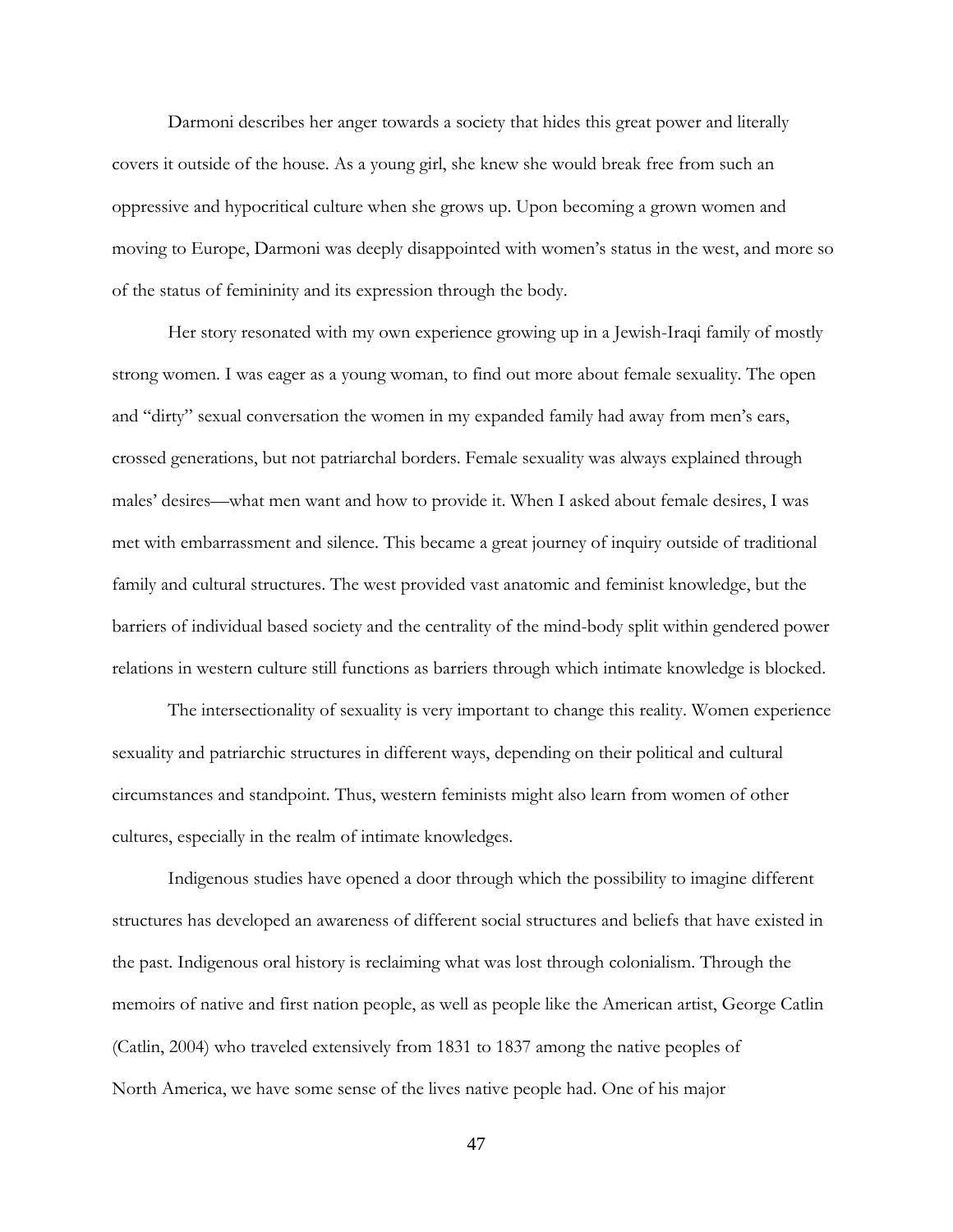documentations, that have come into new light with indigenous studies, revealed the existence of matriarchal societies and the distinction between five genders—what is called "the Two Spirit Tradition" to acknowledge more than one gender in a person and the belief that some people are born with both genders and are able to express them perfectly in different Native Americans tribes. It was only with the encounter of Spanish monks and puritans that these traditions were forcibly nearly eradicated (Meyer-Cook, 2008), and the absolute two genders was imposed on the tribes, with the corresponding notion of gender roles and the ideas of how and who a person should love.

Intimate knowledges are intimidating to structures of domination as they undermine the basic logic of domination. Women, and more so native women, are marginalized in western culture as passive victims. However, women have used their power in many ways in the context of anticolonial struggles, not all of them involving weapons or guerilla warfare. African women's homes, as their legitimate private space, were used to keep tradition and native language alive. Palestinian women kept the history of the family alive within the house, as there were less and less legitimate public spheres (Espanioly, as cited in Abdo &Lentin, 2002). This practice politicizes the private and casts maternity as a powerful tool in the political context.

As I quoted above, the Native American writer Kimberly M. Blaeser (1999) described stories migrating home, the connection of feminist thought to different cultures, the connection of history to intimate knowledge kept through the generation, is a way of surviving in this brutal times. The understanding that the personal is political is one of the most powerful tools we have for a social change.

In addition to interviewing teen girls, Peggy Orenstein (2016) has interviewed sex education instructors in high schools in the US. One sex education instructor is working on changing American discourse by consciously avoiding labels such as "good" and "bad," "responsible" and "irresponsible," and even "healthy" and "unhealthy" in her class. "Those are matter of personal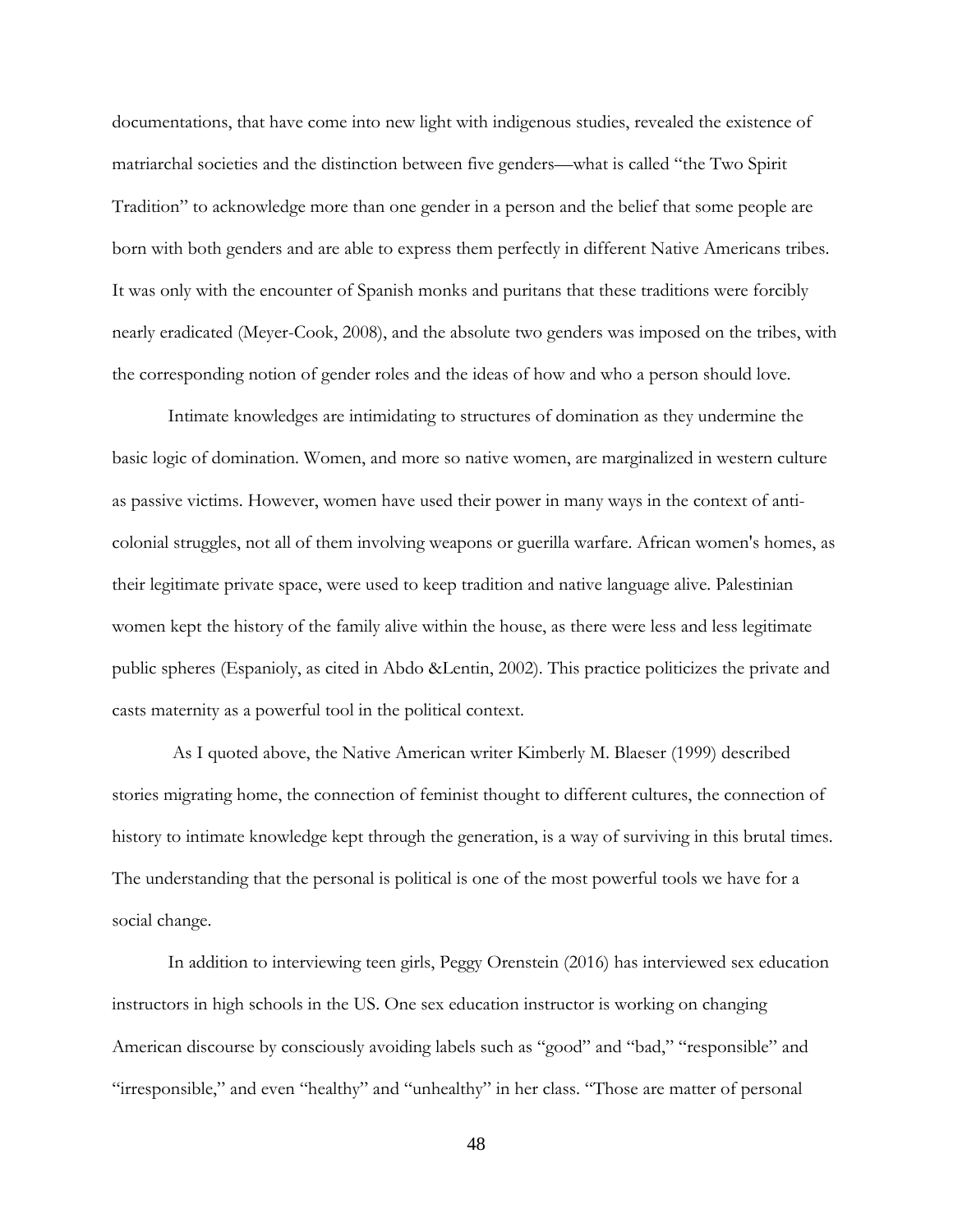belief," she says. "The idea of regret works regardless." (Orenstein, 2016, P. 210) That is important because she teaches in communities that encompass a broad range of backgrounds and values. "There's no point of having a discussion about what is right. But reflecting on our feelings and actions, processing them, learning and moving on." (Ibid. Ibid.) The instructor explains that this is a matter of choice as much as any other subject matter in life and in school, and as such - we need to practice it. Just like we practice mathematics, linguistics and the many other learning skills.

With this chapter I wish to acknowledge the different realities that exist in different political environment, as well as the effort done within a capitalist political economy to choose differently and to fight against offensive norms. It exhibits intimate justice as a real and possible decision, through first acknowledging, then imagining and follows in actions.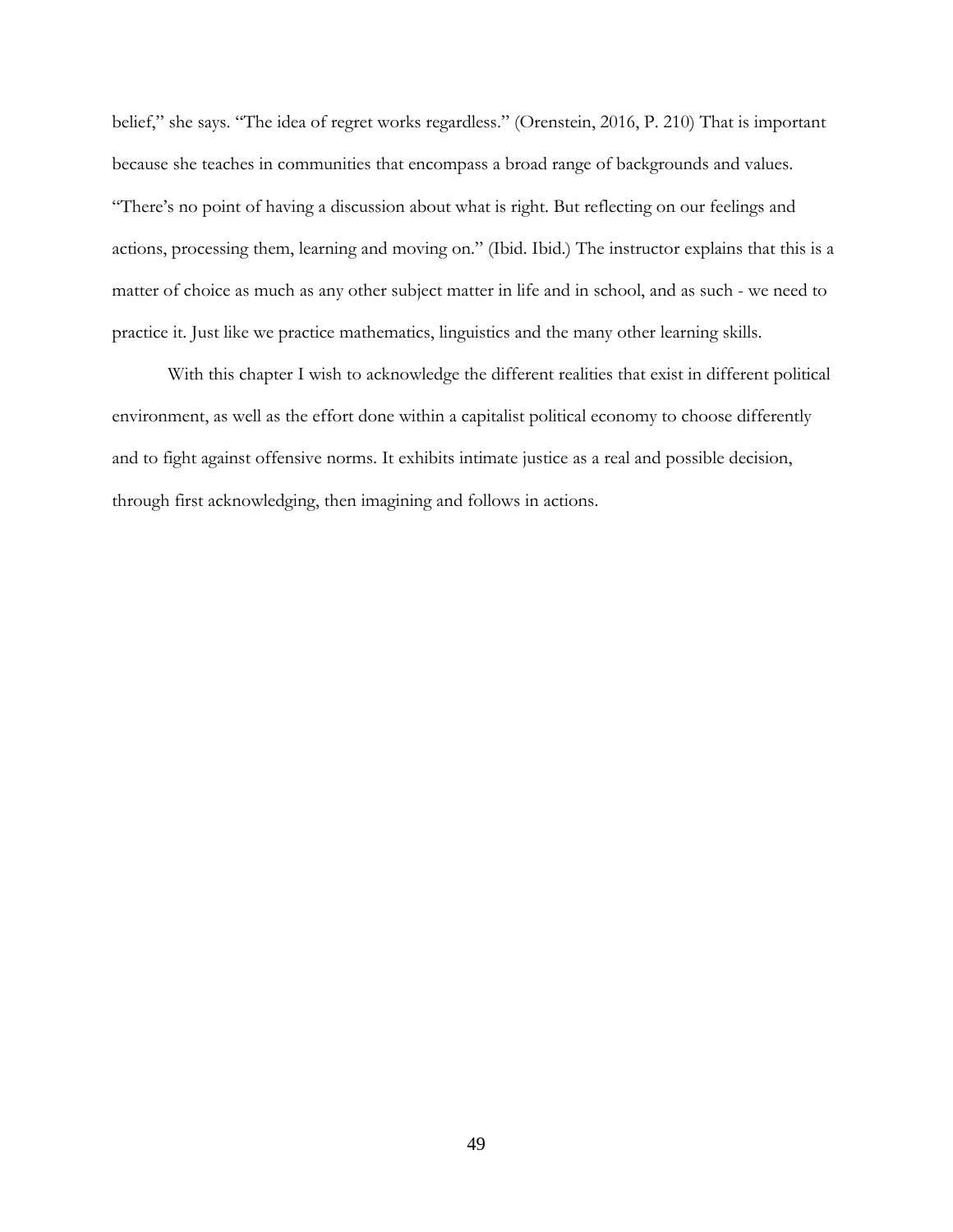#### **Conclusions**

<span id="page-57-0"></span>Intimate knowledge, not only in school curricula but also as a conversation between the generations, should enhance communication skills, reciprocity and connection. Intimate knowledge holds the possibility of promoting social justice. This might be perceived as utopian, since the public sphere of society is still extremely sexist and oppressive towards female and LGBTQ persons. However, I would like to offer this utopian possibility to imagine, feel and embrace different forms of sexual communication.

Intergenerational sexual communication has created a line of thought in which the understanding of differences and appreciating them might bridge different communities. From a feminist perspective and drawing on Foucault's critique of sexual discourse, we understand sexuality within the stratification of racialized and sexualized subjects. This does not mean that there is one invisible hand that directs our behaviors, but that ideologies, as explained in Jean Halley's work (2007), may embed themselves in taken-for-granted practices and normalizing belief systems, even when its aftermath harms.

Through this thesis, I have illustrated the ways in which the western belief system is built upon a dualistic logic that prevents complex identities to reveal them-selves and be empowered. The hegemonic political and economic structures in place, rewards the profitable and punishes initiatives that benefit all members of society. Political economy is a real and felt barrier for different cultures and genders in their quest to articulate their passions, desires, and belief systems.

In order for us to cross these invisible lines of division and stratification we must be aware of them first. Foucault claims: "Power must be analyzed as something which circulates [...] It is never localized here or there, never in anybody's hands, never appropriated as a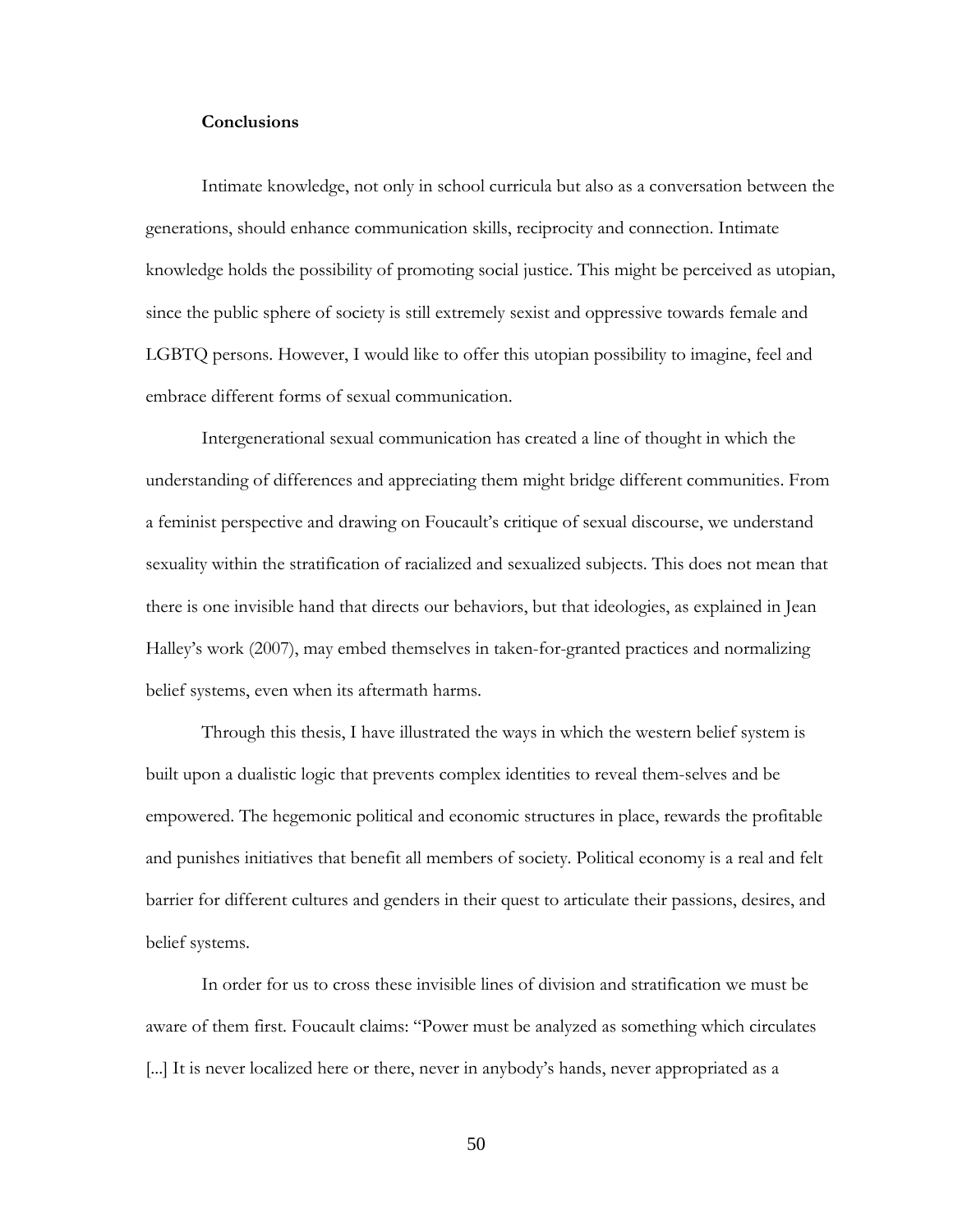commodity or piece of wealth. Power is employed and exercised through a net-like organization. And not only do individuals circulate between its threads; they are always in the position of simultaneously undergoing and exercising this power." (as cited in Halley, 2007, P. 7)

In her critical psychological work, Nirit Gordon (2015) uses the term "dissociation bind" to refer to the agreed silence women undertake in order to protect ourselves fromdirectly communicating our collective trauma. Gordon reviews the work of grassroots women's organization to break this bind and promote intergenerational communication andsupport. This is one way of visualizing borders in order to transgress and oppose them in pursuit of social, individual, and cultural healing and the beginning of a deep communication. Sex education policies can rise to this aim. They need not to be limited to reducing rates of adolescent pregnancies, diseases, and sexual activity, rather the goal should be to create a classroom environment that recognizes and contends with sexual desires, multiple knowledges, intimate justice, intersectionality, and the gender spectrum. In a feminist application of intimate knowledge, educators, parents, and students, across the gender spectrum, would confront and strive to suspend and even discard sexism, classism, and heterosexism inside and outside the classroom. Together, we can raise intimate knowledge to its deserving place in history as a tool for justice and healing.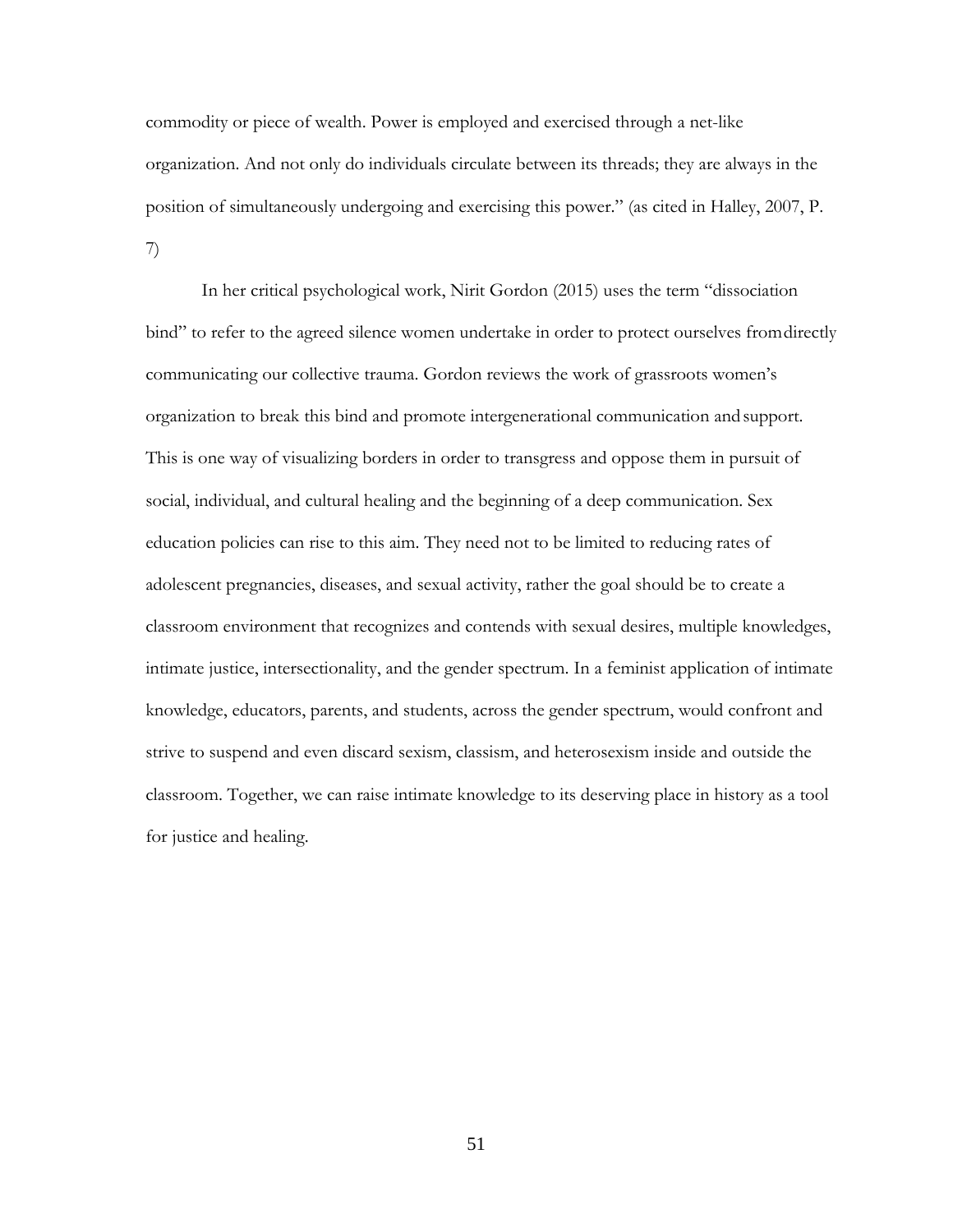#### Bibliography:

- Abdo, N., & Lentin, R. (2002*). Writing dislocation, writing the self: Bringing (back) the political into gendered Israeli-Palestinian dialoguing. Women and the Politics of Military Confrontation: Palestinian and Israeli Gendered Narratives of Dislocation*. Berghahn Books.
- Adewunmi, B. (2014). *Kimberlé Crenshaw on intersectionality: "I wanted to come up with an everyday metaphor that anyone could use",* NewStatesman, as retrieved from

[https://www.newstatesman.com/lifestyle/2014/04/kimberl-crenshaw-intersectionality-i](https://www.newstatesman.com/lifestyle/2014/04/kimberl-crenshaw-intersectionality-i-wanted-)[wanted-](https://www.newstatesman.com/lifestyle/2014/04/kimberl-crenshaw-intersectionality-i-wanted-) [come-everyday-metaphor-anyone-could](https://www.newstatesman.com/lifestyle/2014/04/kimberl-crenshaw-intersectionality-i-wanted-come-everyday-metaphor-anyone-could)

Bennholdt-Thomsen, V. (1984). Subsistence production and extended reproduction*.* In K.Y. , C.W. & R.M (Eds.), *Of marriage and the market: women's subordination internationally and its lessons.* (pp.41-54). Routledge.

Blaeser, K. M. (1999). *Stories migrating home: a collection of Anishinaabe prose*. Loonfeather Press. Bordo, S. (2004). *Unbearable weight: Feminism, Western culture, and the body*. Univ of California Press. Bryson, V. (2016). *Feminist political theory*. Palgrave Macmillan.

Catlin, G. (2004). *North American Indians*. Penguin.

- Carrigan, T., Connell, B., & Lee, J. (1987). The sex role framework and the sociology of masculinity. In W.G.& A.M. (Eds), *Gender Under Scrutiny. New Inquires in Education*, Hutchinson.
- Chancer, L. S. (1998). *Reconcilable differences: Confronting beauty, pornography, and the future of feminism*. Univ of California Press.

Chodorow, N. J. (1999). *The reproduction of mothering: Psychoanalysis and the sociology of gender*. Univ of California Press.

- Cho, S., Crenshaw, K. W., & McCall, L. (2013). Toward a field of intersectionality studies: Theory, applications, and praxis. *Signs: Journal of Women in Culture and Society*, *38*(4), 785-810.
- Crenshaw, K. (1989). *Demarginalizing the intersection of race and sex: A black feminist critique of antidiscrimination doctrine, feminist theory and antiracist politics*. *U. Chi. Legal F.*,139- 168.
- Darmoni, K. (2014). *Dare to be feminine for guts sake!.* Retrieved from http[s://www.youtube.com/watch?v=NCNmqLFpoV0](http://www.youtube.com/watch?v=NCNmqLFpoV0)
- Deleuze, G., & Guattari, F. (1988). *A thousand plateaus: Capitalism and schizophrenia*. London, UK: Bloomsbury Publishing.
- Di Leonardo, M. (Ed.). (1991). *Gender at the crossroads of knowledge: feminist anthropology in the postmodern era*. Univ of California Press.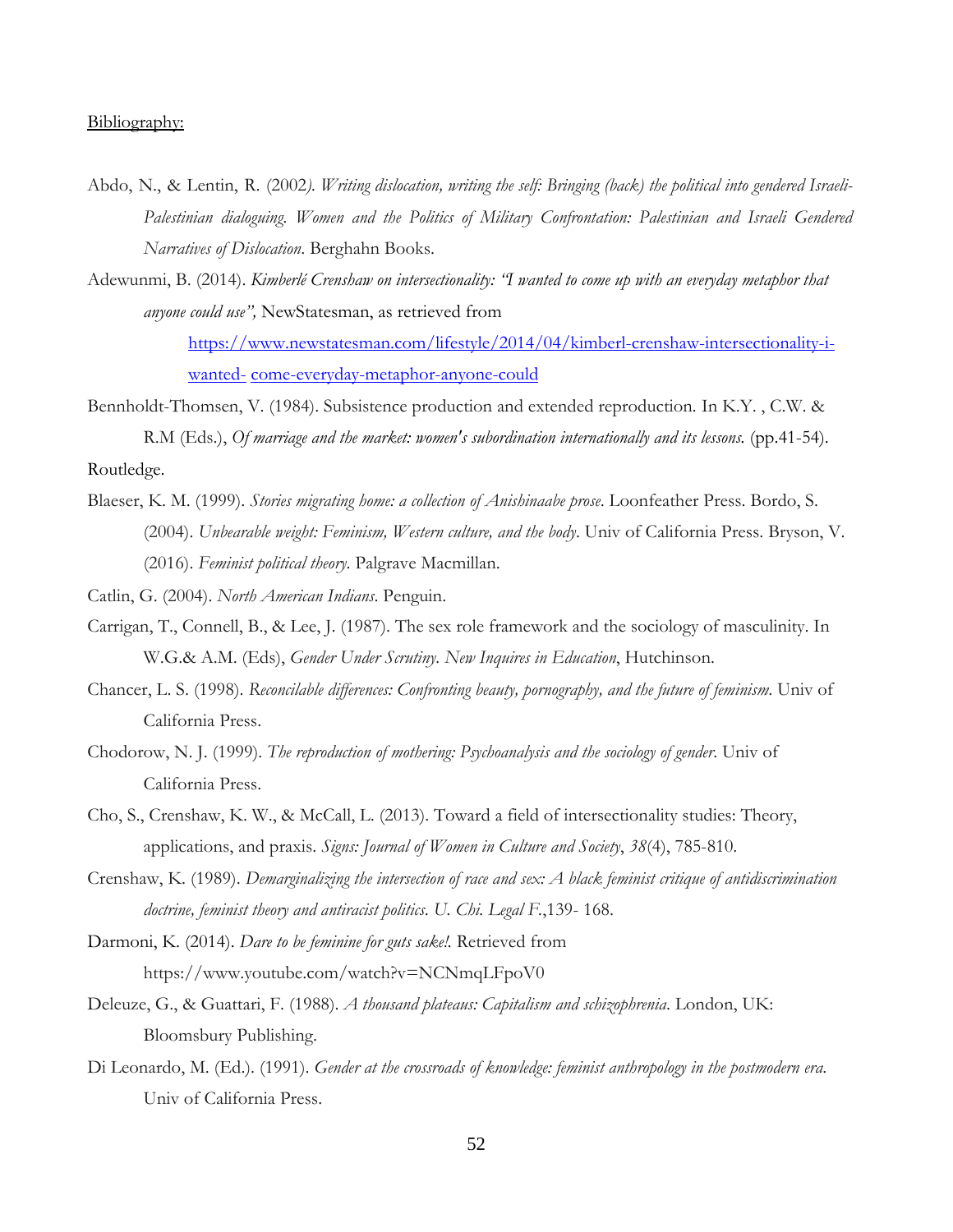- Durham, M. G. (1999). Girls, media, and the negotiation of sexuality: A study of race, class, and gender in adolescent peer groups. *Journalism & Mass Communication Quarterly*, *76*(2), 193-216.
- Dryzek, J. S. (1997). Democracy in capitalist times: Ideals, limits, and struggles. *OUP Catalogue*. Edell, D., Brown, L. M., & Tolman, D. (2013). Embodying sexualisation: When theory meets practice in intergenerational feminist activism. *Feminist Theory*, *14*(3), 275-284.
- Eisler, R. (2013). Building a Caring Economy and Society Beyond Capitalism, Socialism, and Other Old Isms. *Cadmus*, *1*(6), 49.
- Epstein, C. F. (1988). *Deceptive distinctions: Sex, gender, and the social order*. Yale University Press. Ewen, S. (1988). *All consuming images: The politics of style in contemporary culture*. Basic Books.
- Fine, M., & McClelland, S. (2006). *Sexuality education and desire: Still missing after all these years*. *Harvard Educational Review*, *76*(3), 297-338.
- Foucault, M. (1990). *The history of sexuality: An introduction*, volume I. *Trans. Robert Hurley. Vintage*. Forcey, L. R. (1994). Feminist perspectives on mothering and peace. *Mothering: Ideology, experience, and agency*, 355-375.
- Fraser, N. (2013). *Fortunes of feminism: From state-managed capitalism to neoliberal crisis*. Verso Books. Freire, P. (1970). Pedagogy of the Oppressed, trans. *Myra Bergman Ramos. Continuum*, 65-80.
- Friedan, B. (2010). *The feminine mystique*. WW Norton & Company.
- Gardner, H. (1993). *Multiple intelligences* (Vol. 5, No. 7). New York: Basic Books.
- Gerson, K. (2017). The logics of work, care and gender change in the new economy. Work–Family Dynamics: Competing Logics of Regulation, Economy and Morals, 2.
- Gilligan, C. (1982). *In a different voice*. Harvard University Press.
- Gordon, N. (2015). Bonds, binds and binaries: Women, girls, silence, sexual desire and intergenerational transmission. *Psychoanalysis, Culture & Society*, *20*(3), 303-310.
- Haffner, D. W. (1995). *Facing Facts: Sexual Health for America's Adolescents*. National commission on adolescent sexual health. Retrieved from<https://files.eric.ed.gov/fulltext/ED391779.pdf>
- Halley, J. (2007). *Boundaries of touch: Parenting and adult-child intimacy*. University of Illinois Press. Halley, J., Eshleman, A., & Vijaya, R. M. (2011). *Seeing white: An introduction to white privilege and race*. Rowman & Littlefield Publishers.
- Halley, J. (2012). *The parallel lives of women and cows: Meat markets*. Springer.
- Haraway, D. J. (1985). *A manifesto for cyborgs: Science, technology, and socialist feminism in the 1980s* (pp. 190-233). San Francisco, CA: Center for Social Research and Education.
- Hartsock, N. C. (1998). The feminist standpoint revisited and other essays. Westview Press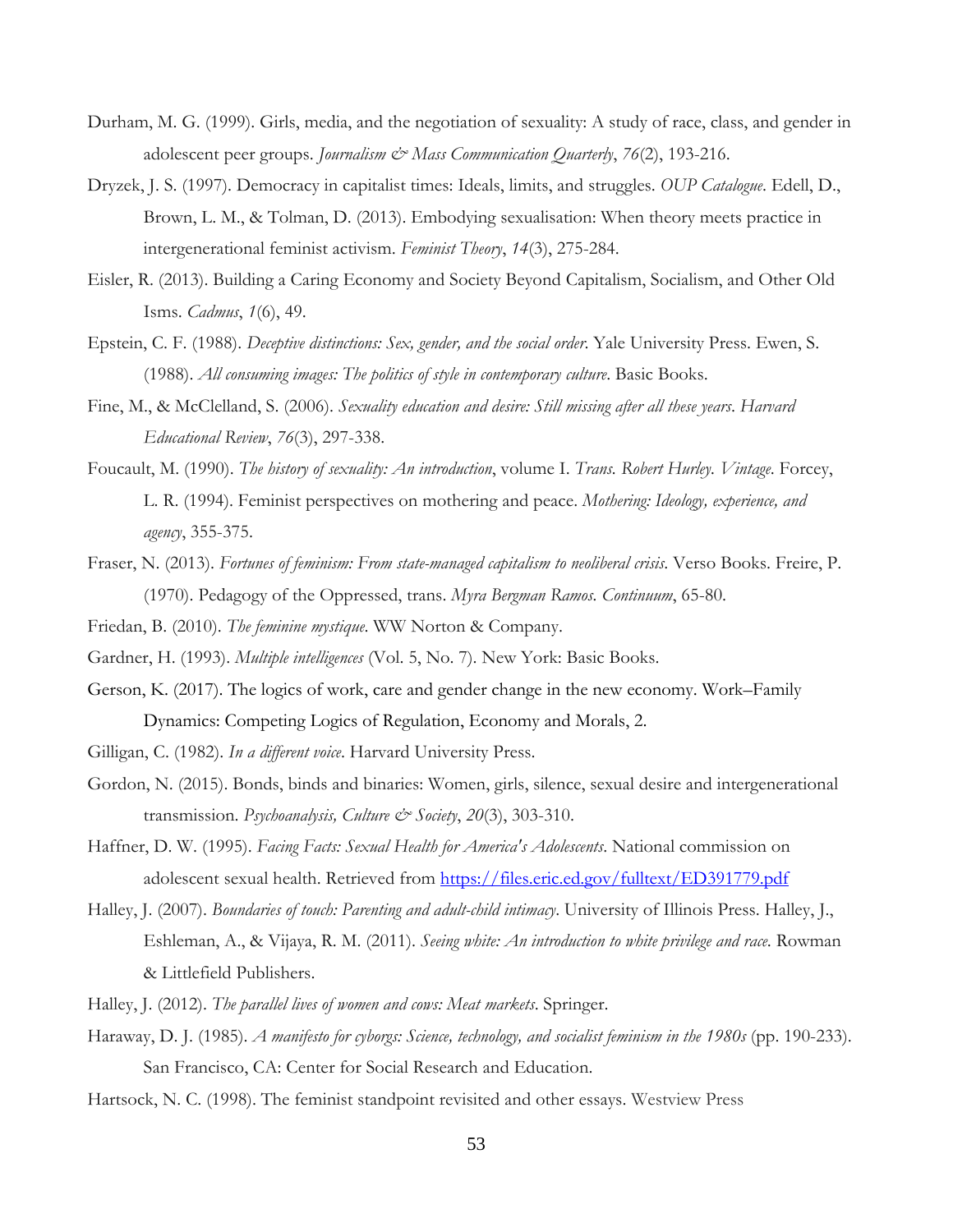- Hochschild, A. R. (2003). *The commercialization of intimate life: Notes from home and work*. Univ of California Press.
- Hooks, B. (2003). *Teaching community: A pedagogy of hope* (Vol. 36). Psychology Press. Illouz, E. (2007). *Cold intimacies: The making of emotional capitalism*. Polity.
- Jerman, P., & Constantine, N. A. (2010). Demographic and psychological predictors of parent– adolescent communication about sex: A representative statewide analysis. *Journal of Youth and Adolescence*, *39*(10), 1164-1174.
- Kohlberg, L. (1971). Stages of moral development. *Moral education*, *1*, 23-92.
- Lee, V. E., Marks, H. M., & Byrd, T. (1994). Sexism in single-sex and coeducational independent secondary school classrooms. *Sociology of education*, 92-120.
- Mann, B. A. (2000). *Iroquoian Women: The Gantowisas* (Vol. 4). Peter Lang.
- Markus, H. R., & Kitayama, S. (1991). Culture and the self: Implications for cognition, emotion, and motivation. *Psychological review*, *98*(2), 224.
- McClelland, S. I. (2010). Intimate justice: A critical analysis of sexual satisfaction. *Social and Personality Psychology Compass*, *4*(9), 663-680.
- McGregor, A. J. (2016). The Impact Sex Differences Research Can Have on Women's Health. *Clinical therapeutics*, *38*(2), 238-239.
- MEYER-COOK, F. (2008). TWO-SPIRIT PEOPLE. *Intersections*, 245.
- Noddings, N. (2013). *Caring: A relational approach to ethics and moral education*. Univ of California Press.
- Orloff, A. S. (1993). Gender and the social rights of citizenship: The comparative analysis of gender relations and welfare states. *American sociological review*, 303-328.
- Orenstein, P. (2016). *Girls & sex: Navigating the complicated new landscape*. Oneworld Publications.
- Puar, J. K. (2012). " I would rather be a cyborg than a goddess": Becoming-Intersectional in Assemblage Theory. *PhiloSOPHIA*, *2*(1), 49-66.
- Pascoe, C. J. (2011). *Dude, you're a fag*. Berkeley: University of California Press.
- Renold, E., & Ringrose, J. (2011). Schizoid subjectivities? Re-theorizing teen girls' sexual cultures in an era of 'sexualization'. *Journal of Sociology*, *47*(4), 389-409.
- Robinson, K. (2011). *Out of our minds: Learning to be creative*. John Wiley & Sons. Robinson, K. (2006). *Do schools kill creativity?*. Retrieved from

[https://www.ted.com/talks/ken\\_robinson\\_says\\_schools\\_kill\\_creativity](https://www.ted.com/talks/ken_robinson_says_schools_kill_creativity)

Shadmi, E., (2015). *Mother's Way*, Gender Studies Series, Resling. (in Hebrew)